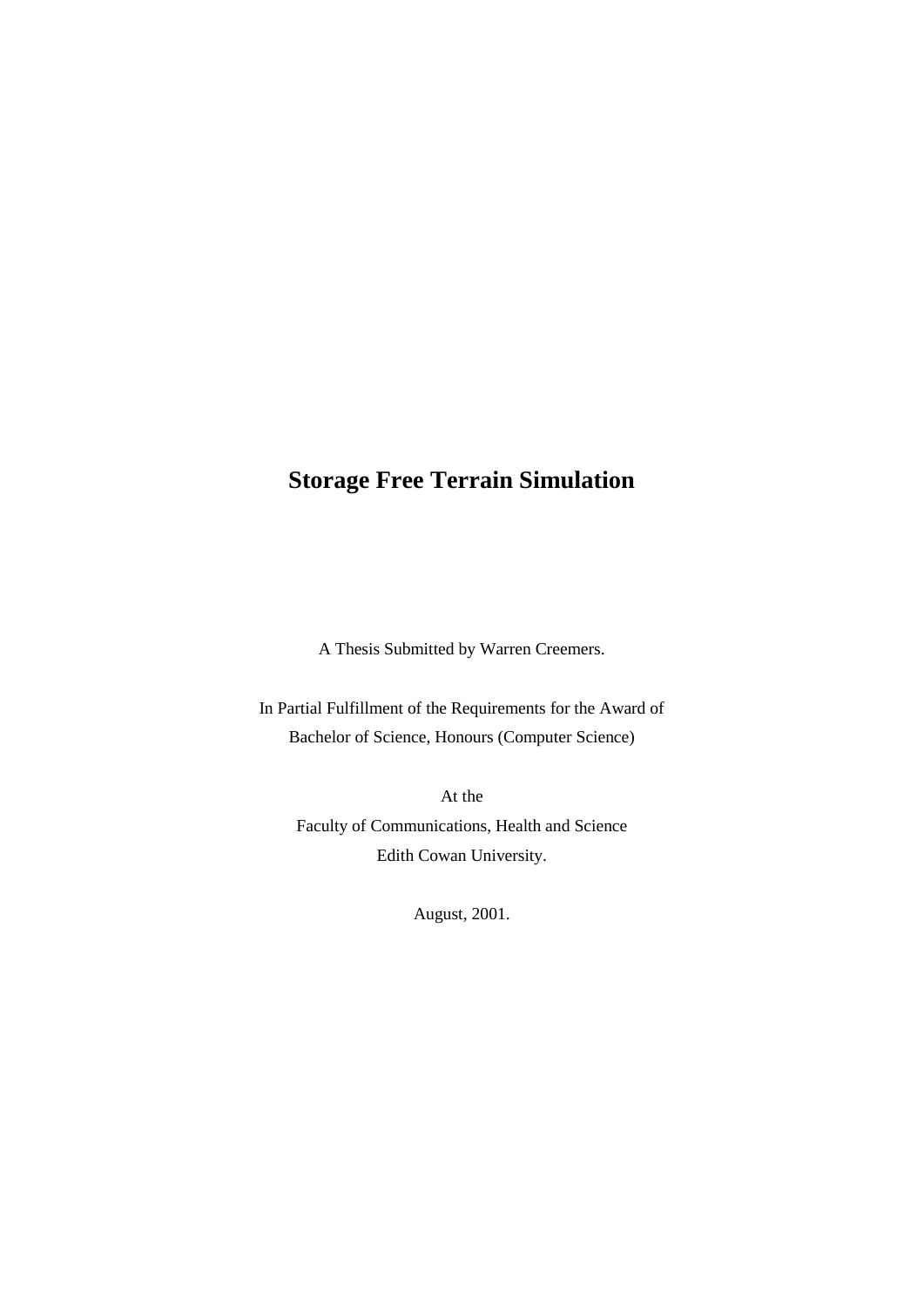#### **Use of Thesis**

This copy is the property of Edith Cowan University. However the literary rights of the author must also be respected. If any passage from this thesis is quoted or closely paraphrased in a paper or written work prepared by the user, the source of the passage must be acknowledged in the work. If the user desires to publish a paper or written work containing passages copied or closely paraphrased from this thesis, which passages would in total constitute an infringing copy for the purpose of the Copyright Act, he or she must first obtain the written permission of the author to do so.

#### **DECLARATION**

I certify that this thesis does not incorporate without acknowledgment any material previously submitted for a degree or diploma in any institution of higher education; and that to the best of my knowledge and belief it does not contain any material previously written by another person except where due reference is made in the text.

**Signature\_\_\_\_\_\_\_\_\_\_\_\_\_\_\_\_\_\_\_\_\_\_\_\_\_\_\_**

**Date\_\_\_\_\_\_\_\_\_\_\_\_\_\_\_\_\_\_\_\_\_\_\_\_\_\_\_\_\_\_\_\_**

#### **ACKNOWLEDGMENTS**

I wish to thank Maurice Danaher for his valuable advice.

I would also like to thank Daphne Brosnan for her proofing and comments.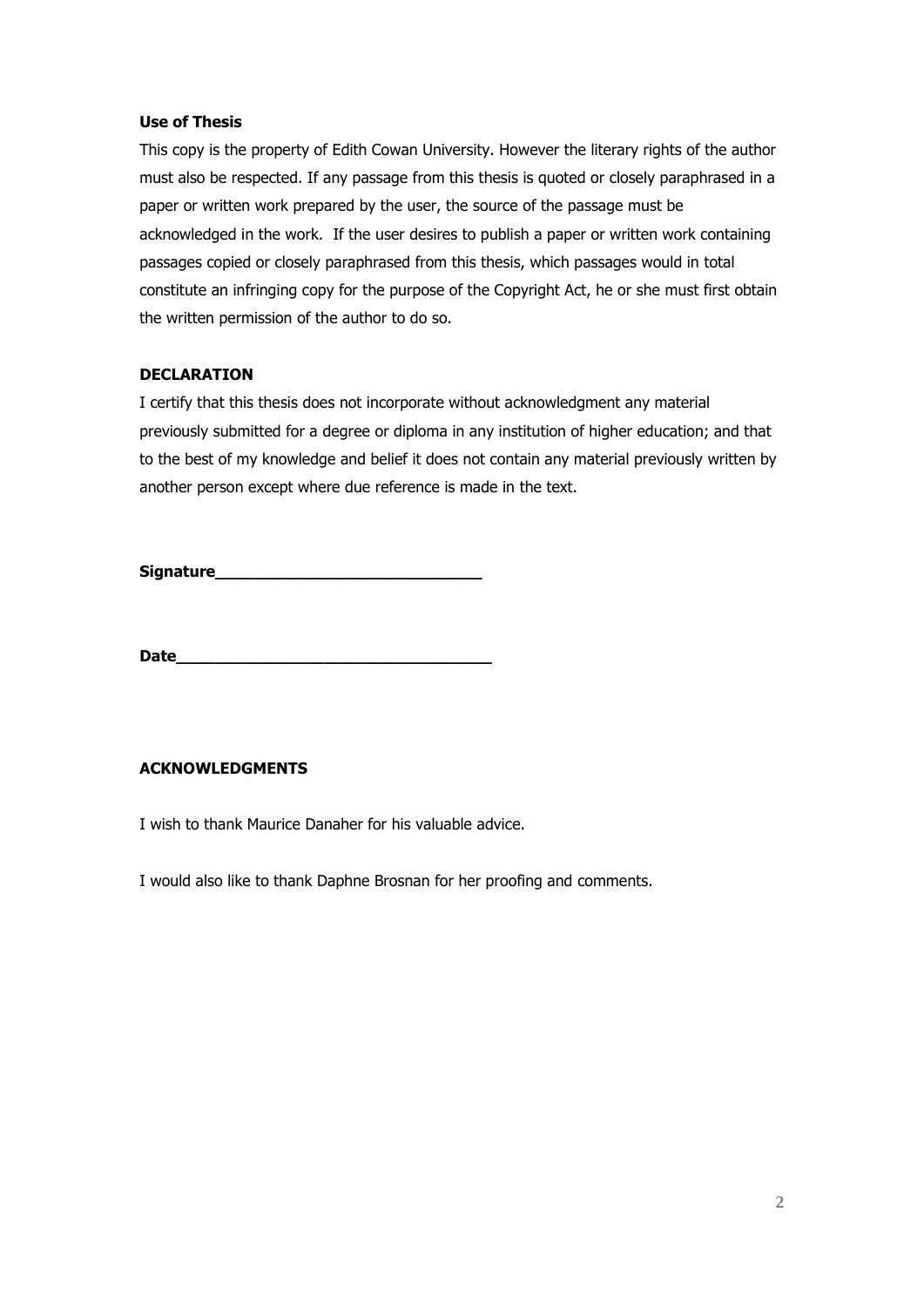| 5. METHODOLOGY OF CONTINUOUS TERRAIN GENERATION AND |   |
|-----------------------------------------------------|---|
|                                                     |   |
|                                                     |   |
|                                                     |   |
|                                                     |   |
|                                                     |   |
|                                                     |   |
|                                                     |   |
|                                                     |   |
|                                                     |   |
|                                                     |   |
|                                                     |   |
|                                                     |   |
|                                                     | 3 |

# **Contents**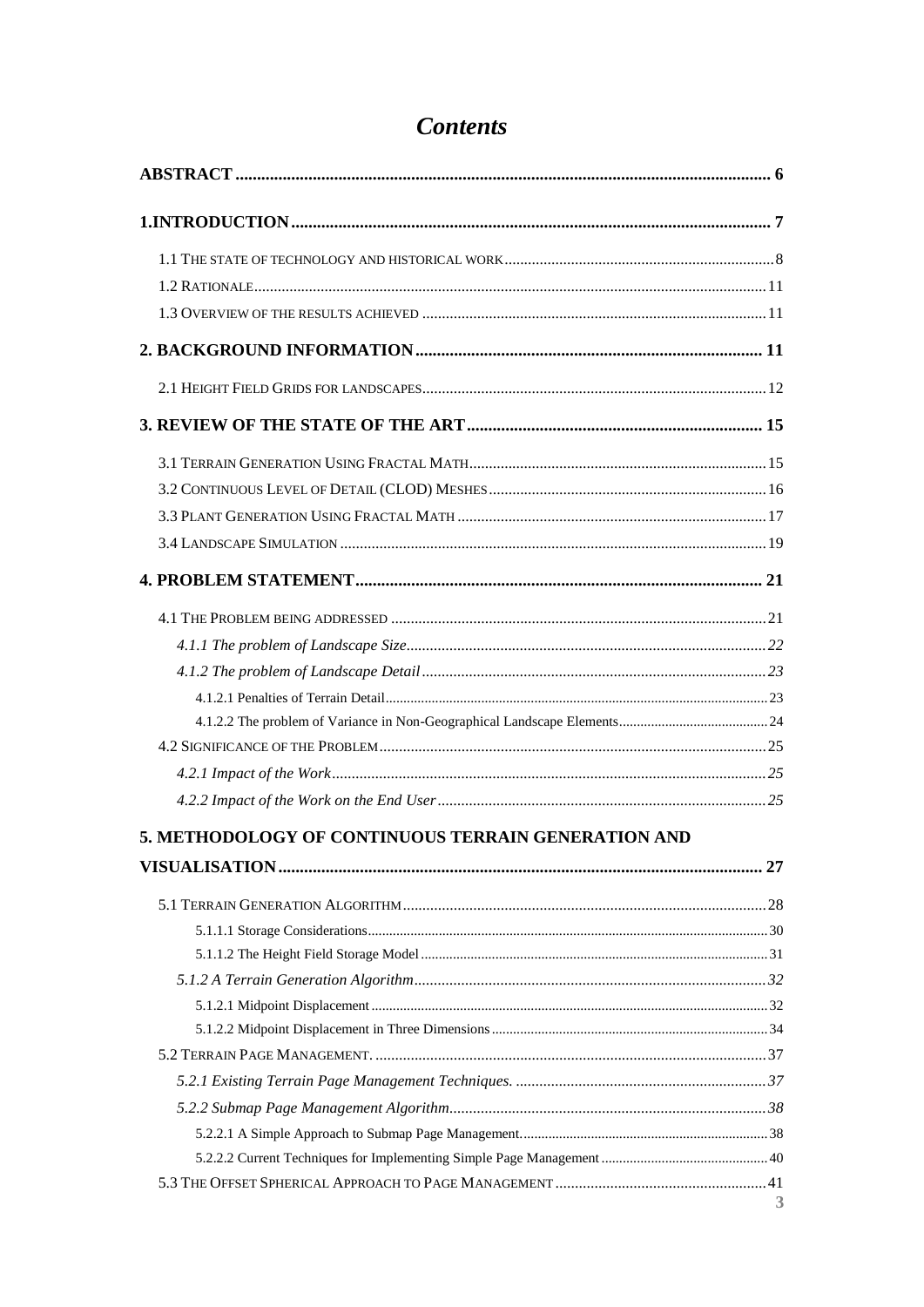| <b>6 METHODOLOGY OF CONTINUOUS PLANT LIFE GENERATION AND</b>           |    |
|------------------------------------------------------------------------|----|
|                                                                        |    |
|                                                                        |    |
|                                                                        |    |
| 6.2 A TOPOLOGY FOR THE PRODUCTION OF DETAILED AND VARIED PLANT LIVES55 |    |
|                                                                        |    |
|                                                                        |    |
|                                                                        |    |
|                                                                        |    |
|                                                                        |    |
|                                                                        |    |
|                                                                        |    |
|                                                                        |    |
|                                                                        |    |
| $6.2.6$ Gnarl                                                          | 63 |
|                                                                        |    |
|                                                                        |    |
|                                                                        |    |
|                                                                        |    |
|                                                                        |    |
|                                                                        |    |
|                                                                        |    |
|                                                                        |    |
|                                                                        |    |
|                                                                        |    |
|                                                                        |    |
|                                                                        |    |
|                                                                        |    |
|                                                                        |    |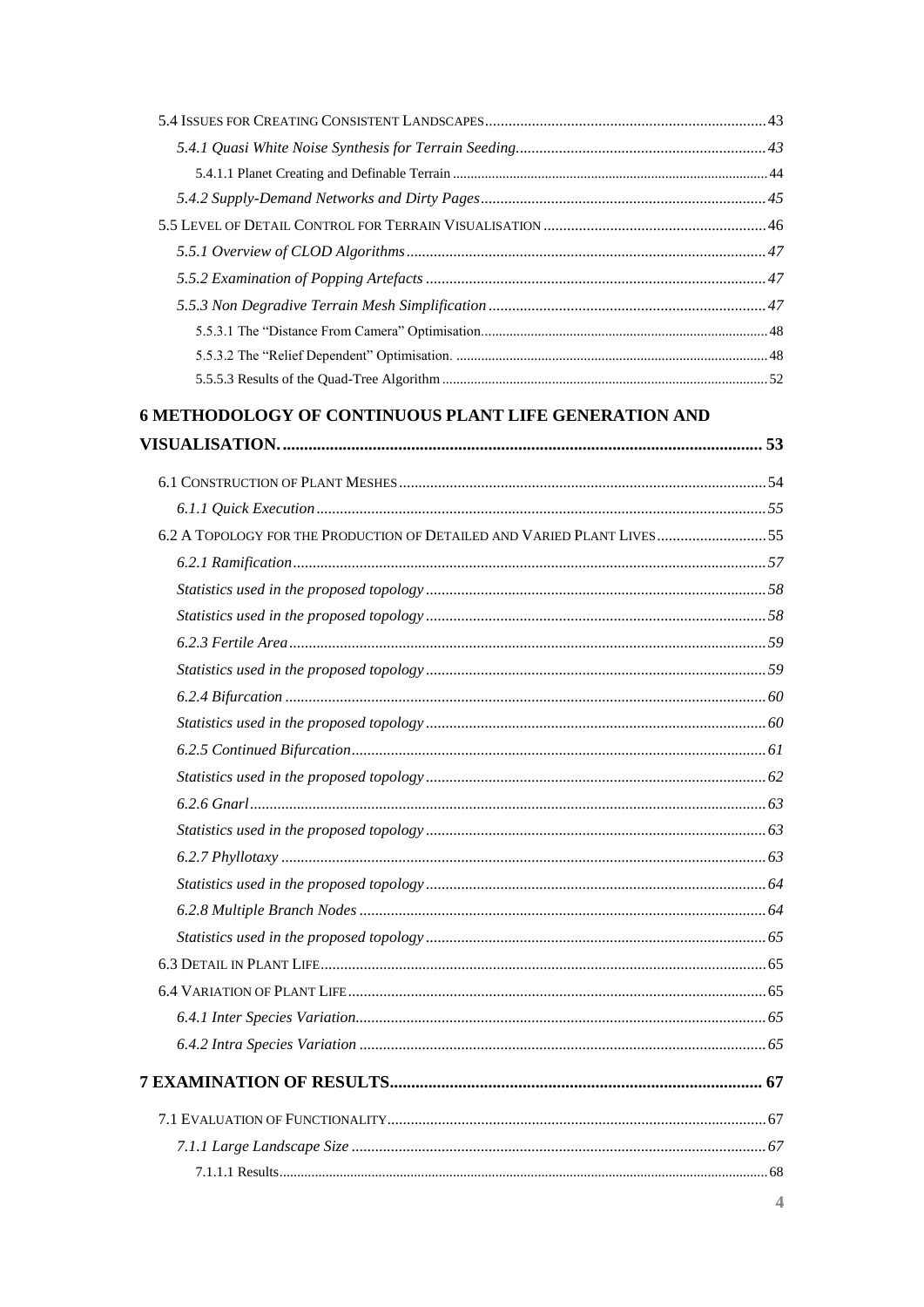| The implementation applies about 1.8 triangles per virtual square metre in a terrain mesh. This high           |  |
|----------------------------------------------------------------------------------------------------------------|--|
| density is sufficient for realistic terrain representation. The terrain produced in the simulation is shown in |  |
|                                                                                                                |  |
|                                                                                                                |  |
|                                                                                                                |  |
|                                                                                                                |  |
|                                                                                                                |  |
|                                                                                                                |  |
|                                                                                                                |  |
|                                                                                                                |  |
|                                                                                                                |  |
|                                                                                                                |  |
|                                                                                                                |  |
|                                                                                                                |  |
|                                                                                                                |  |
|                                                                                                                |  |
|                                                                                                                |  |
|                                                                                                                |  |
|                                                                                                                |  |
|                                                                                                                |  |
|                                                                                                                |  |
|                                                                                                                |  |
|                                                                                                                |  |
|                                                                                                                |  |
|                                                                                                                |  |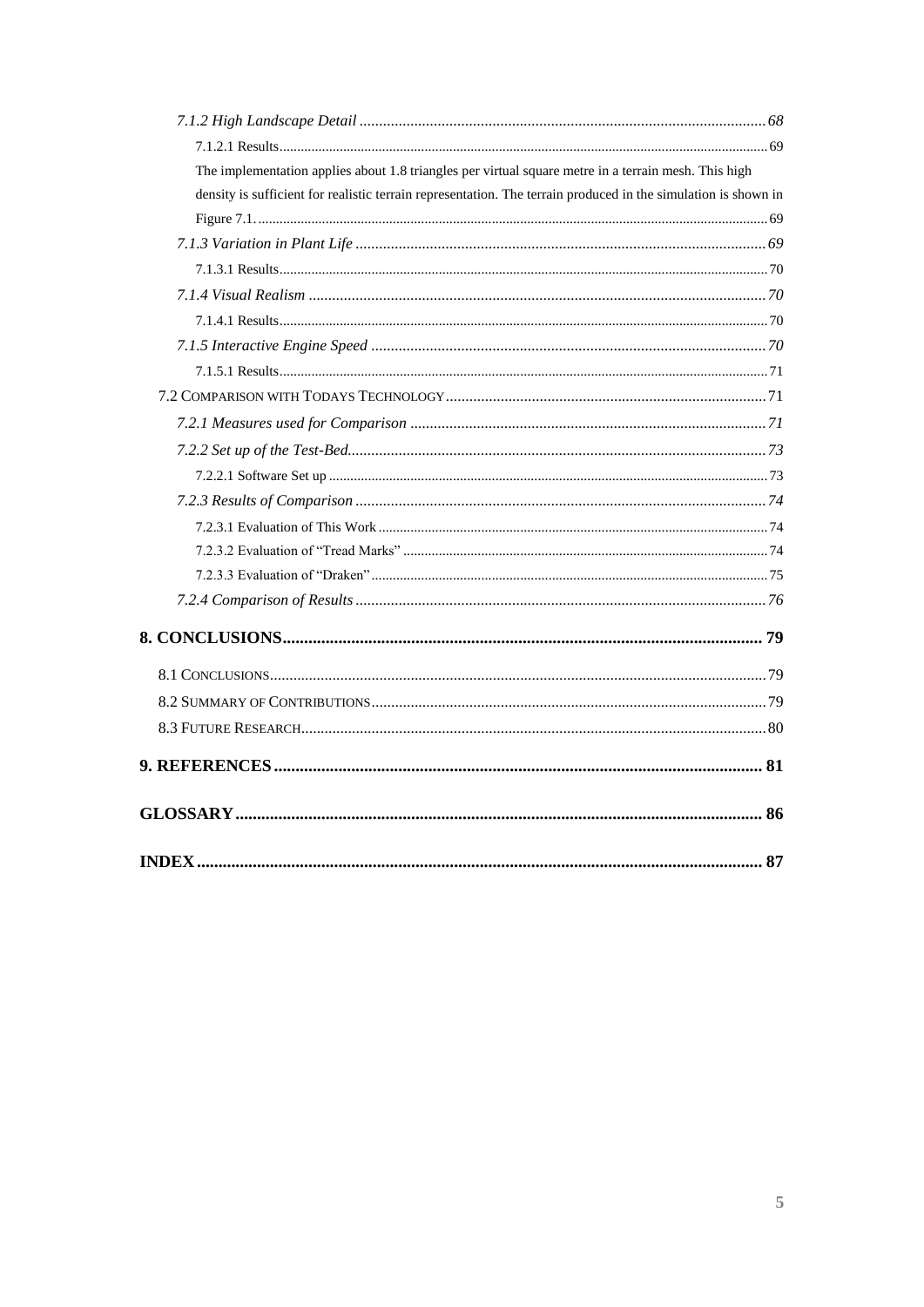## **ABSTRACT**

Landscape visualisation is the process of recreating a natural environment and displaying it in an interactive graphical simulation. To do this a terrain is displayed together with accompanying plant life and other objects.

Present landscape visualisation software is capable in theory of displaying very detailed and large landscapes. The software is also in theory capable of simulating environments with thousands if not millions of individually structured plants. In practice though the simulation of such landscapes requires such a large amount of storage space that it is not achievable on personal computers. Even storing small landscapes with a moderate amount plant life can be a major development problem.

The extent of this problem is such that modern simulators almost always exhibit the following limitations.

- When detailed landscapes are stored to the hard disk, the area of terrain covered is usually very small.
- When large terrains are stored to the hard disk the detail used is usually low.
- When detailed plants are used in a landscape only twenty or so plants are created and used over and over again in the landscape.

This work is an original approach to solving the storage space problem that involves not storing any landscape data to the hard disk at all. In this solution, instead of the landscape simulator displaying a landscape that is stored on a hard disk, the landscape simulator displays a landscape that is randomly generated. The landscape is produced on a need-toknow basis, the only landscape that exists in the simulator is the landscape that the user of the simulator can see. If the user's position in the landscape alters then the newly visible areas of landscape are created, and the areas no longer visible are removed from the simulator entirely. Areas of landscape being visited for a second time are always re-created the same way as they were originally created.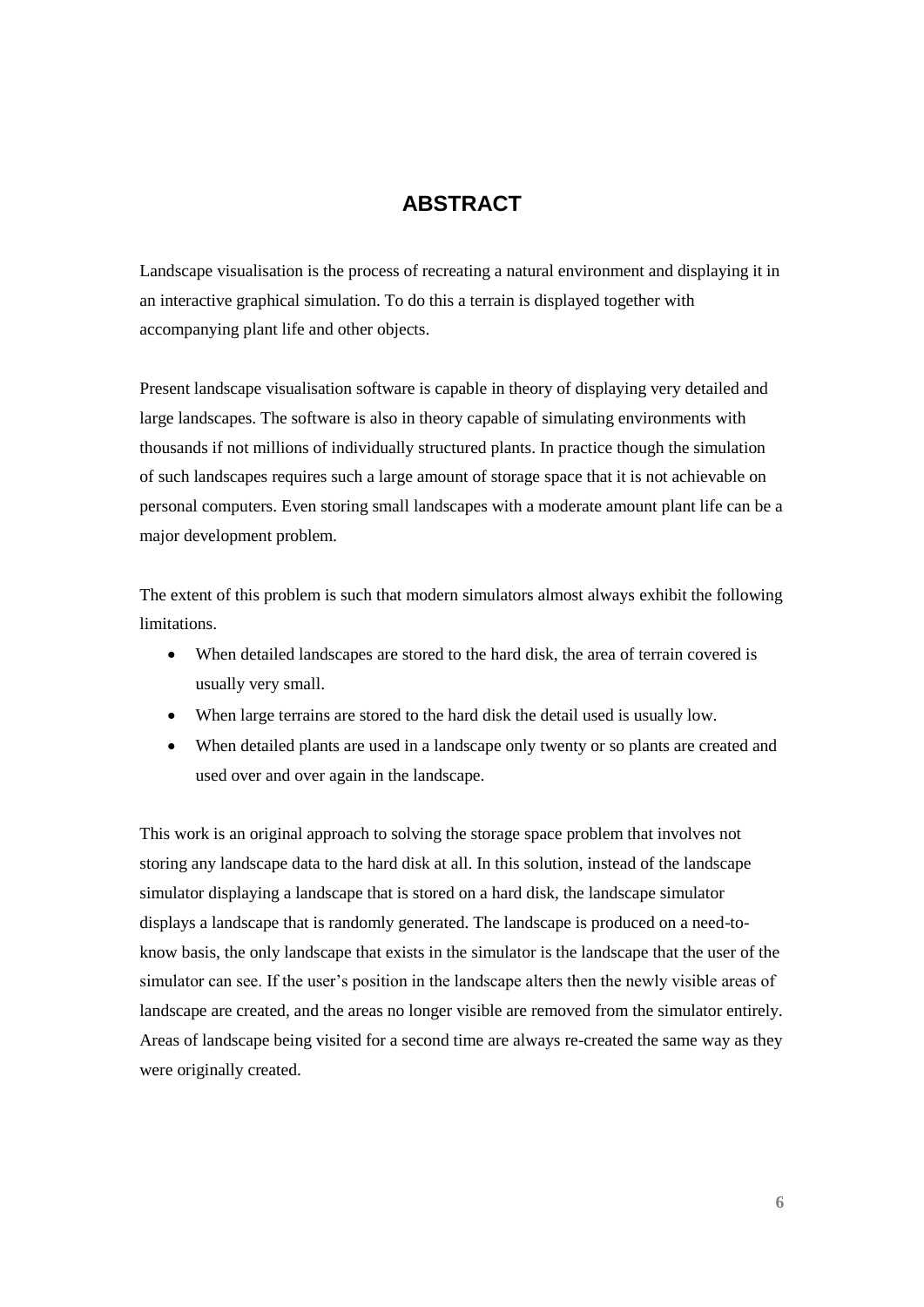## **1.INTRODUCTION**

"If a tree falls in the woods and no one is there to hear it, did it make a noise?" *-a Koans of Zen Buddhism.*

This work depicts a new engine for computer games and simulators that involve the visualisation of landscape. The underlying basis of this engine is that anything outside the user's visual vicinity need not exist or be stored in the simulation. The engine depicted in this work is responsible for continuously creating a world for the user to see, replacing the traditional role of a human "level designer"\* . The engine works by maintaining only the areas of landscape within the user's visual vicinity. When the user travels through a landscape simulation (using this engine), areas of landscape that enter the user's visual vicinity are created just before the user can see them. Areas of the landscape that leave the user's visual vicinity are destroyed and are no longer a part of the simulation. The engine described in this work maintains a constant environment by always recreating the same landscape each time a particular part of the environment enters the user's visual vicinity.

The visualisation of landscape involves two parts, the visualisation of terrain and geographical information and the visualisation of plants and other non-geographical items. Landscape visualisation is the process of continuously rendering terrain and non-geographical information to the screen in a real-time manner. Many games and real-time graphical simulations are set in outdoor landscapes and thus employ landscape visualisation.

Storage space is the major limiting factor in the visualisation of both terrain and non-terrain data. Although advancements in computer hardware, combined with recent research in the field of terrain visualisation, now allow for detailed terrains to be drawn, most users cannot afford to store the datasets required to take full advantage of the new technology. This work will remove the need for large amounts of storage space in landscape visualisation software. Removing the need for large amounts of storage space will allow visualisation of larger and more detailed landscapes than was previously possible on systems with limited storage capacity.

1

A "level designer" is a person employed to design the layout of environments in computer games and simulations.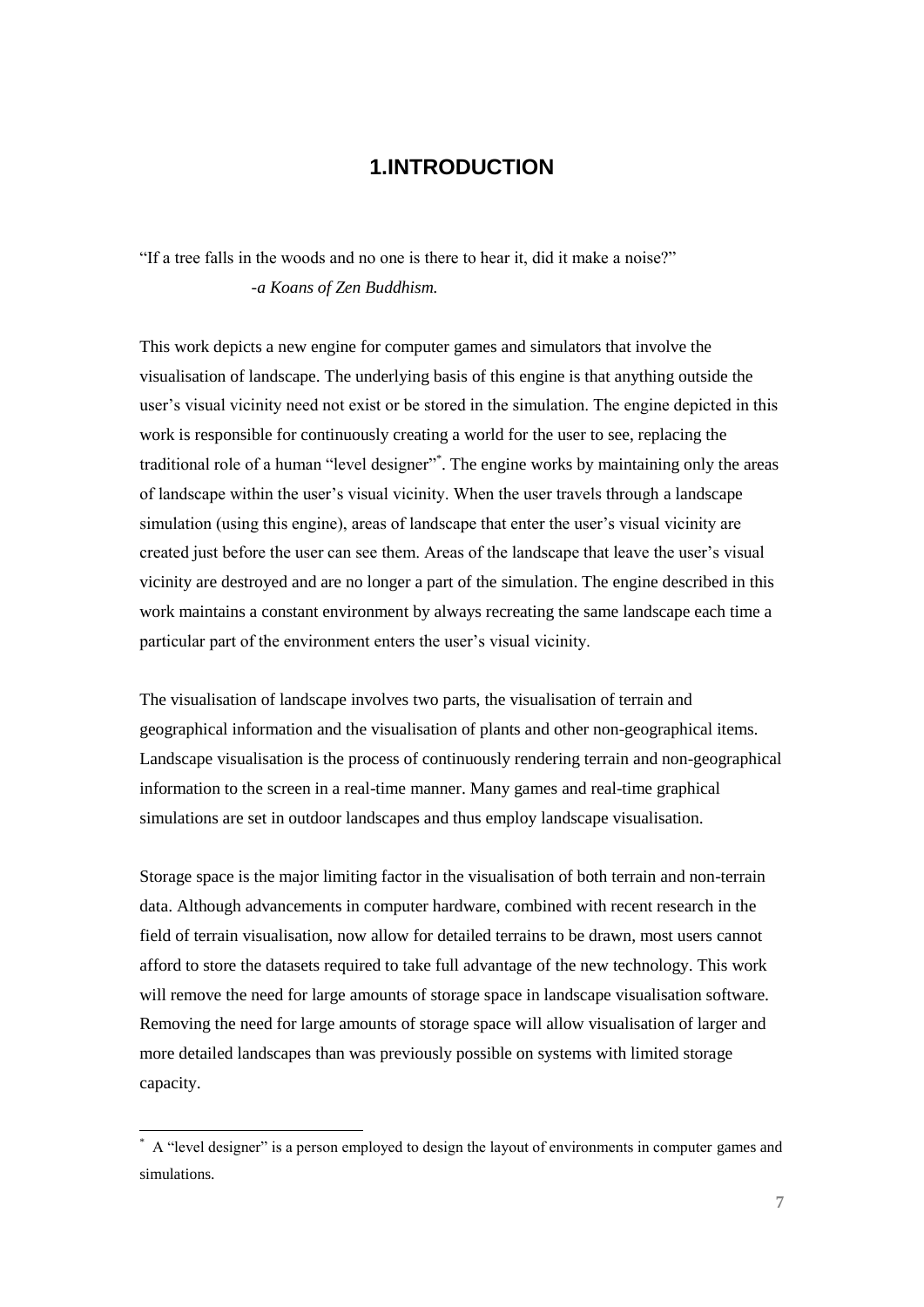### **1.1 The state of technology and historical work**

Landscape simulators currently follow the basic flow chart in Figure 1.1.

A landscape is created, typically by a human designer, and stored as part of the datasets used by a landscape simulator. There are two datasets in a landscape simulator, one that represents terrain data and one that handles non-geographical elements. When the simulation is executed the datasets are loaded from the storage device, processed in the simulator and then displayed to the screen.



*Figure 1.1: Flow chart for landscape data in a landscape simulator.*

The process of terrain visualisation typically converts the terrain dataset(s) into a triangular mesh that represents a terrain. The datasets used in terrain visualisation are generally height values sampled at regular grid intervals. These datasets can be converted to a triangle mesh by constructing a lattice in 3D space and using the values from the datasets to displace the intersections of the lattice. It is difficult to render such a mesh to the screen however because of the amount of triangles involved. Modern hardware is not capable of displaying the amount of triangles present in a mesh in this form, if the mesh is to accurately depict a detailed landscape over a reasonable distance.

Past solutions to the high triangle count of terrain meshes involve only rendering objects that are close to the user's position and using a fog effect to hide the missing detail. Another solution is to decrease the resolution of the lattice used for the rendered triangle mesh. This reduction of resolution results in fewer but larger triangles, so the terrain becomes visible for a great distance but is severely lacking in detail. The limitations, caused by the large amount of triangles used in the visualisation stage of landscape simulators are the traditional bottleneck in displaying detailed and large terrains.

Current research has solved the display bottleneck for terrain visualisation. Viewed near ground level most of the triangles in terrain meshes are distant from the user. After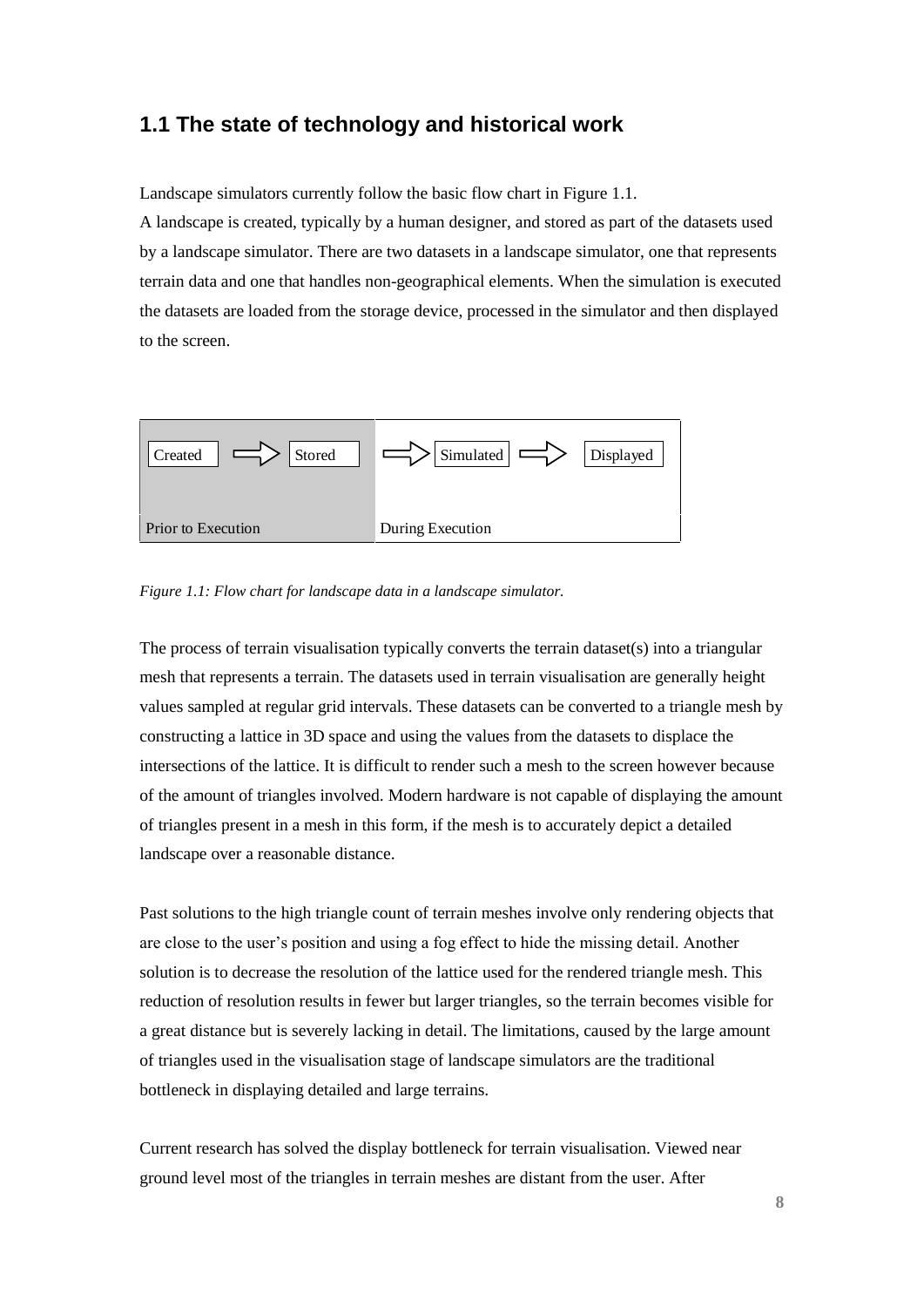perspective is applied to the rendered image these triangles will only occupy a few pixels on the screen. Lindstrom et al. (1996) used this knowledge to create meshes that involved different triangle sizes. These meshes use smaller triangles near the user's viewpoint where detail is important, and larger triangles at areas distant from the user, where in reality detail would become blurred. By adapting the mesh to be optimised about the user's viewpoint a user could explore a terrain rich in detail and large in size. This technique became known in the industry as continuous level of detail meshes, abbreviated to CLOD.

Lindstrom's method was not perfect as it contained a visual disturbance known as popping. Popping occurs as the user approaches large triangles in the distance. The triangles in Lindstrom's situation are split into multiple triangles and the user can see the sudden increase in detail. This meant that details in the terrain would suddenly appear when a user got close enough. Rottger & Heidrich & Slusallek & Seidel (1998) devised a geomorphing algorithm that removed the effects of popping by detecting sharp changes in the terrain and using more detail to define these areas when viewed from a distance.

With the display bottleneck in terrain visualisation solved, the advancements in computer hardware allow a modern personal computer to display a large detailed landscape with varying plant life. However this new advance brings about a storage bottleneck in landscape visualisation. Currently most modern personal computers do not have the storage space necessary to store a large and detailed terrain. Personal computers also lack the storage space to store large amounts of individual and detailed non-terrain elements such as plant life.

During the last decade there has been little increase in the size of terrains used in simulations. The only increase in terrain sizes is due mainly to the increase in storage space available on storage devices. Currently a simulation's size is dependent on the storage limitations of the computer it runs on. Often the dataset for a detailed landscape of fair size may run into hundreds of megabytes. For extremely large datasets used in detailed simulations of entire planets the storage space is measured in gigabytes, or greater. Typically solutions to storage problems involve extrapolation or prediction of extra detail not stored in the dataset.

This work addresses the limits imposed on landscape visualisation caused by the need to store large datasets representing the landscape to be visualised. The solution presented here allows visualisation of a landscape that is defined procedurally and does not have a dataset. Figure 1.2 shows how the simulation engine presented in this work has no storage step in its execution. The solution presented in this work makes the assumption that the landscape to be visualised is a terrain of fantasy; one that does not exist in real life. The solution is a viewing

**9**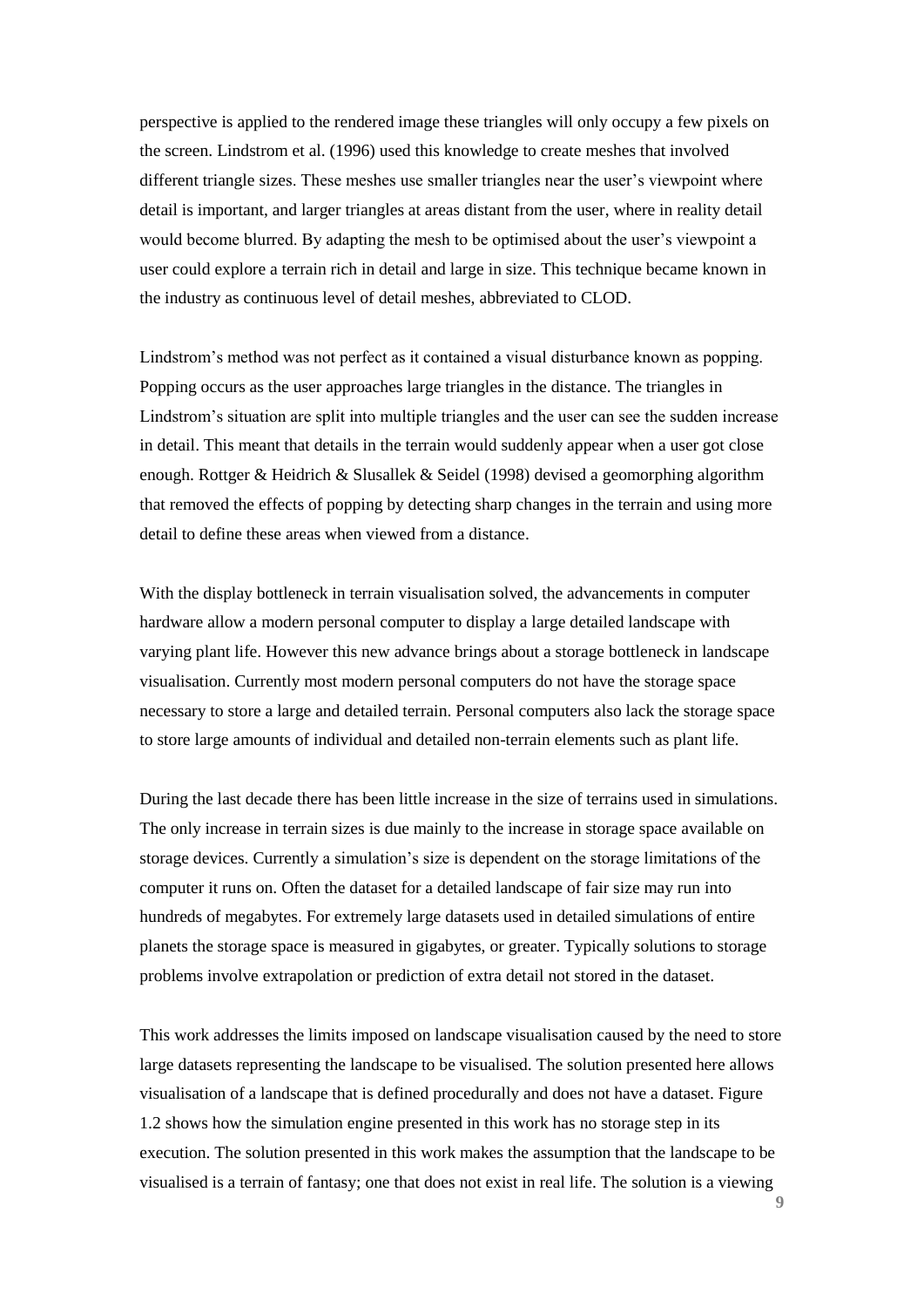system that procedurally generates all the graphics that are to be displayed on a need-to-know basis.



*Figure 1.2: Flow chart for a Dynamic Landscape Simulator* 

The solution presented is only applicable to fictional simulations such as flight simulators and computer games. Geographic information systems cannot benefit from the solution presented since they must visualise terrain that actually exists. This lack of application to real landscapes is not important however because most geographic information systems have no problem dedicating many gigabytes of storage space to a simulation.

The technique of procedurally modelling natural objects applies both to the generation of terrain and non-geographical elements. Fractal math is the most popular approach used to procedurally model natural structures.

Barnsley et al. (1988) presented a collection of techniques to create fractal terrain for landscapes. These techniques are not meant for real-time generation, but are adapted for this purpose.

Lindenmayer (1968) developed a technique to represent and model plant life. This technique produced realistic three-dimensional structures that closely modelled plants and trees. A point of note on this technique is that the algorithms involved can be given different seed values to produce differently structured plants of the same variety.

This work adapts fractal generation techniques for the purpose of real-time modelling. The techniques will be used to procedurally generate a terrain and a population of plants which will combine to form a landscape. Furthermore, the landscape will be maintained on a needto-know basis. This work uses this approach to maintain a large detailed terrain populated with unique and detailed structures for every tree in the landscape, something almost unheard of in real-time landscape simulations.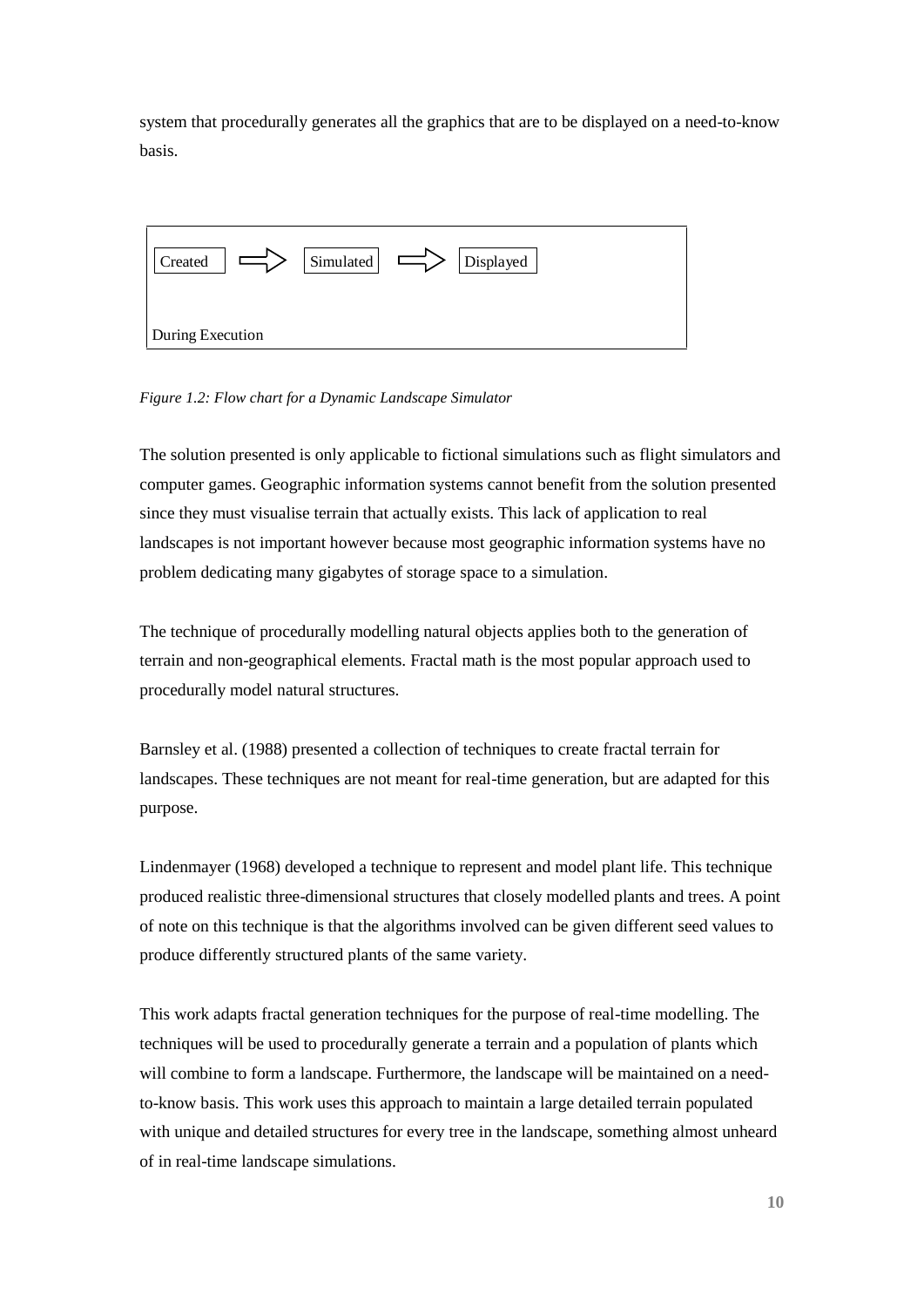### **1.2 Rationale**

When one is considering the impact of removing the storage problem it is necessary to analyse the effect that the employment of the suggested techniques will have on the game or simulation user. In the end it is the user's acceptance of this technology that will determine its success.

Because of the storage problem current terrain simulations lack variety in the graphics displayed on screen. Removing the storage problems associated with landscape visualisation will allow a user to explore a virtual world that contains unprecedented amounts of variation, with detail consistent to modern expectations. It is hoped that the increased landscape size and variation will result in more time being spent exploring the environment before the user gets bored. By using three-dimensional plant life with unique and individual structure the scenery throughout the simulation will be constantly varied. The variation and uniqueness of the plant life will reduce the rate at which the graphics will become familiar to the user.

## **1.3 Overview of the results achieved**

There is a widespread belief that, in landscape visualisation, modelling of terrain and plant life should be carried out prior to the actual visualisation of the landscape. It is a primary goal of this work to show that the concept behind modelling terrains during visualisation is both practical and valuable.

The implementation provided with this document is probably the first terrain visualisation system that utilises real-time procedural modelling of both terrain detail and plant life as its source of information to be visualised. The integration of modern advancements in terrain viewing shows that this process is suitable for modern applications.

### **2. BACKGROUND INFORMATION**

To fully understand the concept of modelling terrain data during visualisation it is important to understand how a landscape simulator stores terrain information. This chapter summarises the "height field grid" method for representing terrain data in a computer.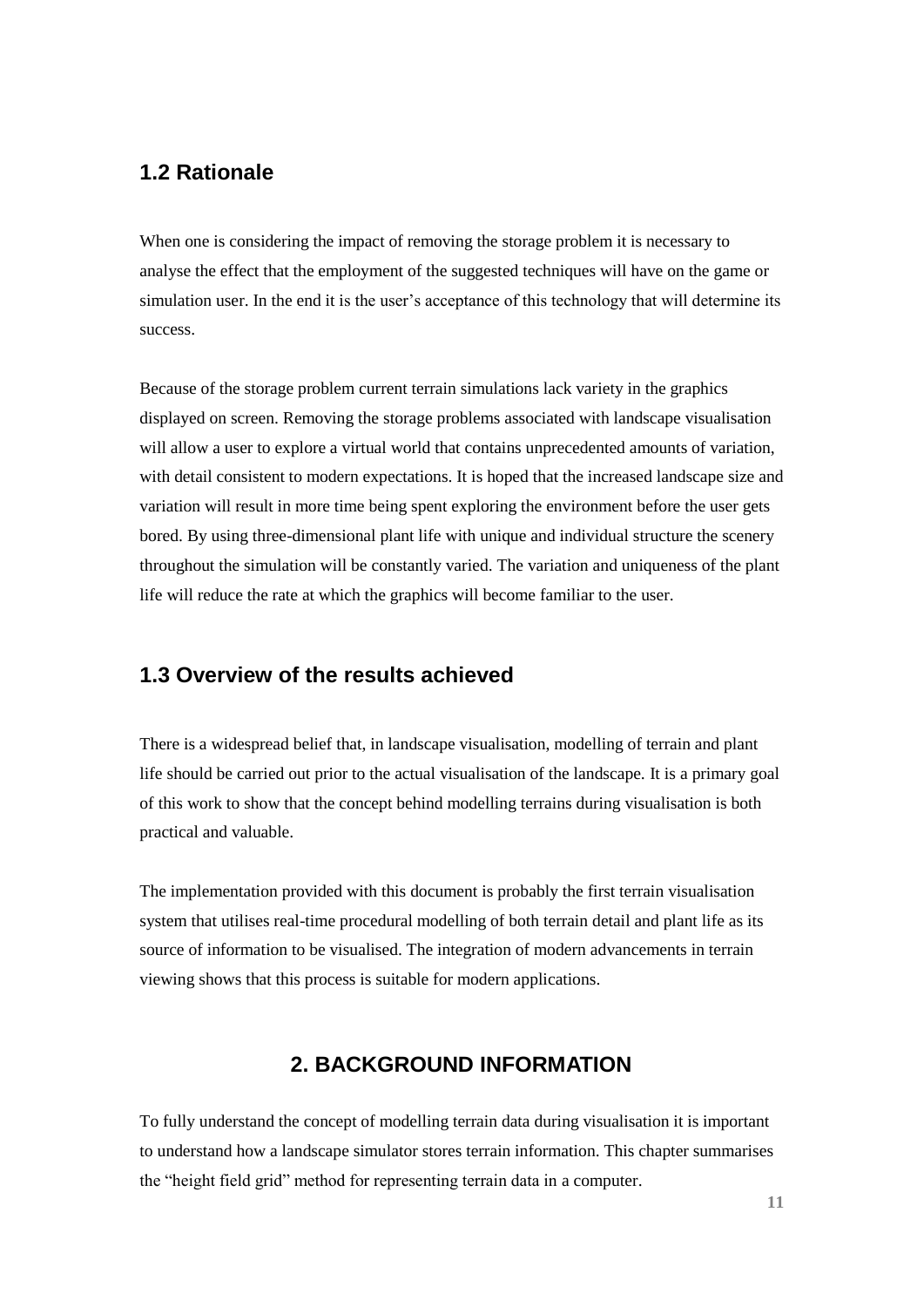## **2.1 Height Field Grids for landscapes**

A height field grid is a two-dimensional array composed of sampled terrain heights. To construct a height field grid a terrain is divided up into a grid, and at each grid point the elevation of the terrain is stored into a corresponding element of the array. This is shown graphically in Figure 2.1.



*Figure 2.1: Height field data*

Representing the data in the height field as a lattice mesh produces a surface that is suitable for rendering.

Though the height field storage format itself is used often, the plain vanilla surfaces generated by this technique are no longer used today because they produce too many triangles. Past simulations, like the one in Figure 2.2, would use these surfaces in a manner where the grid points were far apart and the user was not allowed to see distant elements of the surface.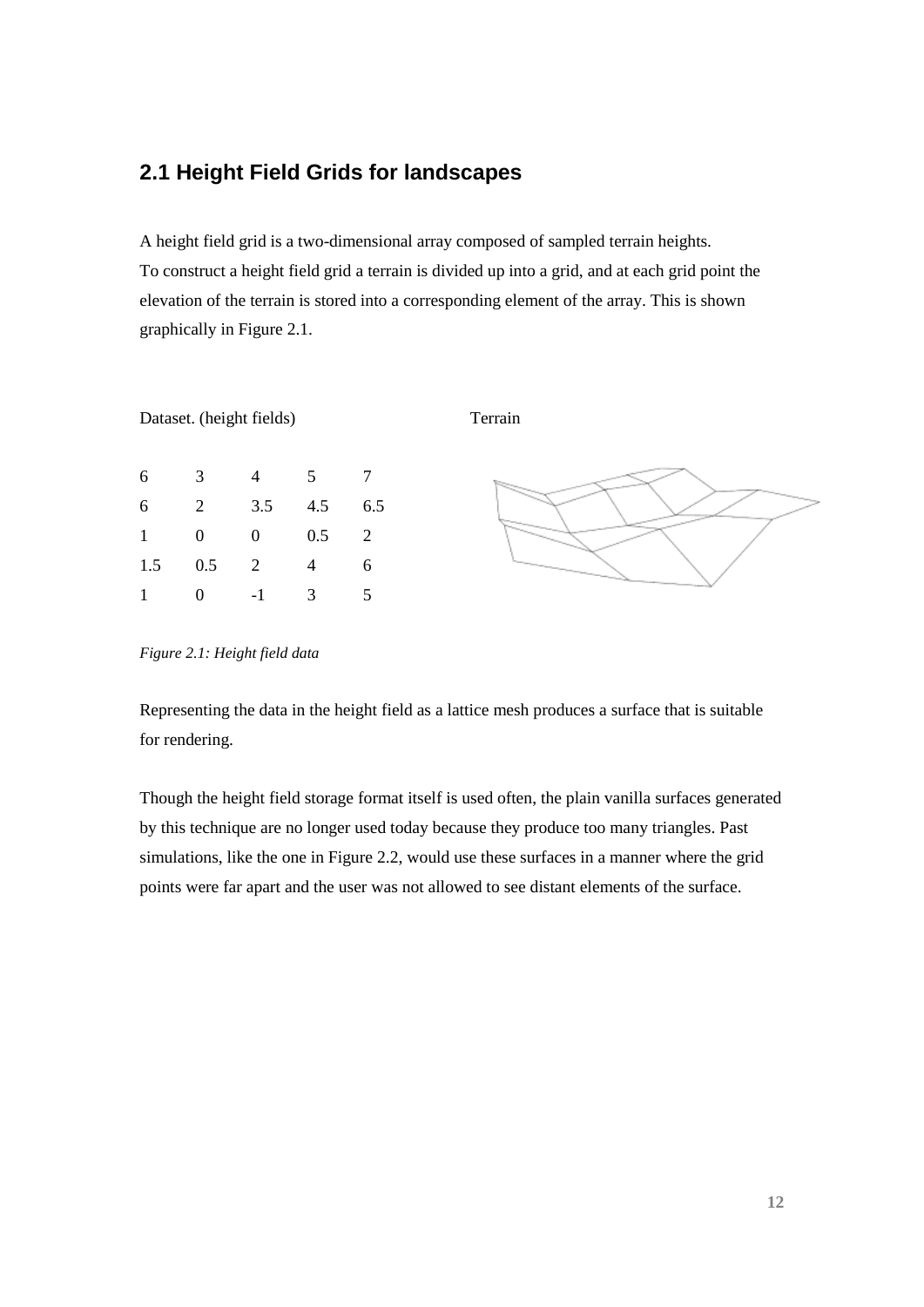

*Figure 2.2: A 1987 simulation using height field surfaces.*

In many applications it may be useful to alter the resolution of a terrain mesh. Fortunately this is a simple technique, done by constructing a terrain mesh in such a way that it does not use all the data available from its dataset. Terrain meshes are lowered in detail by creating a mesh where elevations on the lattice represent an average of more than one elevation in the original dataset. The same technique is commonly used to resize a bitmap or picture. Figure 2.3 shows the result of reduced resolution in height field meshes.



*Figure 2.3: A terrain mesh with progressively lowered resolutions:*

Different sampling resolutions is a simple way of allowing a terrain to be visualised at different detail levels. Importantly, this technique allows a variety of users to select a detail level appropriate to their hardware, and visualisation needs.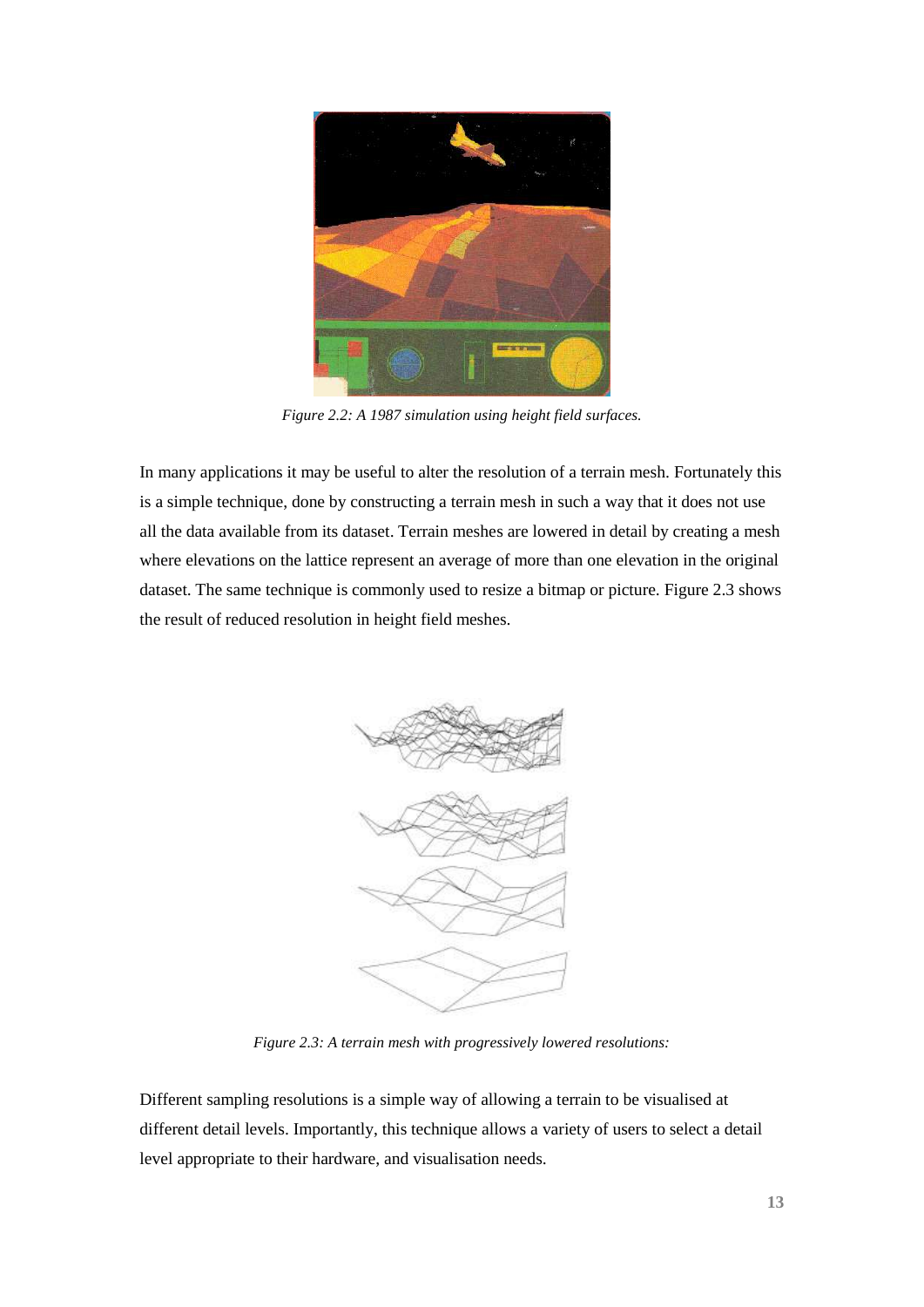Altering sampling resolutions is not considered an effective solution to large triangle counts since it does not deal with the trade-off between the detail of the mesh and the system performance. This approach only allows users to choose how much detail they will trade for performance.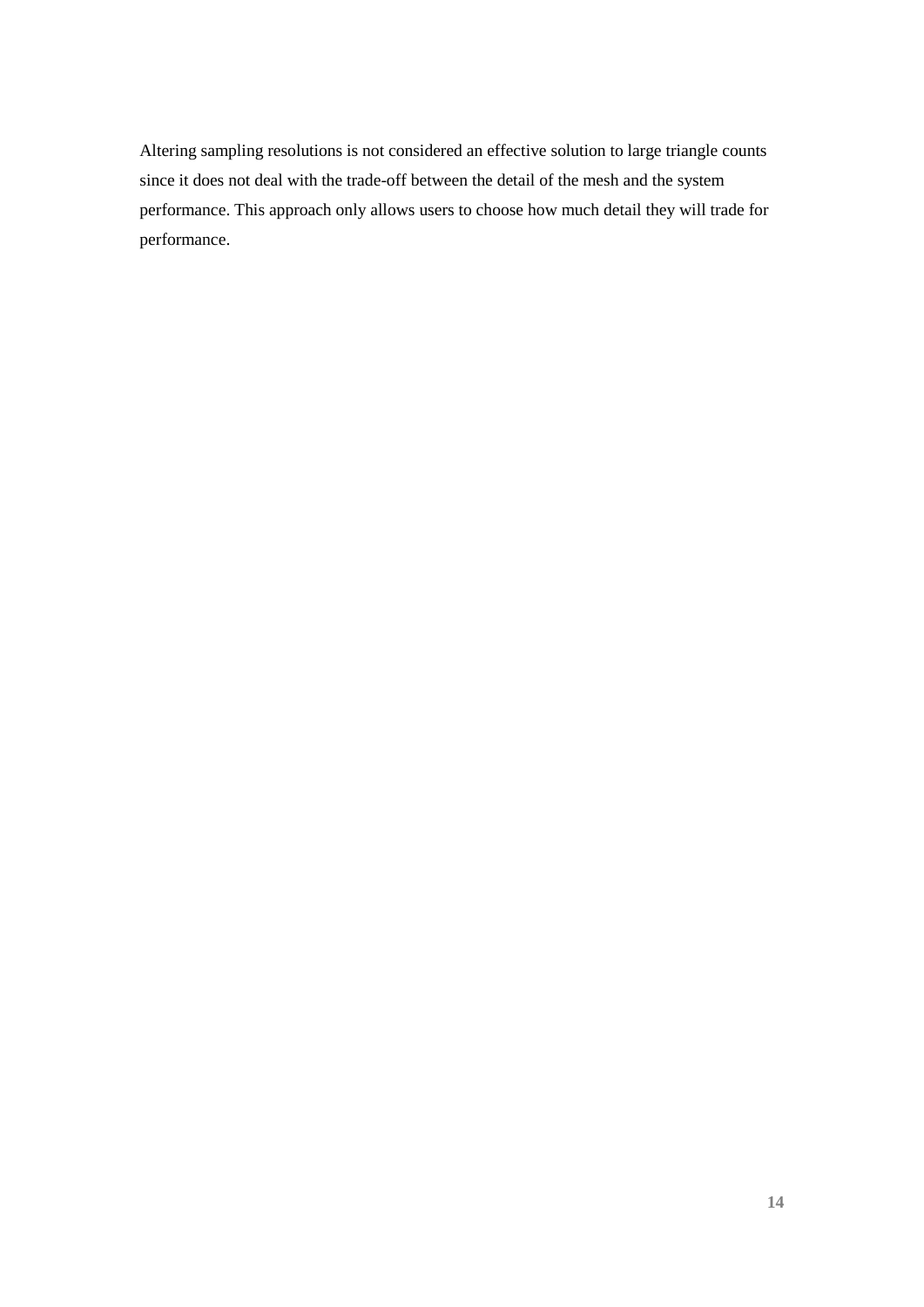## **3. REVIEW OF THE STATE OF THE ART**

This work brings together four different areas of research, namely:

- Terrain generation, using fractal math
- Continuous Level of Detail (CLOD) Meshes
- Plant generation, using fractal math
- Landscape simulation

The combination of techniques in the areas of terrain and plant generation contributes to an area of research called landscape simulation, also called environment generation. This work optimises the process of terrain generation to allow for landscapes to be created during a simulation's execution.

## **3.1 Terrain Generation Using Fractal Math**

Techniques for generation of terrain have been developed for a while, although work in this area is often aimed at producing particular kinds of landscapes. Algorithms presented by Barnsley & Jacquin & Malassent &, Reuter & Sloan (1988) produce accurate mountainous environments. Kelly & Malin & Nielson (1988) devised a method to incorporate accurate streams and waterways, faithful to the principals of erosion. The general techniques presented by Mandelbrot (1977) can be adapted for environments such as valleys, plains and seabeds. Figure 3.1 shows a typical computer rendered landscape generated using fractal math.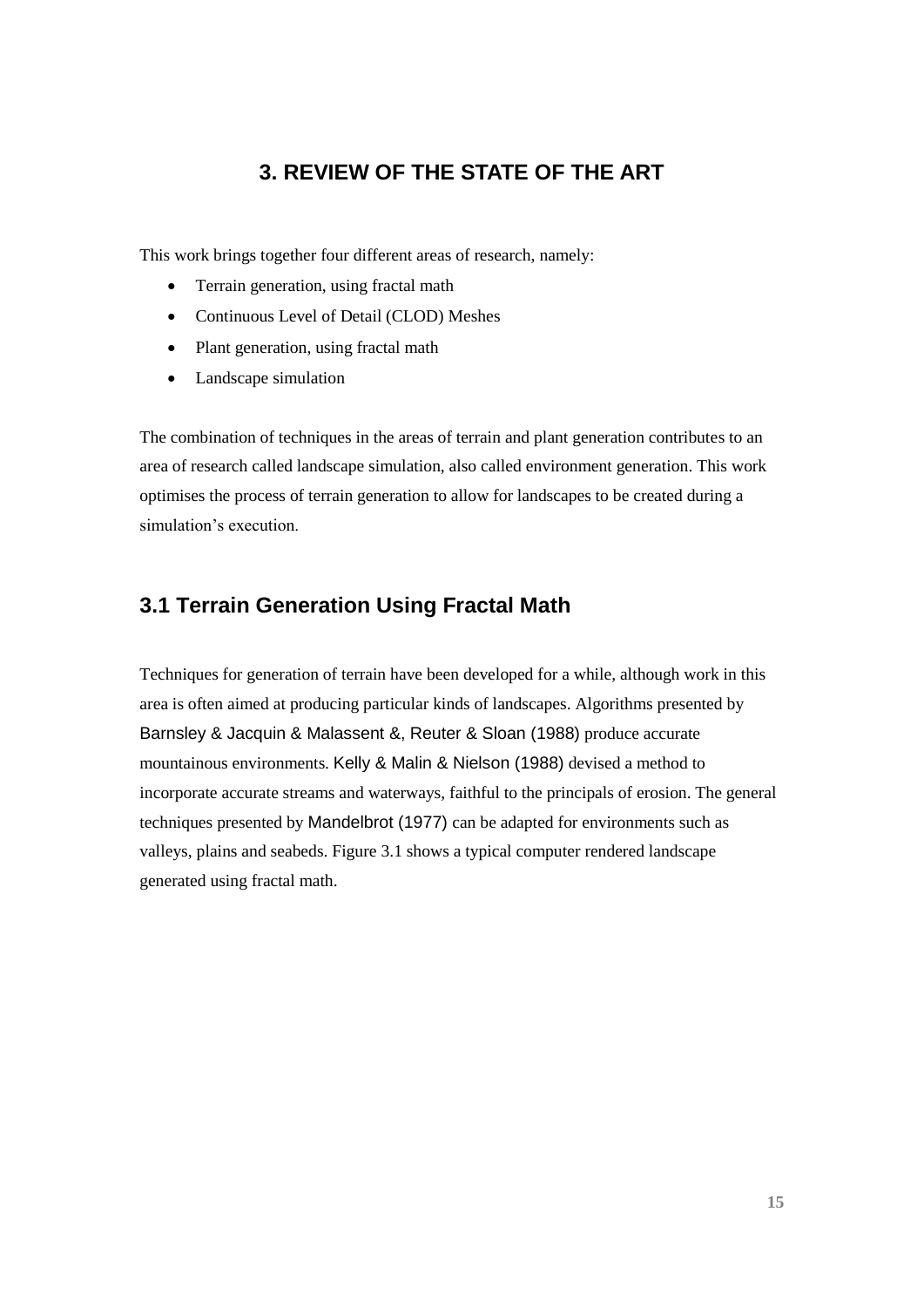

*Figure 3.1: A Fractal Terrain Generated by a Popular Landscape Tool Vista Pro*

More recently techniques known as multi-fractals have been developed to model more realistic environments. Multi-fractals create landscapes with different kinds of terrains mixed together. Multi-fractals achieve this mixing by applying different existing techniques to different parts of a terrain where necessary. Ebert & Musgrave & Peachey & Perlin & Worley (1998) present valuable information on the use and implementation of multi-fractals.

Though a detailed terrain is easily generated, it is expensive to store a large area of detailed terrain to hard disk. For this reason usage of such terrains is highly restricted in graphical simulations.

## **3.2 Continuous Level of Detail (CLOD) Meshes**

View dependent Level Of Detail (LOD) meshes are of great focus in current real-time graphics research. These meshes can have different levels of detail present at different parts of the mesh, allowing application designers to choose where the detail will be present.

A technique whereby LOD meshes are continuously reorganised to suit a user's viewpoint was pioneered by Lindstrom et al. (1996), and is currently widely practiced in industry. Lindstrom's technique is known as the Continuous Level of Detail Mesh (CLOD) and the detail of this mesh can be dynamically changed at different points on the mesh.

The advantage of CLOD meshes is the reduction in the amount of triangles that need to be drawn to the screen due to the fact that larger (thus fewer) triangles are used in areas where detail is not visible to the user. The reduction in the amount of triangles accelerates the real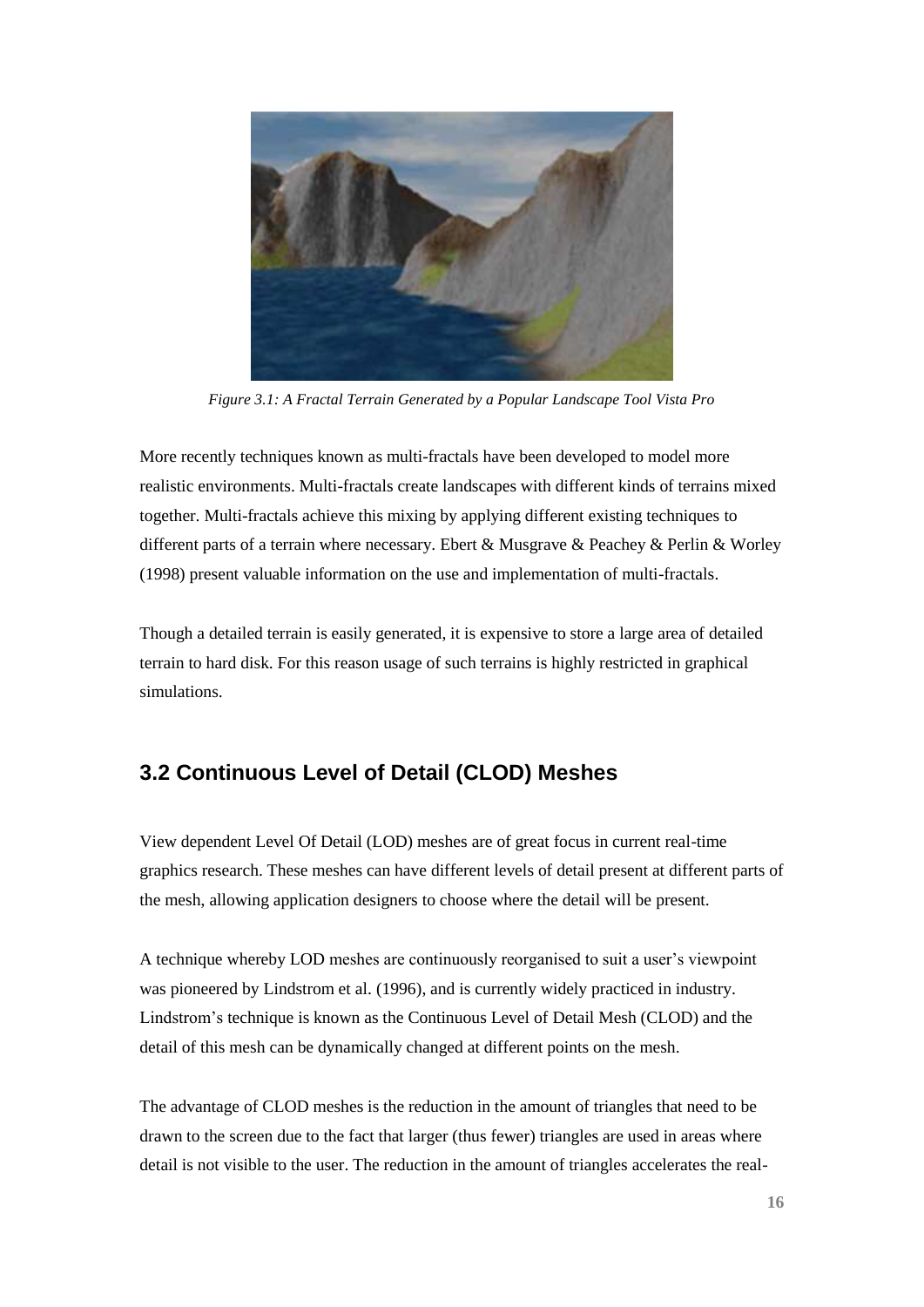time performance of these meshes, and importantly, the scene from the user's viewpoint will not have lost any visual quality.

In Figure 3.2a a CLOD mesh has been adapted so that the detail is clustered about a point near the centre. A user positioned in the centre of the cluster would see consistent image quality. This consistent quality occurs because the larger and more distant elements in the grid will appear very small. Figure 3.2b gives an example of how large distant triangles achieve consistent image quality. In this image the darker triangles are actually twice the size of the lighter triangles, but because of perspective they appear to be the same size. Rottger  $\&$ Heidrich & Slusallek & Seidel (1998) and Hoppe (2000) present further work in highly developed CLOD meshes.





*Figure 3.2a: A CLOD Mesh Figure 3.2b: A user's perspective of a CLOD Mesh*

## **3.3 Plant Generation Using Fractal Math**

The techniques for the generation of trees and plant life are well documented. It is not the author's intention to increase the functionality of previous algorithms in this field. The adaptation of existing plant synthesis research for this work is concerned with speeding up the existing algorithms, with the objective of applying them to a real-time system.

Most of the work available in the area of fractal generated plants was published in the late 1980's. Due to the time spent in developing fractal plant generation techniques most of the techniques are well established. Foley & Dam & Feiner & Hughes (1990) present a grammatical model of plant structure that allows definition of the structure of a plant using parallel graph grammar languages.

The growth models for the plants in this work will be based on the pioneering work presented by Reffe & Edelin & Francon & Jaeger & Puech (1988). There are other works that use non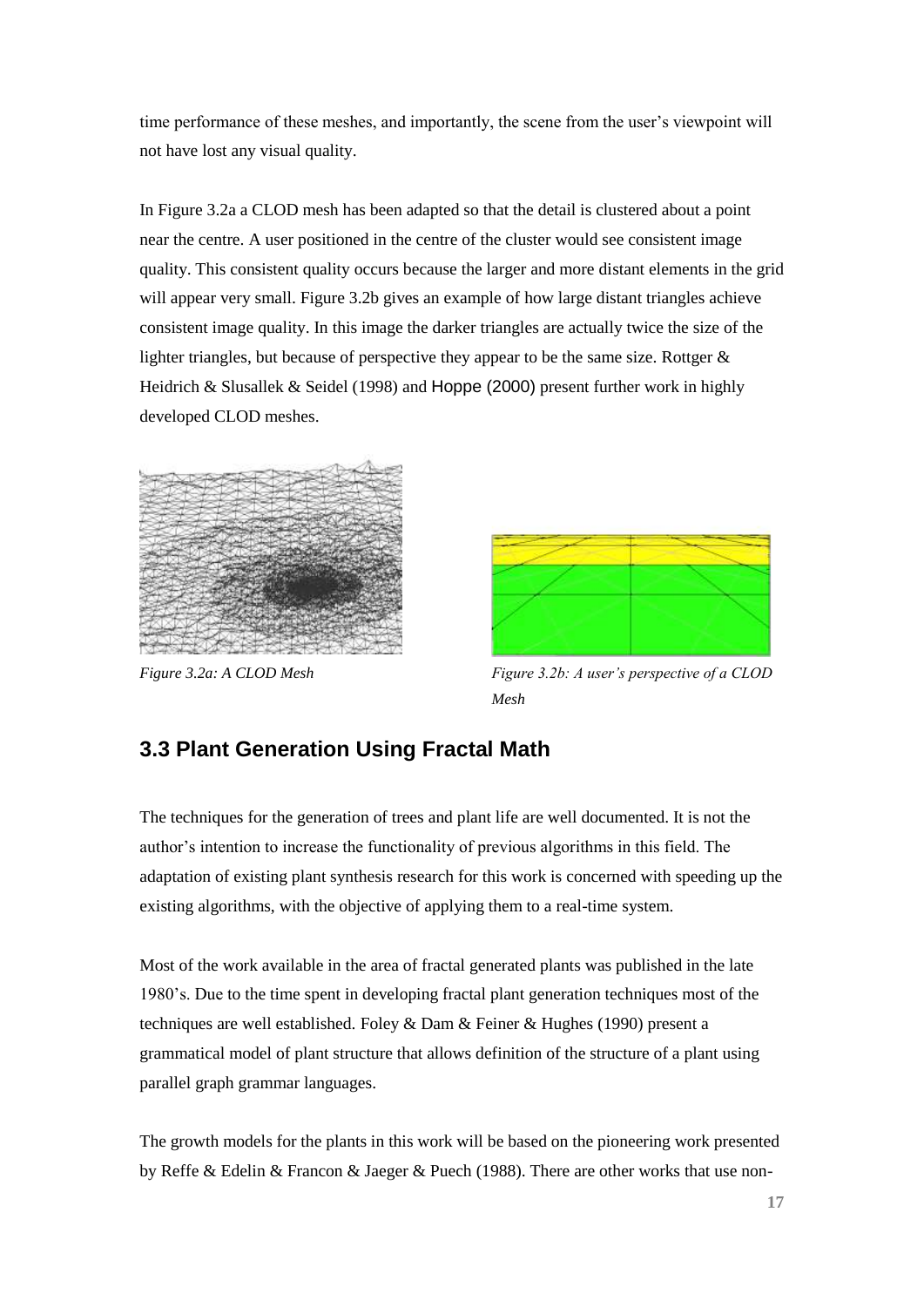fractal techniques for plant generation, however fractal methods are the most common approach used for the modelling of plants in computer graphics. In order to create a tree structure we employ a recursive definition of a branch:

#### *Branch = line from point a to point b*

*Branch optionally creates n branches with an origin on line between points a and b*

Because there are multiple branches created on each branch this recursive technique is considered to be self-similar. It is the self-similar property of the recursive plant generation process that makes the process fractal in nature. Figure 3.3 shows the result of applying six recursions of this technique.



*Figure 3.3: The process of fractal plant life generation*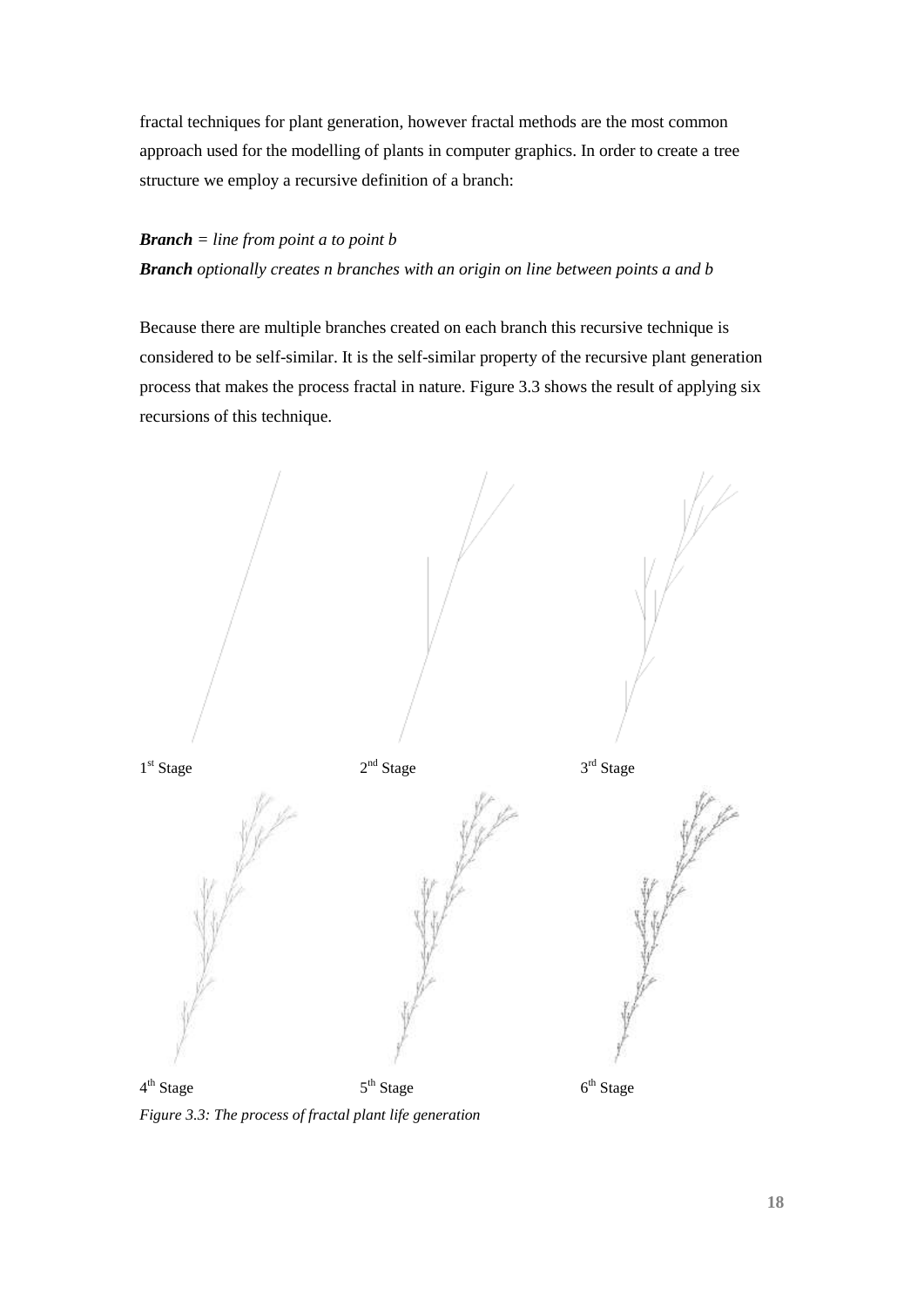Each recursive stage refines the image, but each recursive stage is exponentially more time/resource consuming.

Traditionally fractal plant synthesis is not a process used in real-time simulations. Simulations utilising plant synthesis generally pre-create plants prior to the level or simulation loading. Many simulations use plant meshes originally created using fractal techniques that are stored on the hard disk ready for use.

Various researchers have studied the rules of plant topology and created complicated algorithms that produce highly realistic results. The author directs the interested reader to Reffye & Edelin & Francon & Jaeger & Puech (1988, 151-158).

## **3.4 Landscape Simulation**

Landscape simulation is the process of concurrently simulating terrain and non-terrain objects such as plants. A landscape simulator is generally an interactive program that allows movement of a user viewpoint through a landscape. The landscape simulator inherits the storage problems associated with terrain and plant generation. A scene like the one in Figure 3.4 demonstrates the detail that can be achieved from the use of fractal techniques. This scene stored in polygon form would easily require over a hundred megabytes of storage.



*Figure 3.4: "Sunset Valley" by Sam Bowling, 3D Nature, LLC*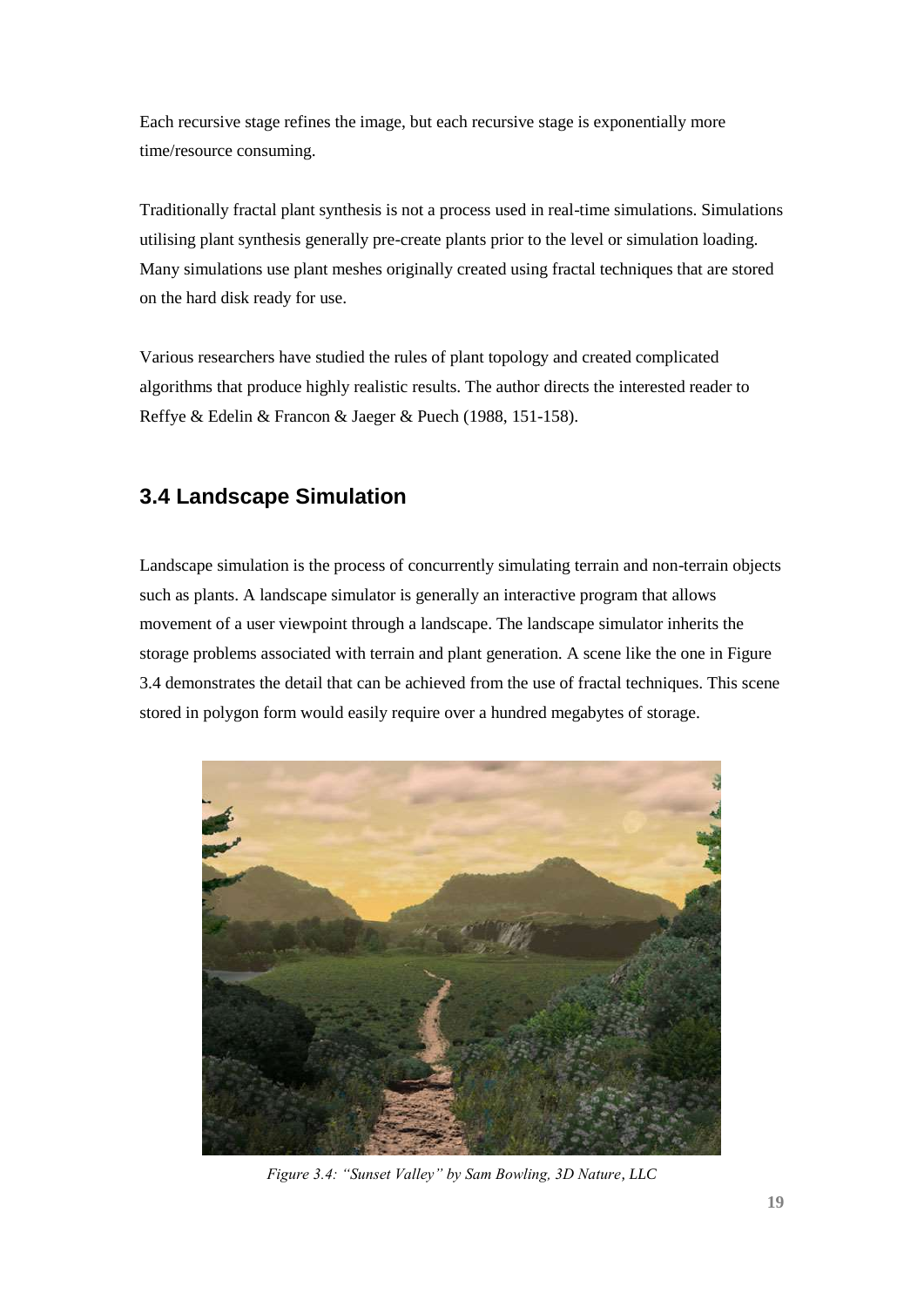The results of fractal synthesis techniques for terrain and plant life can be very detailed and lifelike, which has led to extensive use of fractal techniques in professionally rendered graphics. Combining a synthesised terrain with population of synthesised plant life creates a fractal landscape. To add realism the population of plant life is scattered around the landscape in a realistic fashion using the statistics of plant / species distribution. Further realism is added by changing the texture that is used for different areas of ground, eg snow, rocks, grass, sand and dirt. Adding sky, fog and sunlight effects completes the scene.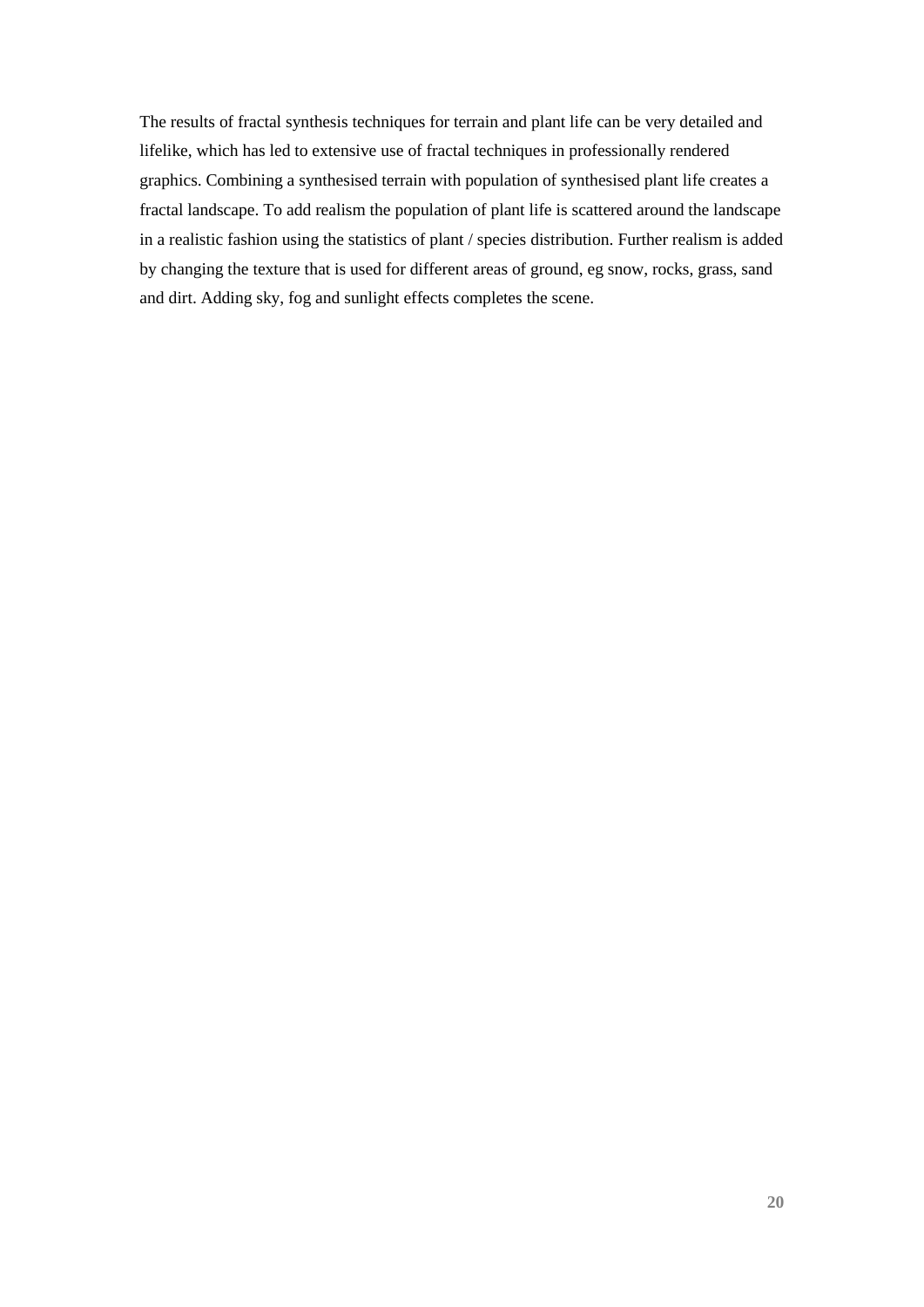## **4. PROBLEM STATEMENT**

The aim of this work is to create a virtual computer environment rich in detail and enormous in size. The challenge is to deliver a solution that will not require large amounts of storage space and be functional on a personal computer.

The objectives of the proposed simulator are that the environment:

- be so large in size that a user would be unlikely to explore an entire environment.
- be so rich in detail that the human eye would survey the scenes of this world much like it would a photograph of a real landscape.
- contain a large degree of variation derived from the use of unique plant life.

These objectives will allow for simulation of entire planets.

The basis of the proposed engine is to implement a virtual environment where the details beyond what the user can see are not maintained in memory. If a user travels through this environment the computer will use the user's position to decide what the user will see. If the user returns to an area in this world that has already been visited, the computer will produce the same landscape that was previously shown to the user.

### **4.1 The Problem being addressed**

The problem being addressed concerns managing and creating landscapes for computer simulations and games so as to achieve minimal storage requirements. The reason for rethinking the management of simulator environments is because current management techniques require too much memory to allow home users to have large detailed and varied landscapes. The game and simulation industry is constantly aiming to use landscapes that are larger, have higher detail and are more varied. Typically there is a trade off between the extent to which these elements are used in a computer-simulated environment, and the storage space required by the simulation. The objective of this work is to create a landscape simulator that removes the memory restrictions affecting the size and detail of terrain and the variation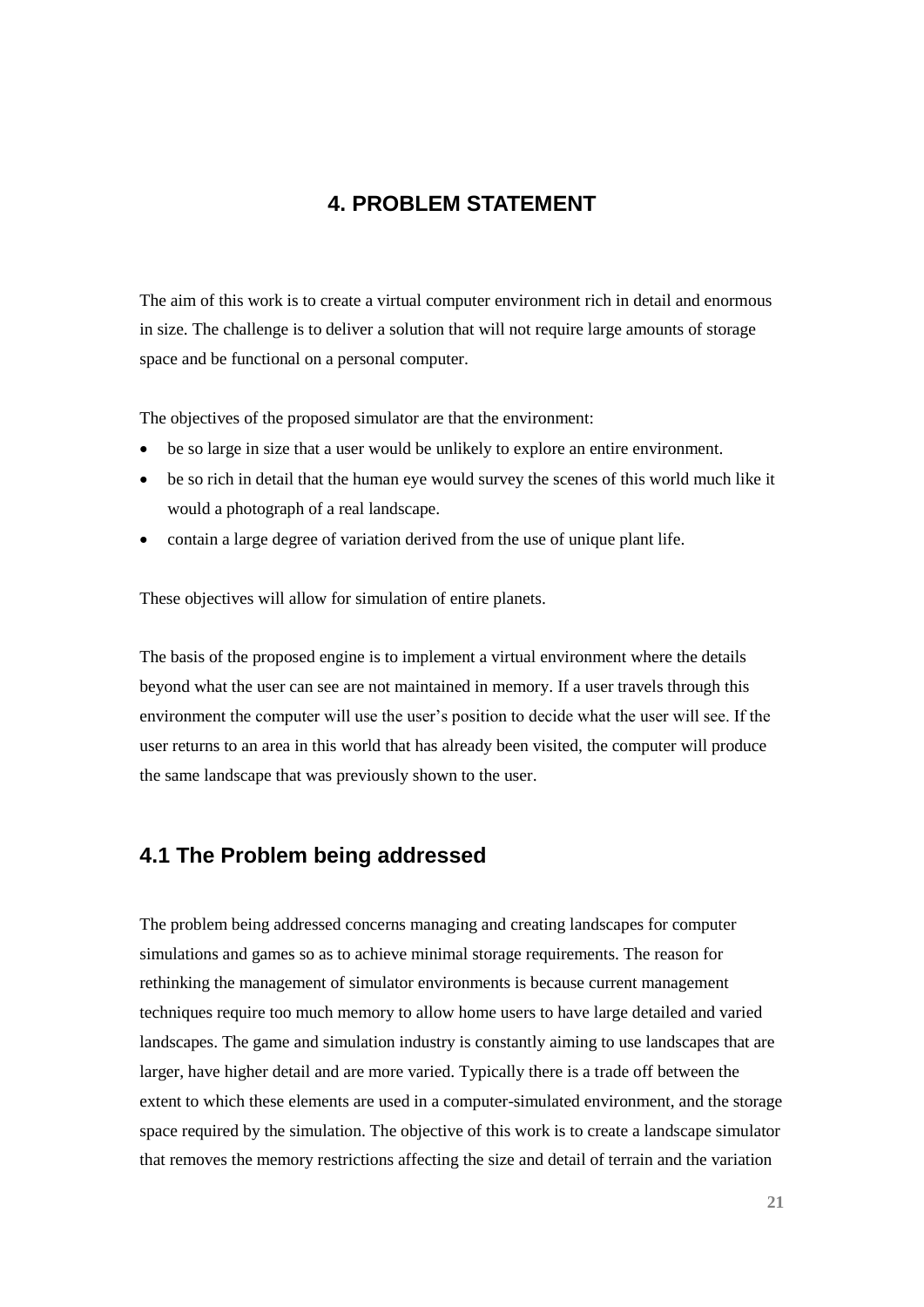and detail of plants. As shown in Figure 4.1 the major objectives of this work are to increase the size, detail and variation present in real-time landscape simulators. The diagram also shows that storage space is the common limiting factor in all of these objectives. A major aim of this work is to remove the trade-off between the qualitative objectives (size, detail and variation) and storage space.



*Figure 4.1: The impact of storage space*

#### **4.1.1 The problem of Landscape Size**

Increasing the size of the terrain in a landscape simulation increases memory requirements. It is because of limited memory resources that common flight simulators typically have a terrain size limited to the size of a cityscape  $(30 - 60 \text{ km})$ . This terrain size may still be considered large, but flight simulators sacrifice a lot of detail in the terrain to achieve this. In other words, a low-resolution terrain is used to compensate for the increased memory requirements of the larger area covered.

In first person point of view games such as "Quake" (1996), environment size is limited because of both the amount of triangles that can be stored and the amount of time needed to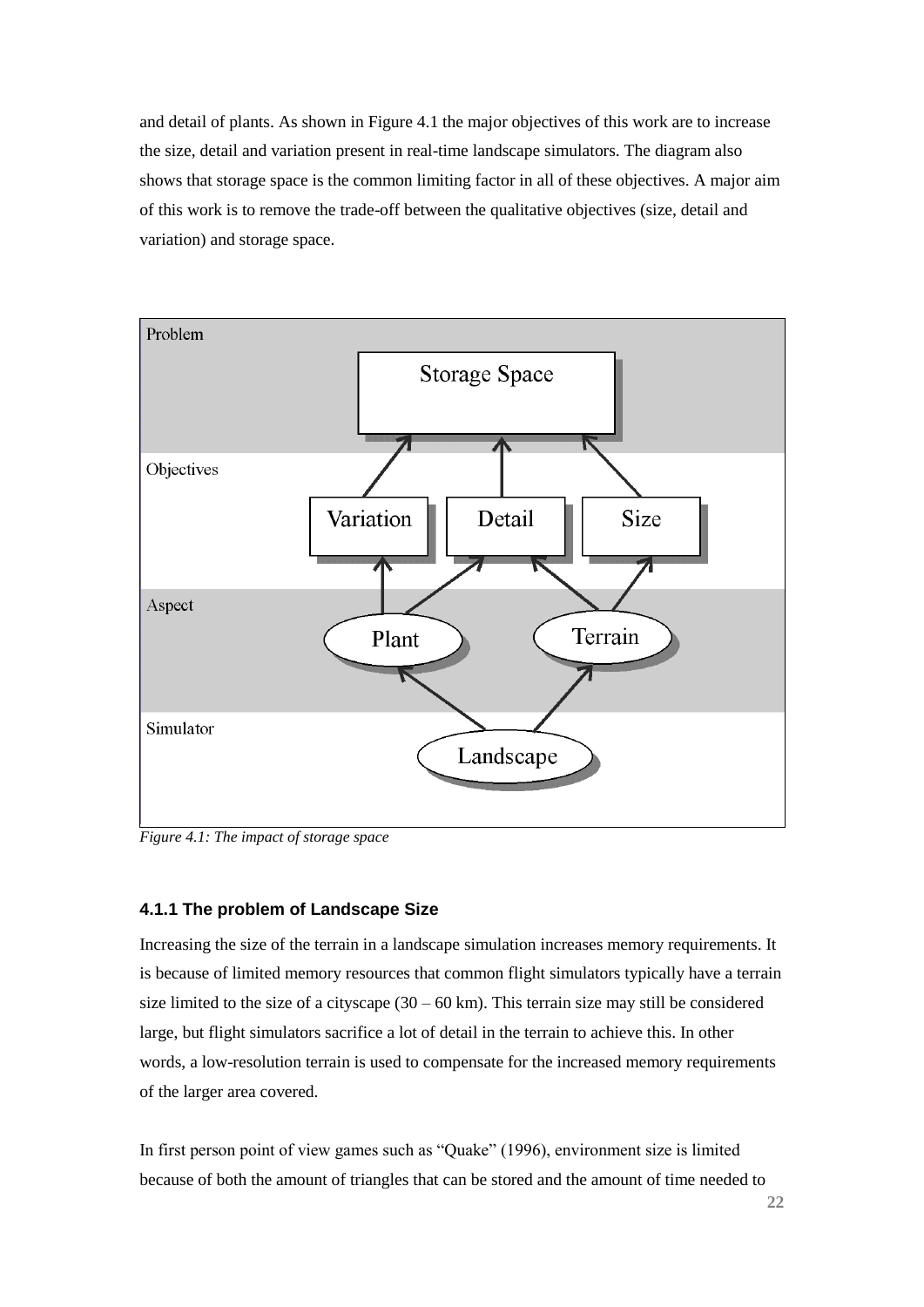design the level. Typically this type of game is limited to 1-5 buildings per level. Even if it were possible to store maps of significantly larger size, it is probable that the years it would take a human to design the map would be prohibitive.

#### **4.1.2 The problem of Landscape Detail**

The problems with increasing detail in landscape simulations relate to the amount of storage space required to increase the amount of detail present. This storage problem affects both the terrain and non-geographical visualisation systems.

#### 4.1.2.1 Penalties of Terrain Detail

The resolution of a terrain is the number of points used in a height field to define an area, also expressed as the detail of the terrain. The resolution can be represented in points per kilometre. Figure 4.2 illustrates the effect of detail being increased by altering the resolution of a terrain.



*Figure 4.2: Three terrain meshes each with different resolutions*

The amount of memory used to store a terrain mesh is exponentially proportional to the terrain's resolution. Table 4.3 shows the increased memory requirements incurred by use of different terrain details in Figure 4.2.

| Terrain | Level of | Memory required (assuming 1 byte |
|---------|----------|----------------------------------|
|         | detail   | height fields)                   |
|         | 1x       | 25 bytes                         |
| B       | 2x       | 81 bytes                         |
|         | 3x       | 289 bytes                        |

*Table 4.3: Memory requirement of terrain meshes in Figure 4.2*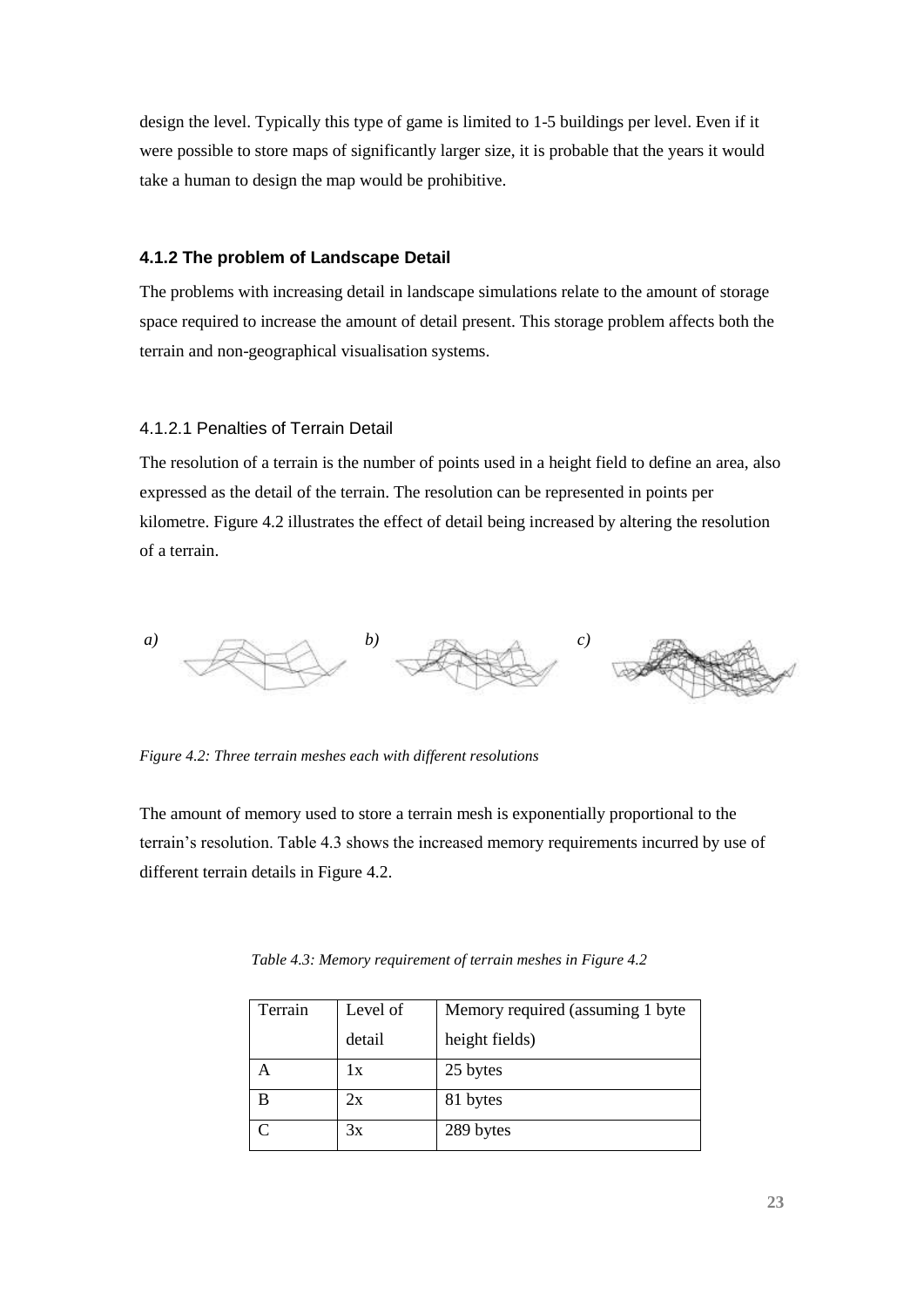Figure 4.4 shows the relationship between increase in terrain detail and storage requirements.



*Figure 4.4: relationship between terrain detail and storage space*

It is because of the relationship shown in Figure 4.2 that high quality terrain simulators typically require 50mb of memory or more to store landscapes that are 10km wide.

#### 4.1.2.2 The problem of Variance in Non-Geographical Landscape Elements

There is a large storage problem concerned with non-terrain elements of an environment. Each rock, tree and other such elements in an environment require a bitmap or texture. If there are 200 trees in a scene it is not practical to create 200 bitmaps. It is because of this storage limitation that such items typically share a common bitmap. Commonly landscape simulators might only have two or three trees stored in memory and repeat them throughout the simulation. This repetition detracts greatly from the realism of the scene. A primary goal of this work, graphical variation of landscapes, is achieved by allowing individual plant lives to exist in a landscape environment.

There are now simulations that are using 3D meshes for their plants and rocks. This advance amplifies the problem of storage space since we now must store both a mesh and a texture for each tree.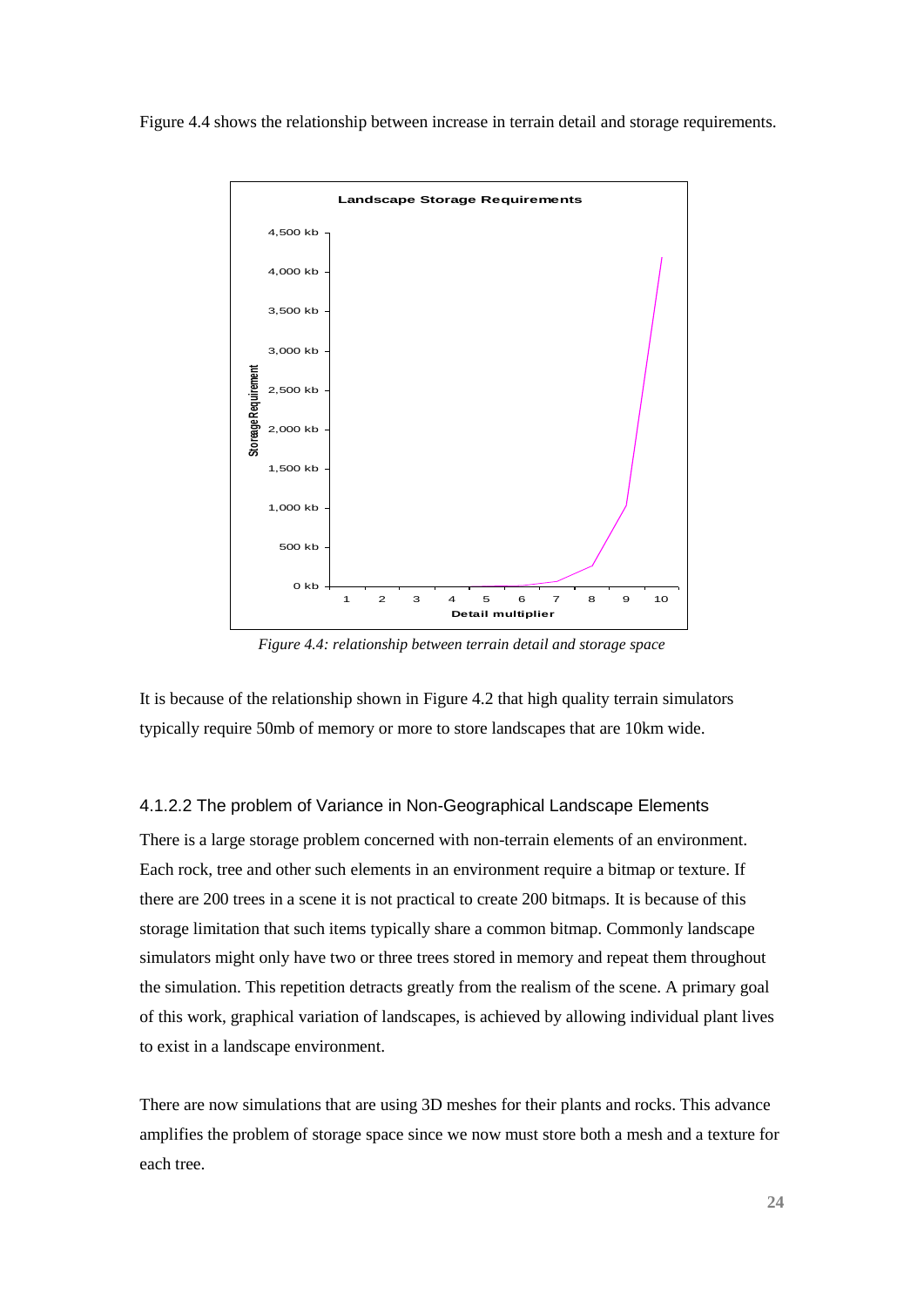### **4.2 Significance of the Problem**

The vast majority of landscape simulators available to the consumer market deliver less detail and smaller environment size than they could. These limits of detail and size are brought about by storage space constraints on modern personal computers. The implementation of techniques presented in this study will remove the current limitations on the visualisation of landscapes imposed by the lack of storage space available.

#### **4.2.1 Impact of the Work**

The gaming community now stands at the edge of a new revolution in gaming technology, because the continuous level of detail engines, currently being developed, offer the possibility to display larger amounts of detailed terrain data on the screen.

Major gaming companies are now developing the CLOD engines that have been published in recent academic papers. Until recently most commercial CLOD engines were still under development. It is a goal of the gaming community that one day, soon, CLOD engines will allow a user to climb to the top of a skyscraper and look out over a city which can be explored. A major problem with this possible environment size is, if it were possible to render an entire city to screen, how will the map for an entire city of buildings be stored? Even if it was possible to store an entire city of buildings it is unlikely that a level designer would be willing to sit down for five years to create such a city. The work presented in this paper is designed to be a possible foundation for addressing these problems.

#### **4.2.2 Impact of the Work on the End User**

"Twenty years from now you will be more disappointed by the things you didn't do than by the ones you did do. So throw off the bowlines. Sail away from the safe harbour. Catch the trade winds in your sails. Explore. Dream. Discover."

-Samuel L. Clemens [author of Huckleberry Finn]

The author has taken the view that many computer games currently on the market provide a new means of exploration. This exploration occurs as users move through areas in the simulated environment for the first time. Computer games offer many of the same motivations that drive explorers such as the ability to find new areas of an environment and interesting environmental features that are worthwhile finding. There are however some motivational qualities missing: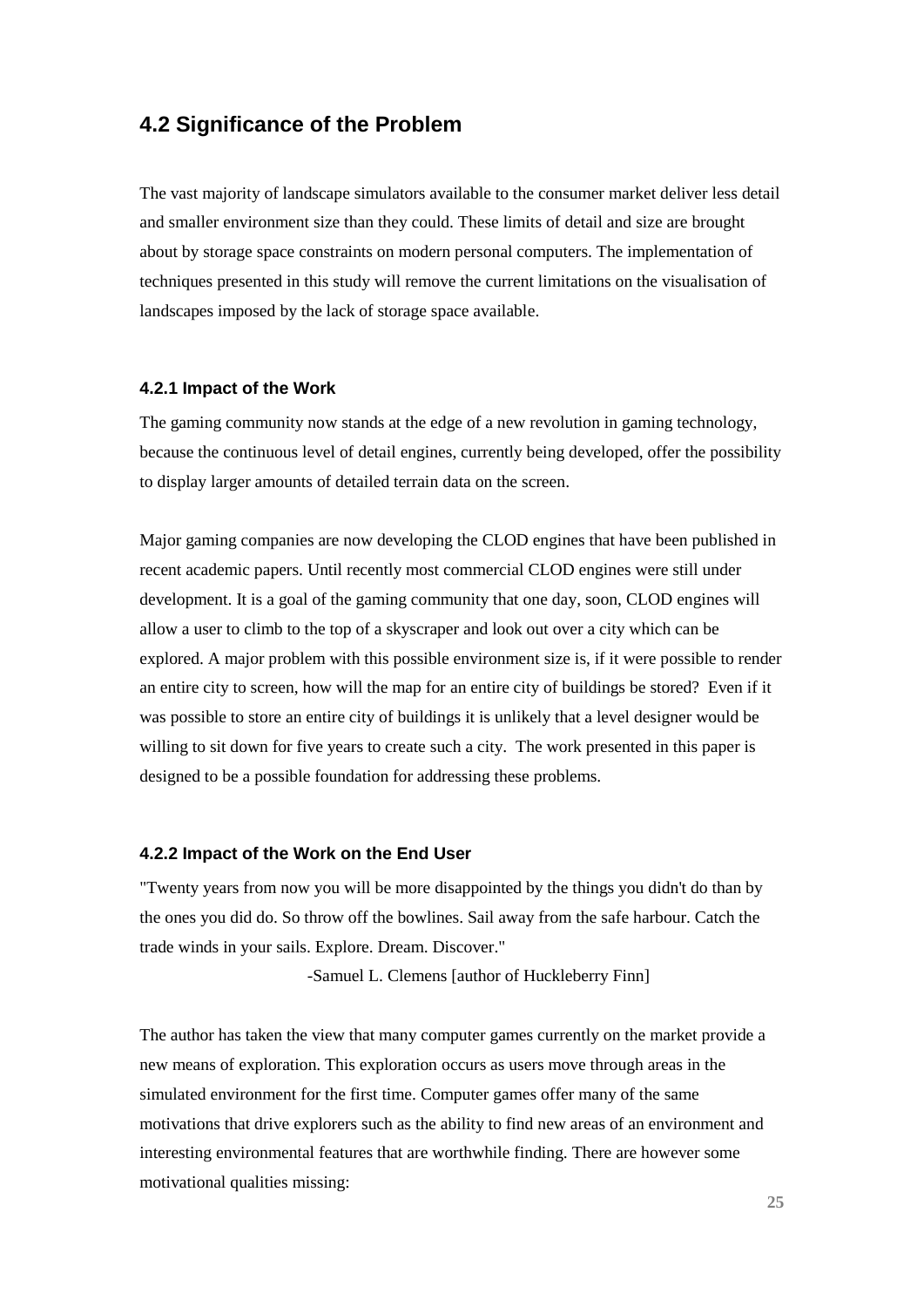- The feeling that an area is so large it could be explored forever.
- The aspect of there always being new things to see.
- The feeling that you are the first person ever to see some part of the planet.

It is hoped that this work will provide a method for including these missing qualities, and hence have a quick appeal to users.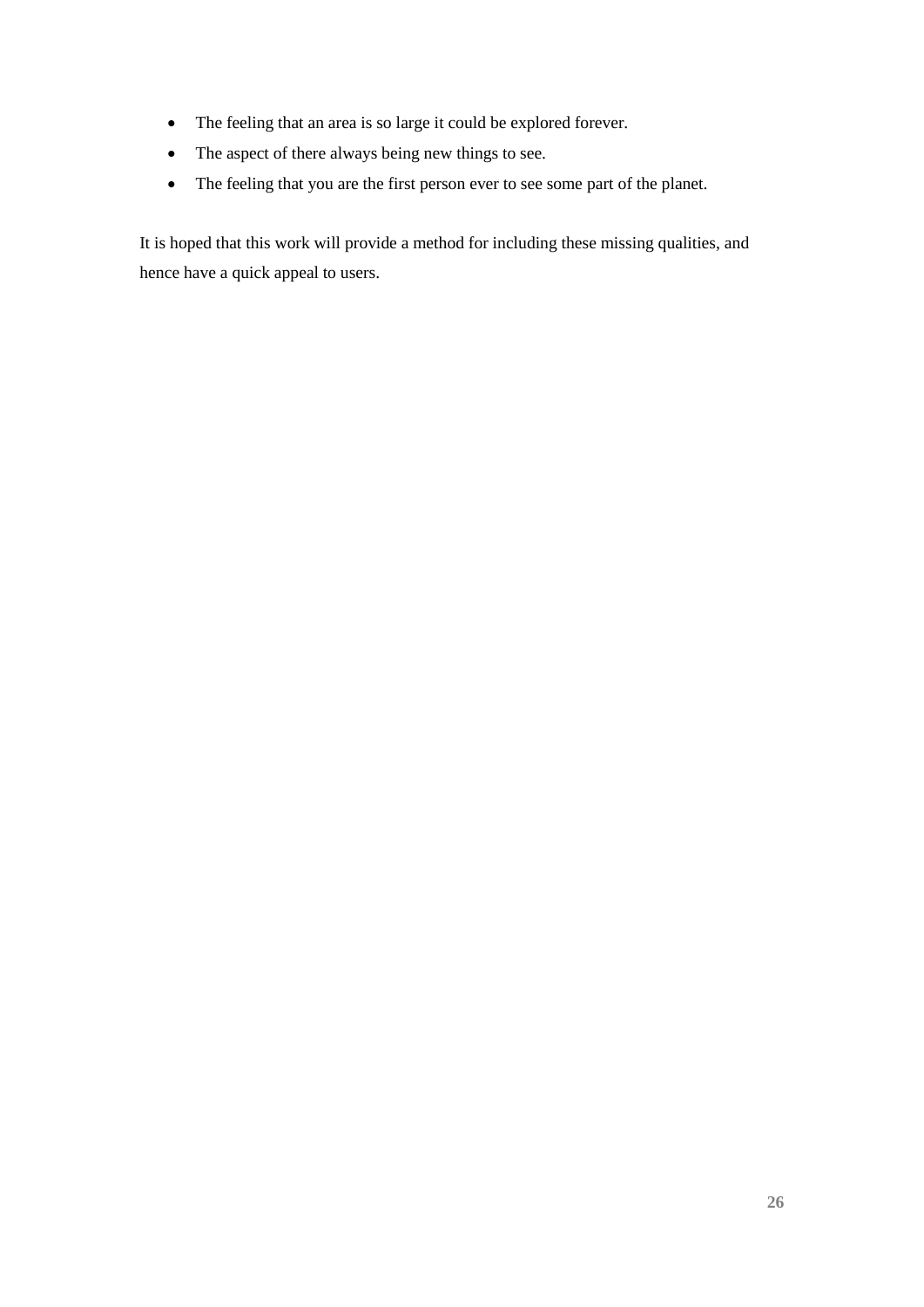# **5. METHODOLOGY OF CONTINUOUS TERRAIN GENERATION AND VISUALISATION**

In order to create a real-time landscape simulator with dynamic non-stored graphics the terrain in the landscape simulator must be spontaneously created and never stored on disk. Furthermore the terrain must be created only around where the user is positioned. If we are to maintain a terrain around a user's position, it is common to create the terrain in small blocks which join together to form the terrain the user sees. These blocks are referred to as terrain pages. The advantage of these pages is that areas of terrain can be added or removed from the landscape without other parts of the landscape having to be recreated. Controlling the creation and removal of terrain pages is known as terrain page management. Terrain page management allows terrain local to the user's viewpoint to be maintained and updated when there is a change in the user's position on the landscape.

Terrain page management is crucial to the performance of the landscape simulator. Section 5.2 addresses the issue of how to create an efficient, high performance page manager. It is also necessary to create the terrain information for each page. The work presented by Magnenat-Thalmann & Thalmann (1985) is adapted for this purpose. If the terrain generation algorithm is seeded with the pages position on the terrain, it is possible to recreate pages the same way each time they are visited. By utilising this technique it is not necessary to permanently store terrain information for a terrain page, since the user is assured of seeing the same terrain information every time he/she visits the page.

The last part of this chapter addresses the issue of visualising the terrain generated by the terrain page manager. The terrain page management and terrain generation algorithms are integrated with an algorithm that creates level of detail meshes. It is via the integration of continuous level of detail meshes that continuous terrain generation is shown to be a practical and modern approach to terrain visualisation. The details of the CLOD algorithm presented in the implementation are presented in section 5.5.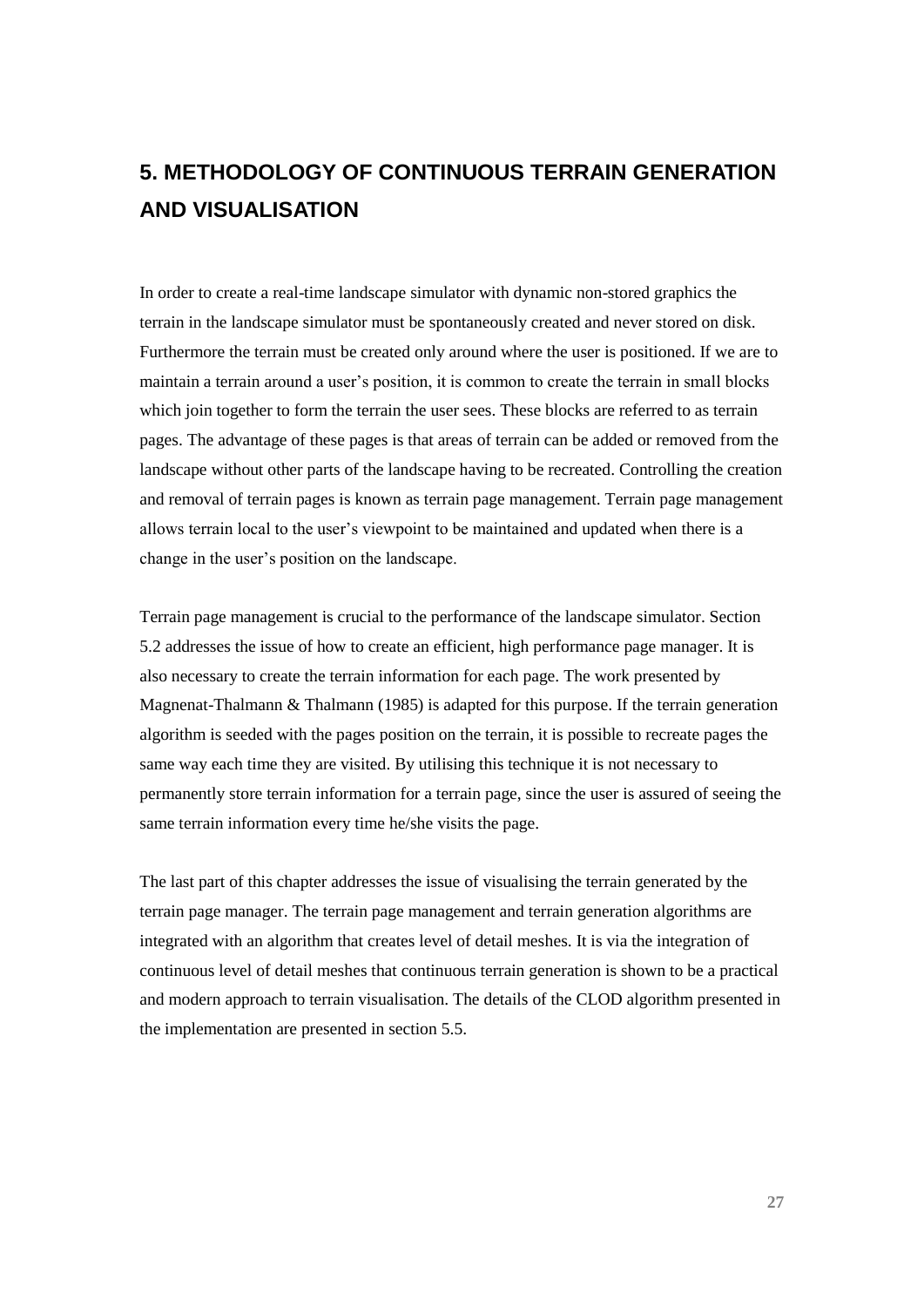## **5.1 Terrain Generation Algorithm**

The goal of the terrain generation algorithm is to create height elevation data consistent with what the actual terrain is expected to look like. The terrain generation algorithm should be able to generate a piece of terrain given a seed value, environment parameters and a location. Furthermore given the same parameters the terrain generation algorithm should give the same resulting terrain each time it is run. Because the terrain generation algorithm is capable of recreating terrain identically, areas revisited by a user will always appear the same.

Before a terrain generation algorithm can be built, a suitable terrain representation format must be selected. Section 5.1.1 examines available storage formats currently used in geographic information systems, and shows why the Height Field Grid is the most suitable format for this work. Later in section 5.1.1.3, information is presented on the workings and maths of the Height Field Grid storage format.

A terrain generation algorithm must be specially designed to suit the data format used to represent the terrain. The primary evaluation criteria of the terrain generation algorithms are the speed in which it executes and the realism of the terrain that it generates. In Section 5.1.2 the terrain generation algorithm used in the implementation is discussed.

#### **5.1.1 Terrain Representation formats**

The problem of an appropriate storage format for terrain data is basically concerned with choosing a format for the storage of data to represent terrains. The data structure chosen will influence such things as memory requirements, processing speeds of the landscape simulation and structural limitations. Structural limitations refers to whether non-extruded features, eg, caves or over-hangs, can be represented. Thus the data format used will determine both the capabilities and efficiency of the landscape simulation.

The three different data structures used to store the representations of terrain in landscapes are:

- Height Field Grid (Referred to as a Digital Elevation Matrix (DEM) by those in the geological information systems field)
- Triangular Irregular Network (TIN)
- Digital Contour Line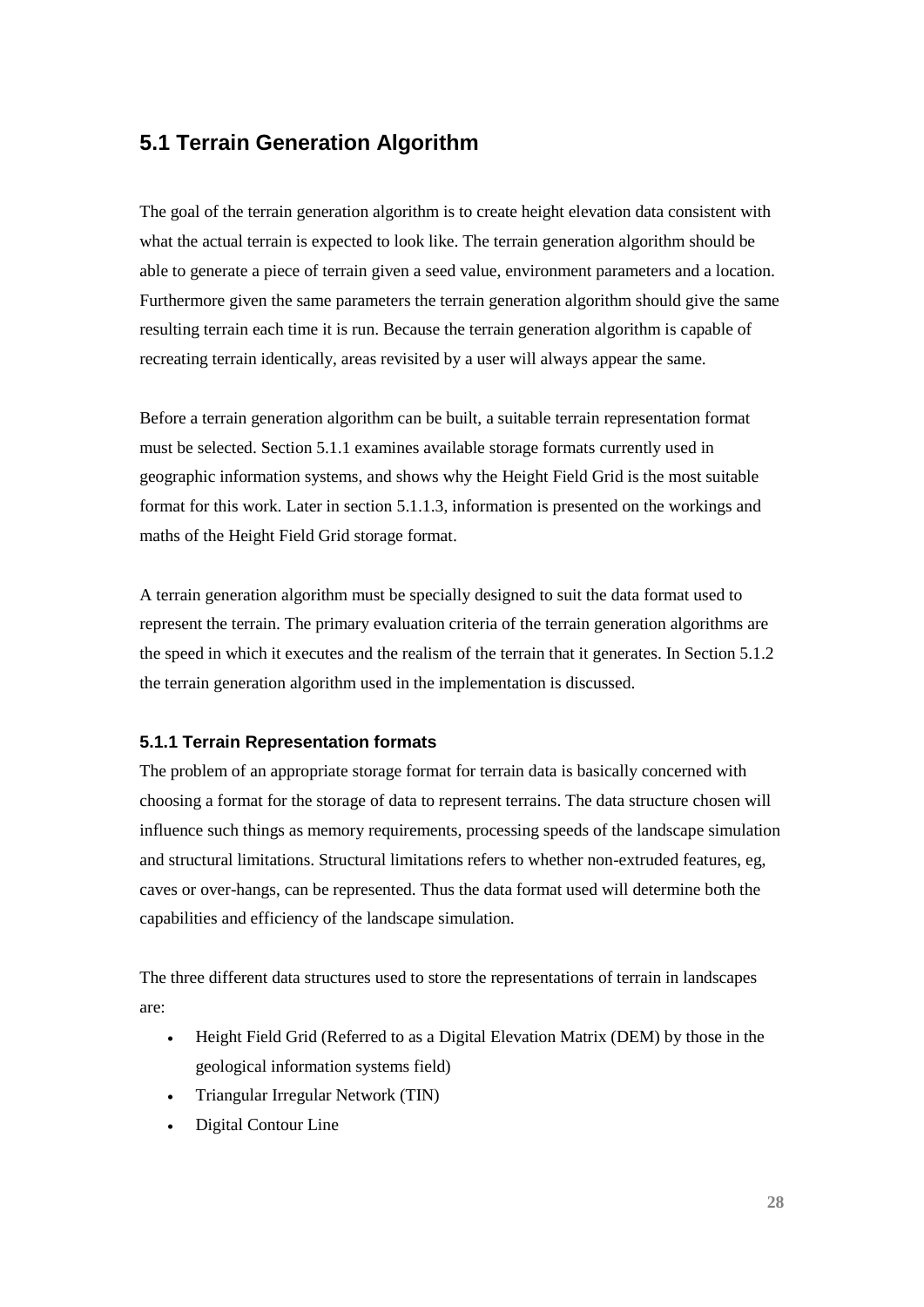Figure 5.1 shows how data in these three formats is stored. The "National Imagery and Mapping Agency" (2000) present information on these formats, as well as sample terrain datasets. The formats presented here are standard formats adopted by government agencies and the geographic information industry. Any electronic terrain data purchased from data brokers or provided by government services will generally be stored in one of these formats.



#### **Height Field Grid or Digital Elevation Matrix**

The height of the landscape is sampled at regular intervals. The information is stored in a 2 dimensional array. The array positions correspond to positions on the landscape and store the height of the landscape at the corresponding point.



#### **Triangular Irregular Network**

This format simply stores all the triangles required to define the landscape.



**Digital Contour Line** Stores contour lines and relevant height data.

*Figure 5.1: Available terrain data storage formats*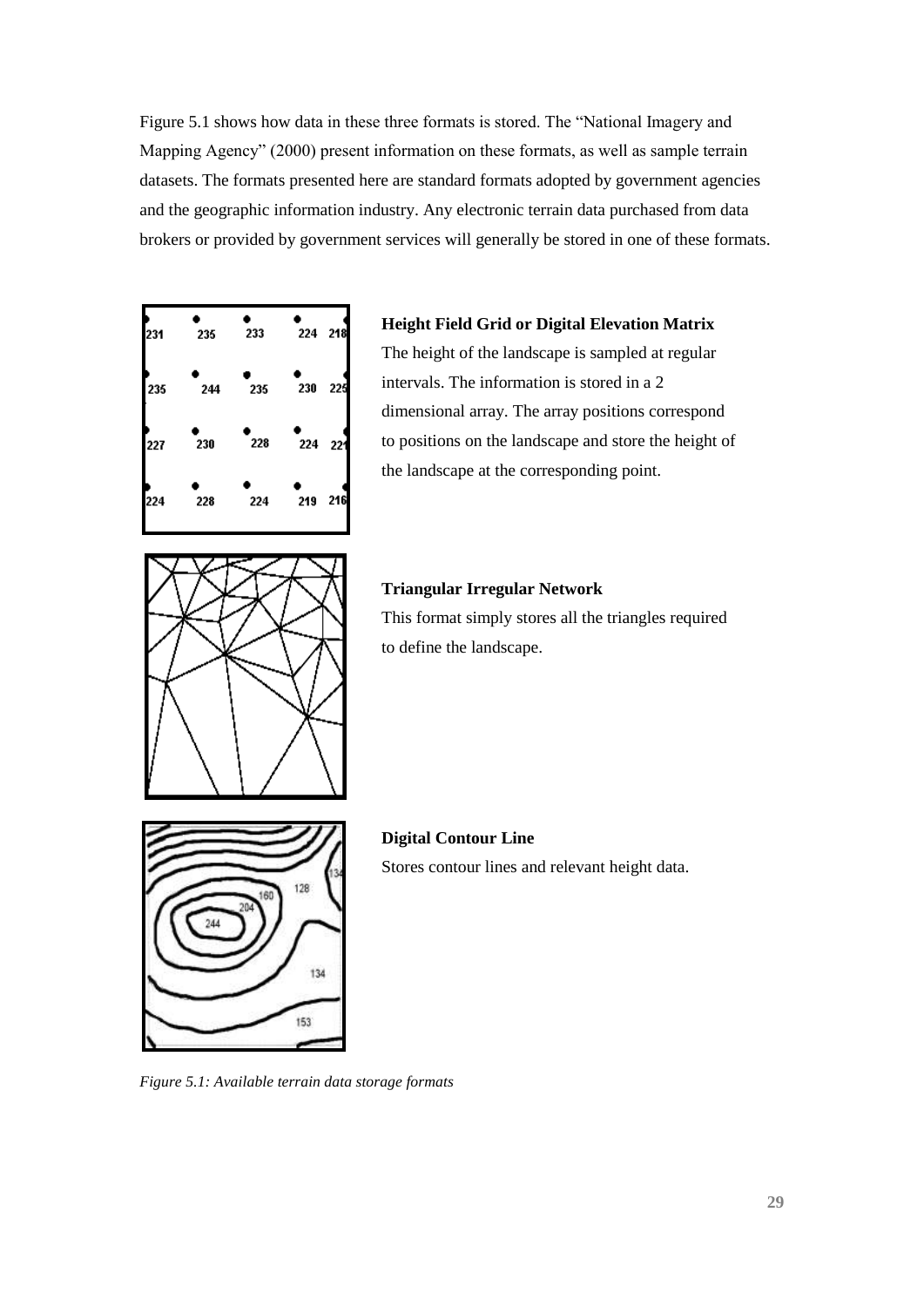#### 5.1.1.1 Storage Considerations

The three formats are evaluated according to their performance and limitations. Bitters (2000) presents information covering this subject in further detail.

#### **Height Field Grid**

The Digital Elevation Matrix format has the fastest processing speed of the three possible formats. However the memory requirements of this algorithm are comparatively large. Because the matrix in this format holds only one value at each field there is no way to store non-extruded features such as caves. The algorithms used by a simulator using this format are simple to implement, and thus provide a good development time. Typical applications for this format include:

- Geological surveys
- Interpretation of satellite photography
- Computer games
- Flight simulators

#### **Triangular Irregular Network**

The Triangular Irregular Network format can be displayed efficiently, but altering detail in this format is expensive and thus it has a relatively slow processing speed. The memory requirements of this algorithm are the most manageable of the three types because it provides detail appropriate to the relief and jaggedness of the areas represented. This format is the only format to have no structural limitations, this means that it can model any geographical feature. The algorithms used by a simulator using this format are difficult to implement and are prone to bugs in their implementation. Typical applications for this format include:

- Computer games
- Flight simulators

#### **Digital Contour Line**

The Digital Contour Line format has by far the slowest processing speed and largest memory requirements of the three possible formats. The format is also not capable of storing nonextruded features such as caves. Implementation of a simulator using this format is difficult and generally this format is avoided. The main advantage of this format is that existing hardcopy contour maps can easily be converted to this format. Typical applications for this format include: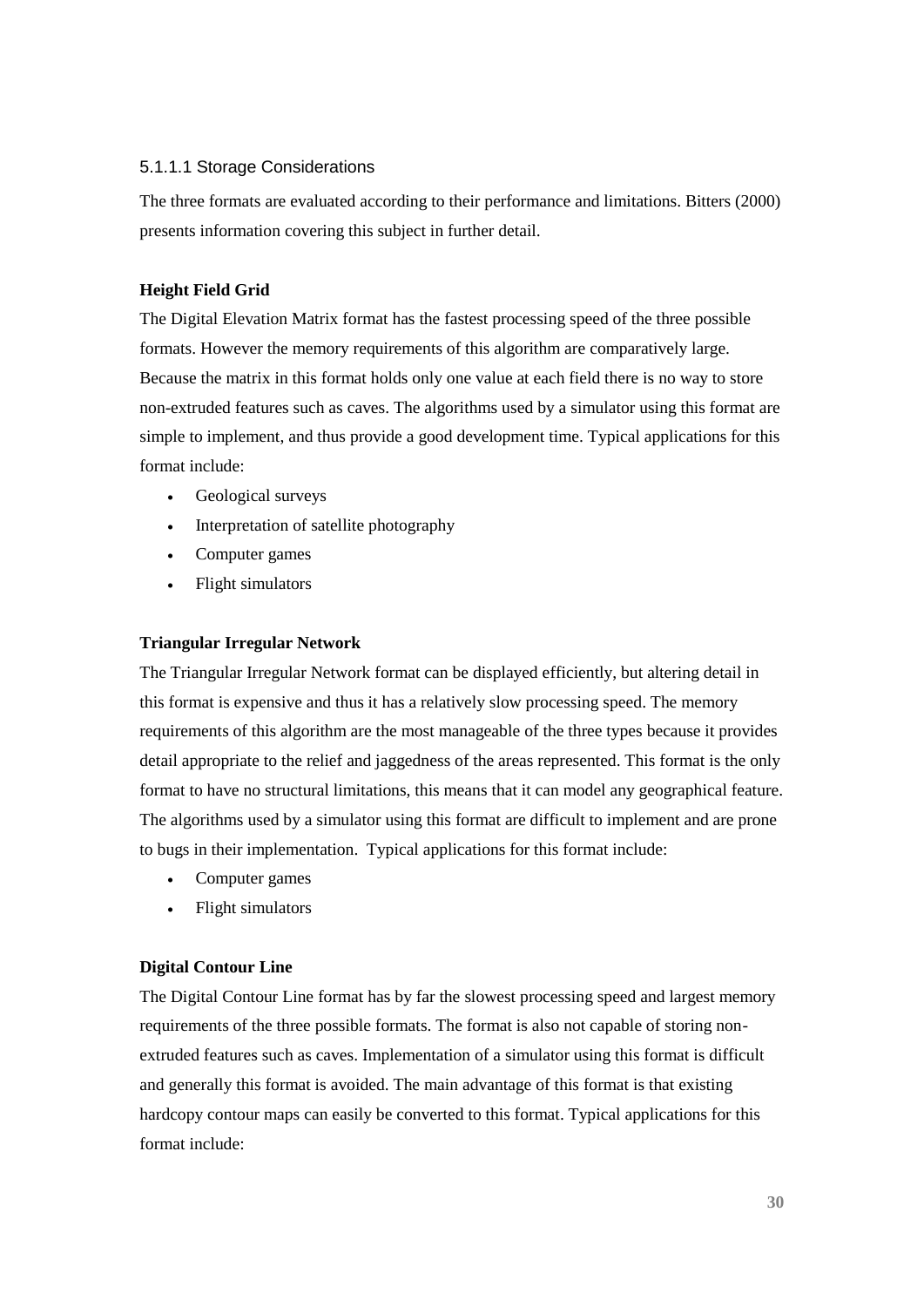- Weather systems
- Geological information systems
- Geological archiving

When examining the available terrain representation formats for processing speed, memory requirements and structural limitations, the height field grid representation format is the most suitable for this work. The primary reason for choosing height field storage format is that algorithms operating on data in this format run faster. As a major difficulty in implementing this work is to get the landscape simulator to run in real-time, the fastest processing speed of this algorithm makes it the first choice, regardless of its disadvantages.

#### 5.1.1.2 The Height Field Storage Model

Sampling the height of a landscape at regular intervals over a rectangular grid is the basis of how data for this format is created. The storage format for data a height field grid is shown in Figure 5.2.



*Figure 5.2: The height field data format*

The data in Figure 5.2 would be stored in a computer's memory as the array shown in Figure 5.3.

| (row 1) |
|---------|
| (row 2) |
| (row 3) |
|         |

*Figure 5.3: A Height Field Data Array*

Given that the distance between the samples in a height grid is known and constant, the position of the elevation data corresponds to its position in an array. To translate an elevation value in an array to a point in a 3D coordinate system the formula in Figure 5.4 can be used.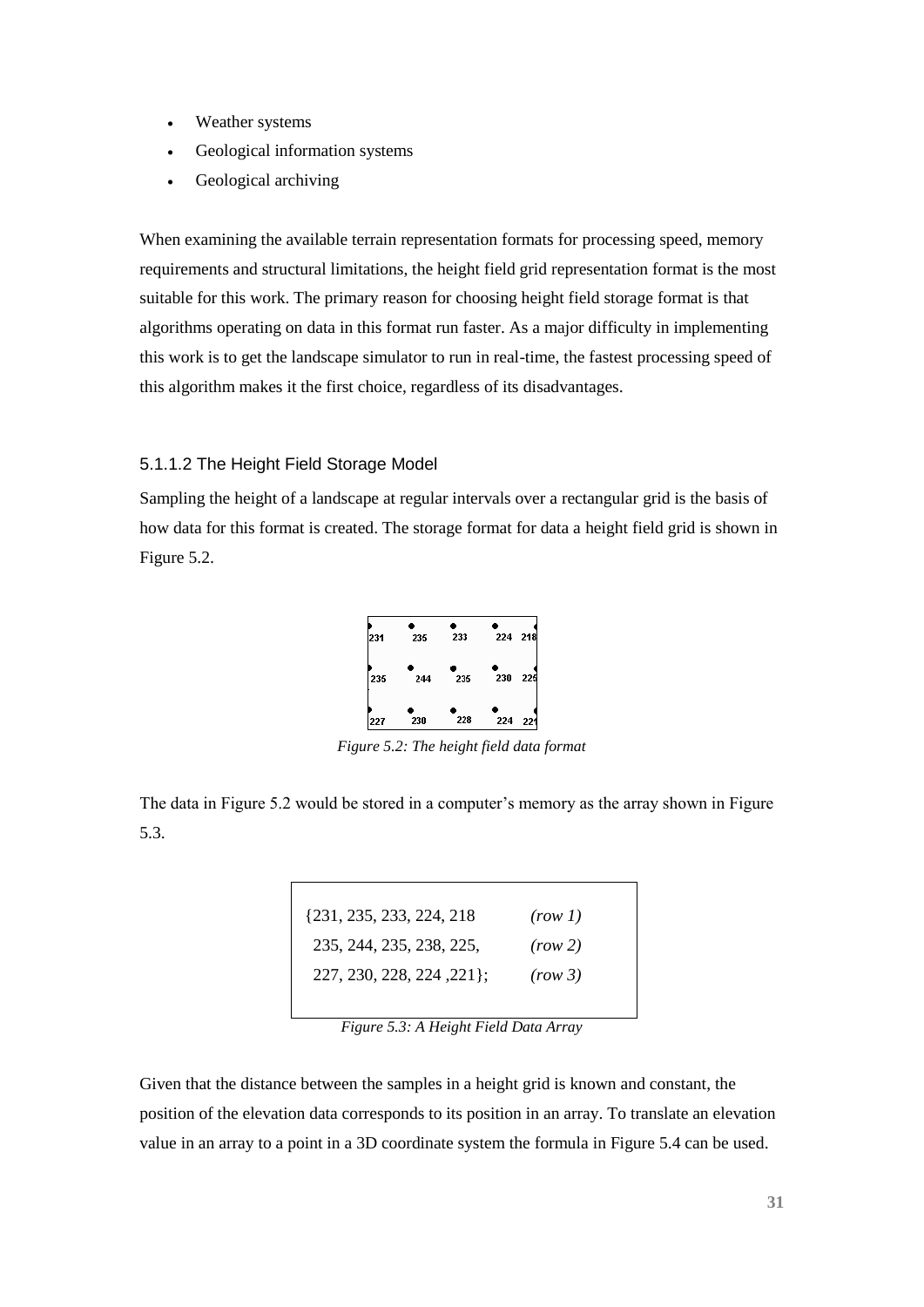

*Figure 5.4: calculating 3D coordinates of data in a height field grid*

Height field data is commonly derived from satellite imagery. Satellite sensors can produce images that record the height of terrain at regular intervals.

#### **5.1.2 A Terrain Generation Algorithm**

Given that we are using the height field representation model for our terrain data, there is a terrain generation algorithm that operates directly on data in this format. This terrain generation algorithm is called midpoint displacement.

#### 5.1.2.1 Midpoint Displacement

A landscape can be considered a fractal surface with nearly infinite surface area. For a description of fractal surfaces see Mandelbrot (1977). From a distance we can approximate a landscape by a line that follows the silhouette of the horizon. As we approach the horizon the line has to deviate for boulders and variances in the ground. As we get even closer the line has to follow pebbles, then grains of sand and so on. Basically anywhere we think we see a straight line, when we look closer we see that it is not actually a straight line. Curved lines that seem to have a constant derivative, upon closer examination are actually composed of lots of smaller lines.

Since, in a landscape, every line is composed of more lines, it is impossible to determine a derivative for any of the lines. With no derivative we cannot determine the surface area of the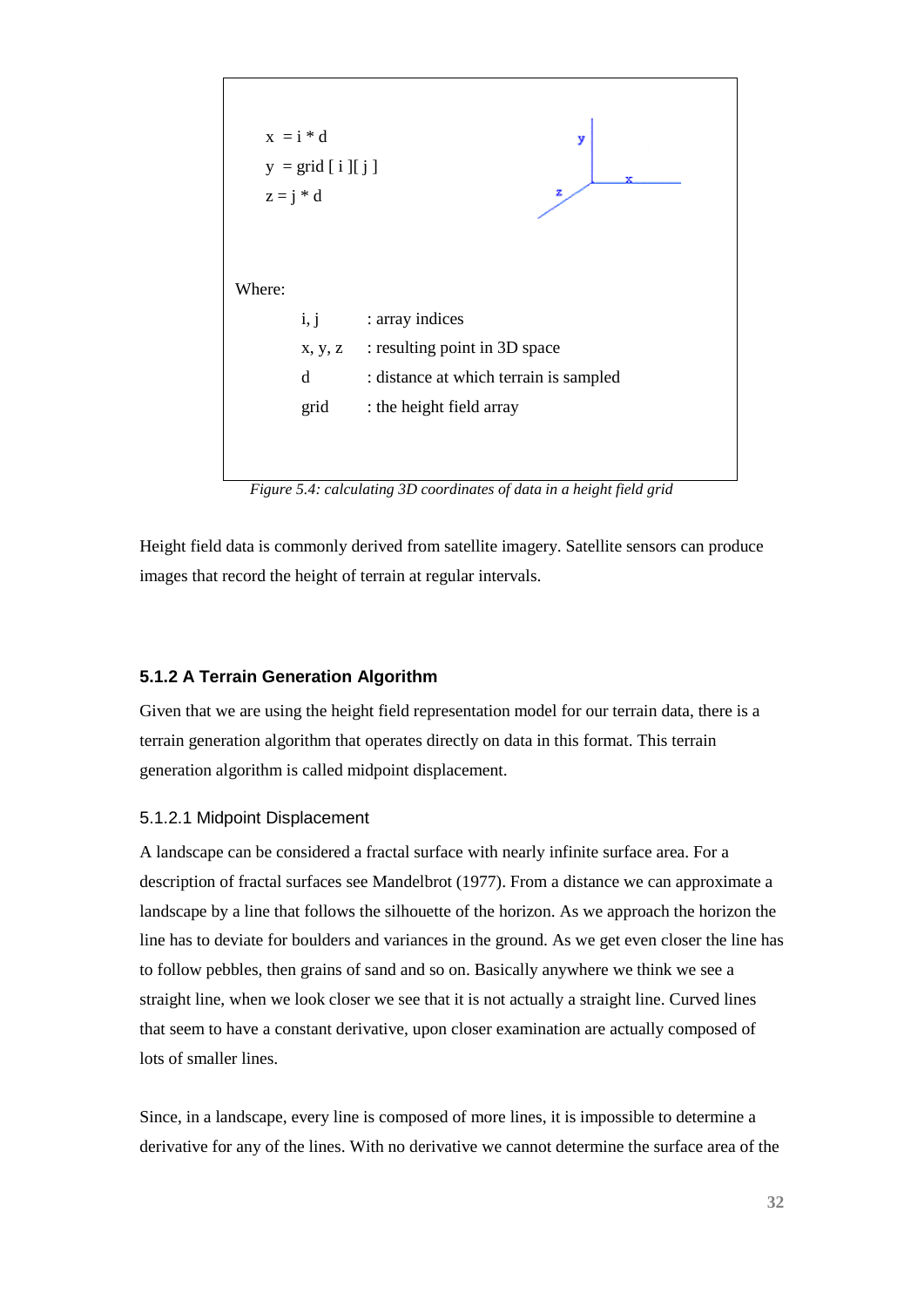terrain. Figure 5.5 shows the increasing detail present in a fractal surface, by using photographs of a real landscape.



*Figure: 5.5: Landscape detail*

These photographs in Figure 5.5 were taken with a zoom camera. Note the increasing complication in the horizon as the camera zooms in on the scene.

Terrain is generated (simulated) using a midpoint displacement function. The midpoint displacement method is best demonstrated in two dimensions: Figure 5.6 shows the process of midpoint displacement.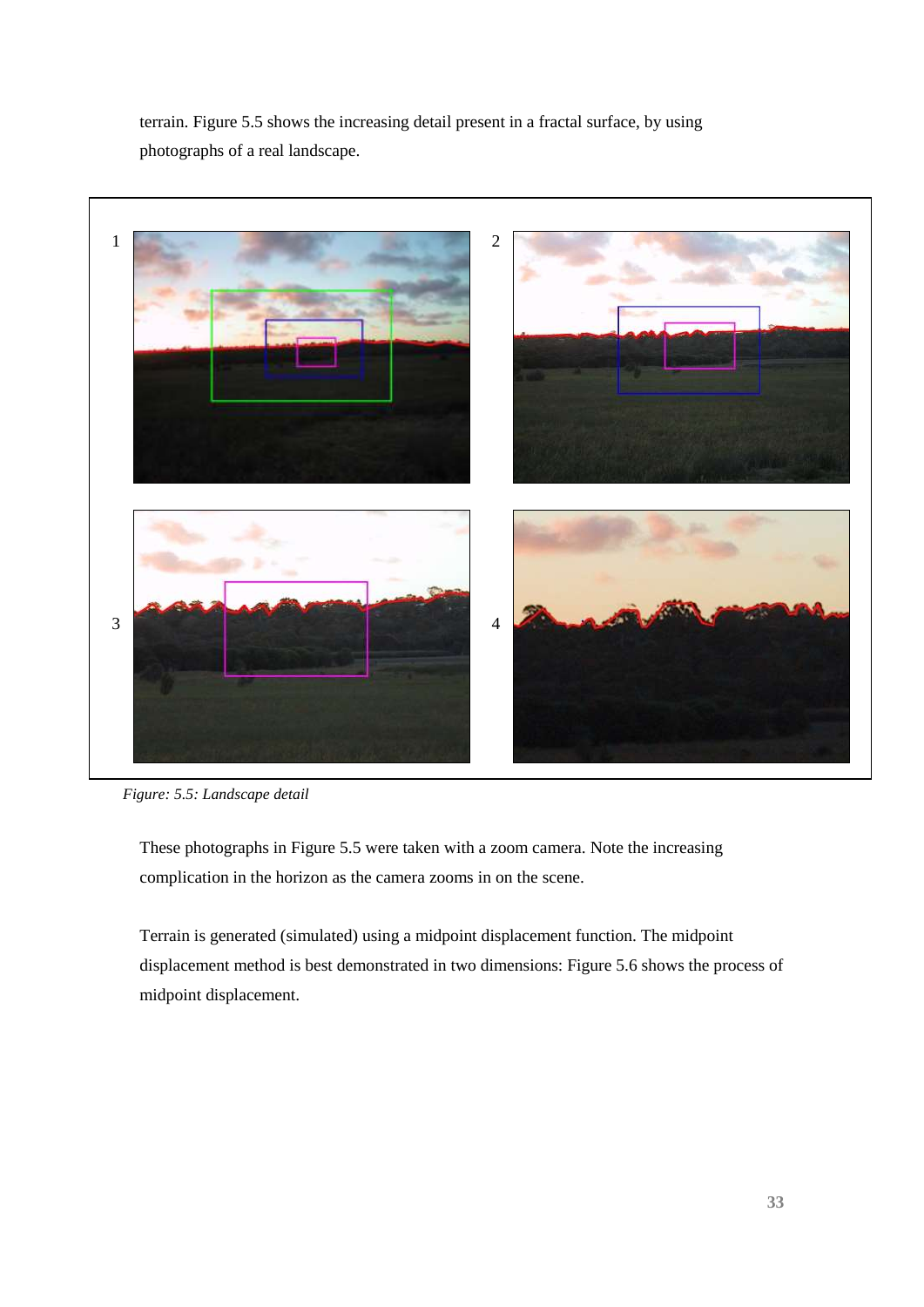First we take a straight line (1) , and bisect it into 2 lines. The bisection is made in the middle of the first line.

The point where the two new sub-lines connect is displaced, either above or below the midpoint of the line. This gives us two lines in the rough shape of a hill or valley (2).

We repeat this process to the two new lines, creating 4 lines (3). This time though we use a smaller displacement at the midpoints.

This gives us a recursive algorithm that produces a jagged line representing a silhouette of a landscape.



*Figure 5.6: Midpoint displacement in two dimensions*

Note how the progressively generated lines in Figure 5.6 resemble the progressively magnified horizon lines in the photographs in Figure 5.5. The above phenomenon or style of line is known as fractional Brownian motion. If the displacements of the midpoints are determined with a random number generator we have a mathematical noise known as brown noise.

#### 5.1.2.2 Midpoint Displacement in Three Dimensions

To adapt the Brownian motion technique (in 5.1.2.1) to three dimensions we follow the workings of Barnsley et al. (1988). This work can be applied directly to a height field grid.

We start the process by generating 4 random points at the corners of the height field grid, this provides the data with which we begin our process. This is shown in Figure 5.7.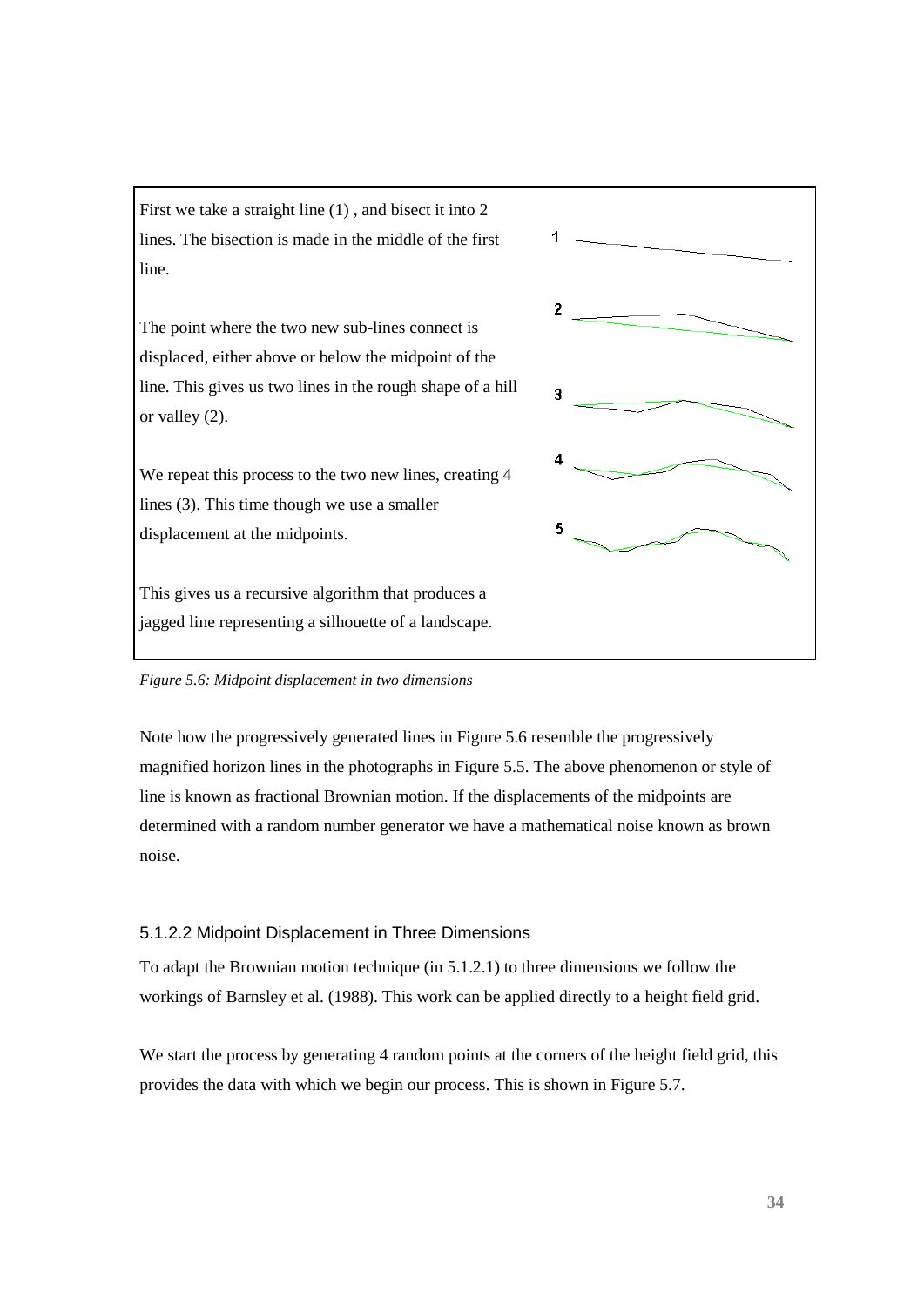

*Figure 5.7: Midpoint Displacement, Initial state*

First step: Define a height for the point at the centre of the 4 points of data that we have already created, and calculate the height by taking the average height of the four points (above left, above right, below left and below right) around the new point. This is shown in Figure 5.8. To complete this step the new middle point is displaced by a random quantity, making the point either higher or lower than the average of the points around it.



*Figure 5.8: Midpoint Displacement, step 1*

Second step: Define a height for the points above, below, left and right of the midpoint in step 1. The height of any one these points is determined by averaging the height of the existing points above, below, left and right of the point. This average height is then displaced with a positive or negative random quantity. The result is a new grid of defined points (with Brownian motion), twice the resolution of the previous grid, see Figure 5.9.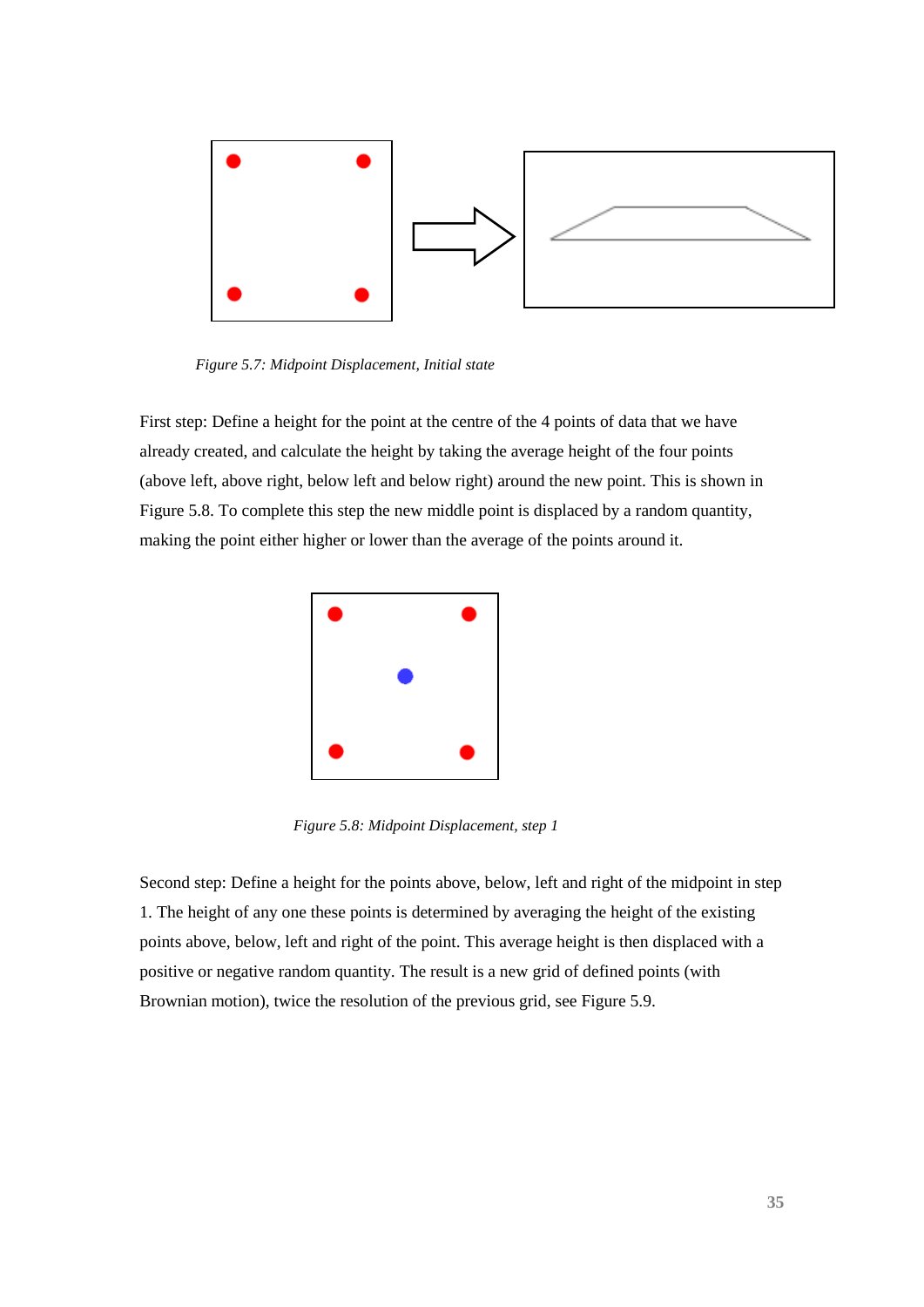

*Figure 5.9: Midpoint Displacement, step 2*

To increase the resolution of the grid we repeat the displacement process. To achieve Brownian motion in this grid, we must ensure that the average displacement of the midpoints decreases with each recursion. This will give the result shown in Figure 5.10.



Figure 5.10: Midpoint Displacement, repeating steps 1-2

The result of this procedure produces a three-dimensional fractal surface that closely resembles terrain layout. To ensure this surface resembles a landscape all random variables generated must follow a Gaussian distribution (standard pseudo random number generators produce normally distributed random series). Generally a normally distributed series of random numbers can be transformed into a Gaussian distribution using a transformation function. For information on this technique see Barnsley et al. (1988) (There is also an implementation available in the source code accompanying this thesis).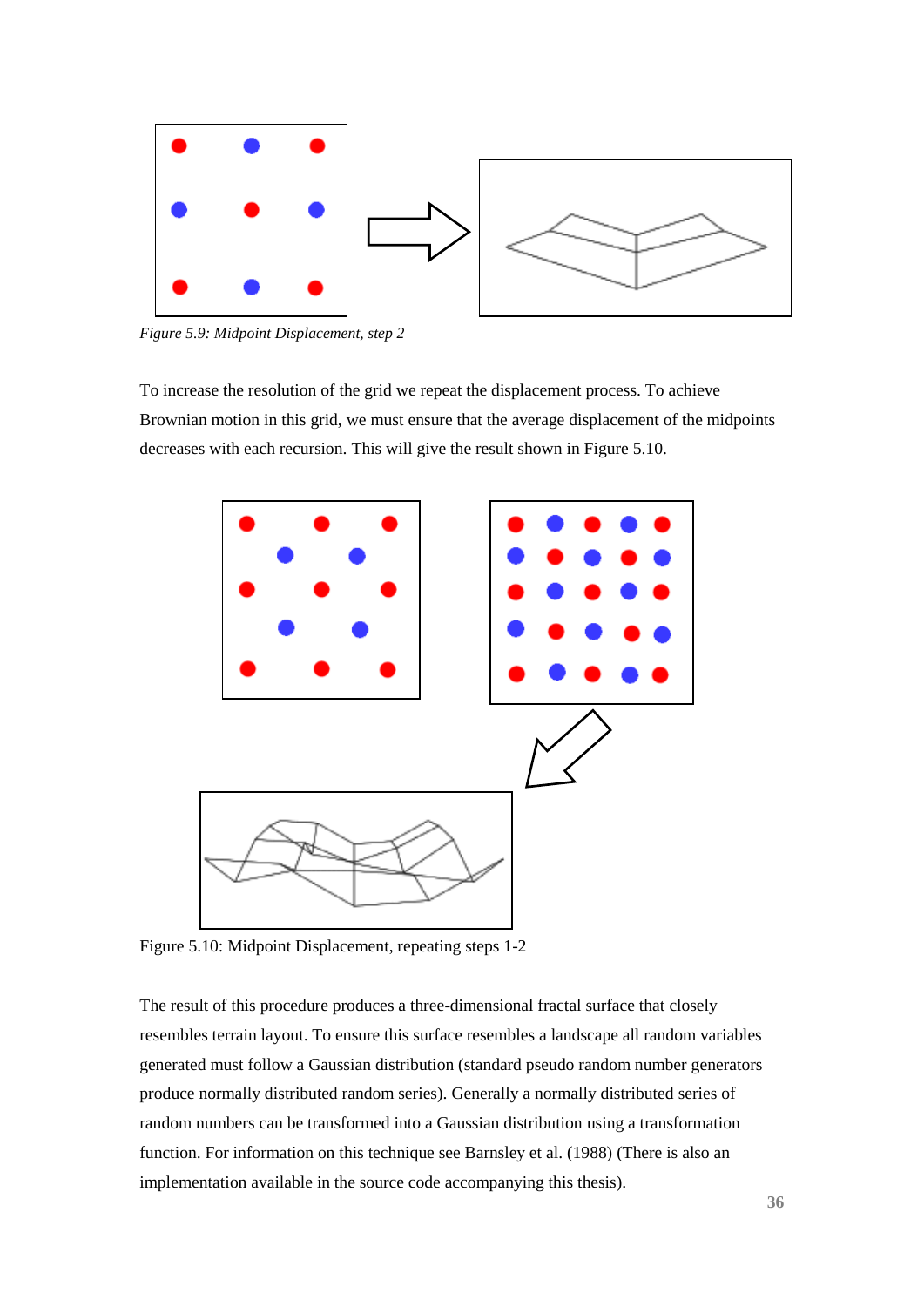## **5.2 Terrain Page Management.**

The midpoint displacement algorithm can be used to terraform a page of data in a page management scheme. The objective of page management is to divide a landscape into multiple blocks or pages which tile together to form a visible landscape. By creating individual landscapes for each page, each time the page is created we have the basis for on demand creation of landscapes. The use of pages also increases the speed of landscape creation by reducing the amount of overall recursion present in the creation of a terrain. These pages are created individually using corresponding boundary values and tiled together to form a terrain. The use of terrain pages prevents the midpoint displacement algorithm from having to generate the entire map at once, thus allowing for efficient generation of only the terrain that is needed.

## **5.2.1 Existing Terrain Page Management Techniques.**

A major challenge to the terrain generation algorithm is the maintenance of terrain around the user's viewpoint. This algorithm is intended to only generate the terrain that is around the user's viewpoint and visible to the user. To achieve continuous generation a page management algorithm is constructed. The algorithm presented in section 5.3 is an approach devised by the author especially for this work. For information concerning existing page management algorithms see Eberly (2001).

In the field of page management:

- A page is defined as a height field grid.
- A map is defined as a collection of tessellating pages.
- A submap is a collection of adjoining pages usually representing the user's visual vicinity.

An entire map (a planets worth) of pages is typically too large to be stored in memory. To work around this limitation this work maintains a collection of pages called a submap. This submap is defined with the user's point of view being in the centre of the submap. The submap is responsible for storing all terrain data visible to the user at the current point in time. The CLOD algorithm employed to visualise the terrain needs to operate directly on this submap. The paging algorithm employed for creating and removing of pages in the submap must be highly efficient since it is concerned with frequently paging large amounts of memory. For further discussion on page management concepts see Mauro (2000).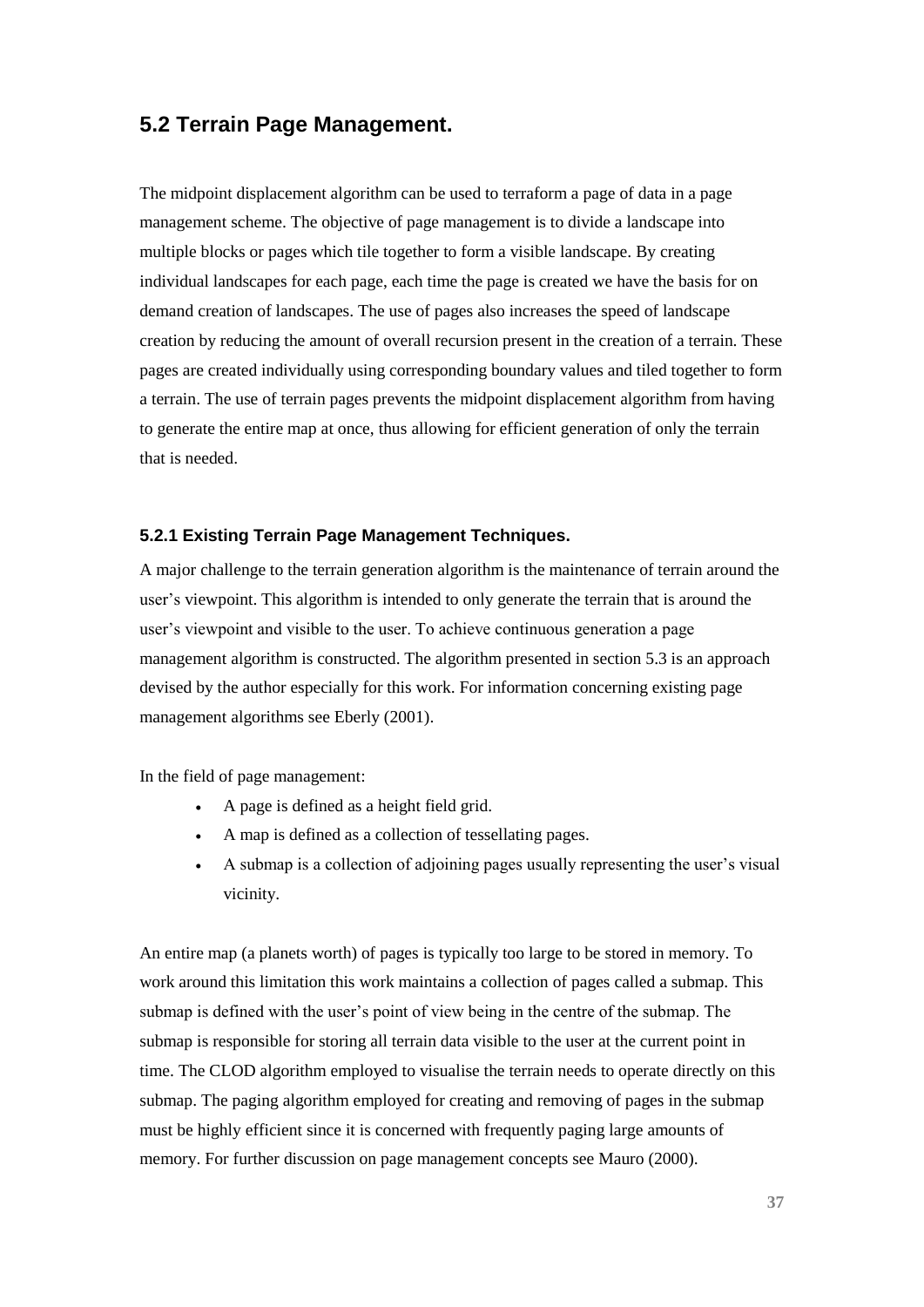## **5.2.2 Submap Page Management Algorithm**

It is the user's movements that trigger page creation and deletion. With this in mind examination of the page management algorithm will focus on how the algorithm responds to the user's movements.

The submap works by maintaining the user's position in the middle of the map. As the user moves a distance equivalent to one page the submap is adjusted around the user's position. Two events occur to make this possible:

- New pages are created as the user comes within viewing distance of them.
- Pages in the submap are removed as the user moves away from them and they can not be seen any more.

## 5.2.2.1 A Simple Approach to Submap Page Management.

Figure 5.11 is an example of a simple approach to page management. This example will be used to explain the simple approach to page management:



*Figure 5.11: A basic 3 by 3 submap.*

In the submap, shown in Figure 5.11, the user is situated on page 5. If the user in this submap was to move one page right, the following steps must be taken to ensure the user remains in the centre of the submap:

- pages 1,4,7 are discarded.
- pages  $2,5,8$  are moved to pages  $1,4,7$
- pages  $3,6,9$  are moved to pages  $2,5,8$
- pages 3,6,9 are created from new map data.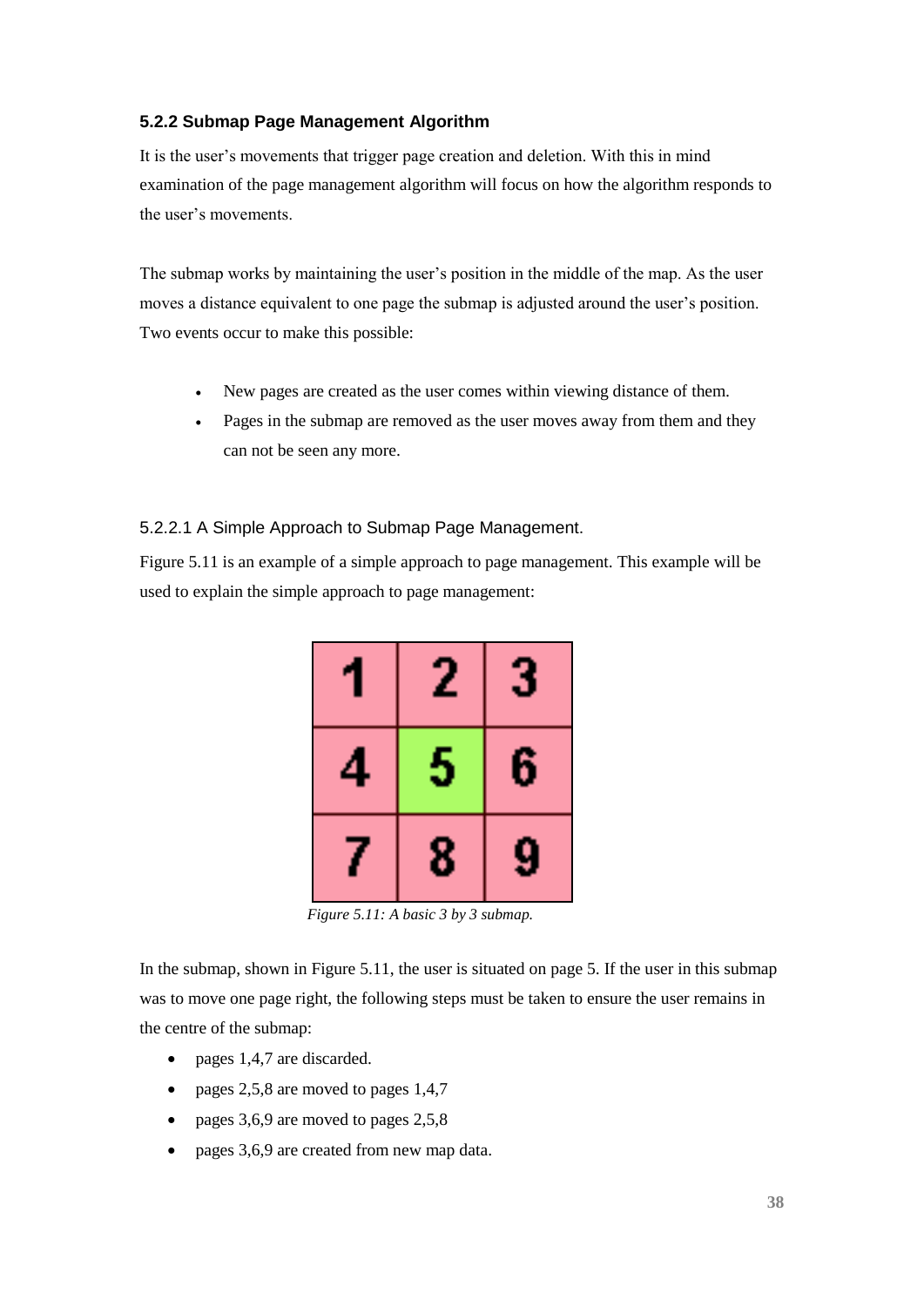The visual results of this operation as applied to map data for the planet Earth are shown in Figure 5.12.







Before move: After movement 1 page right

In the previous example the user's position has remained in the middle of the submap. Since the user in this example always remains in the same position on the submap, it is the position of the submap on the overall map that changes to allow for user movement across the map. The altering position of the submap is shown in Figure 5.13.





Position A Position B

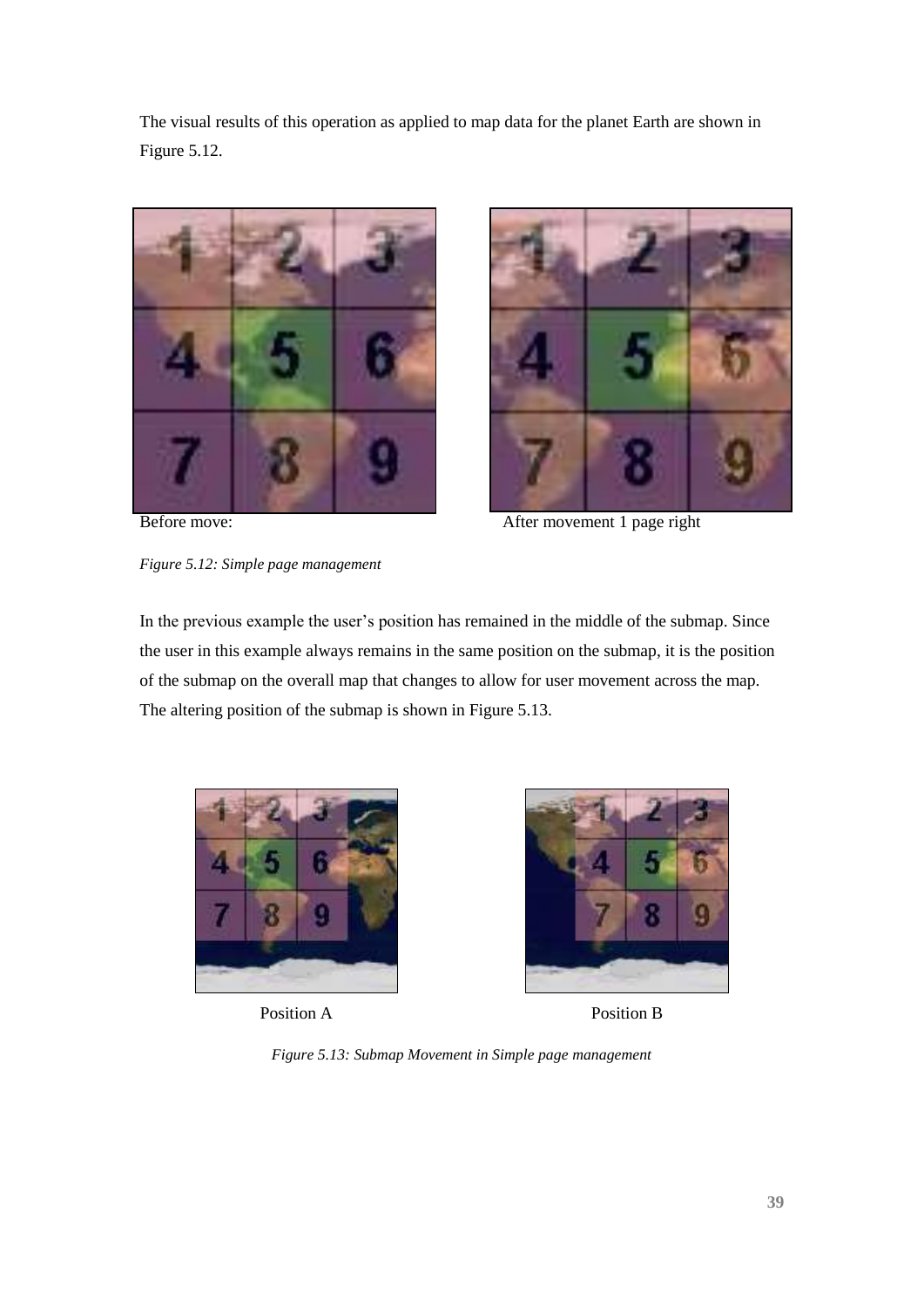## 5.2.2.2 Current Techniques for Implementing Simple Page Management

The output submap from the page management routine is what will be visible to the user. The submap will be used as a source of data for the CLOD algorithm. Unfortunately the CLOD engine interferes greatly with implementation of the page management algorithm.

Currently there are two algorithms for terrain page management. Unfortunately neither of these two page management techniques are suitable for this work.

The first algorithm for terrain page management involves

- Implementing a two dimensional array of pointers to pages.
- Creating terrain pages with memory allocation.
- Removing pages by releasing memory.
- Using pointer swapping to shift pages in a submap.

The second algorithm for terrain page management involves:

- Maintaining a submap as a grid of height points.
- Defining a page as a sub-portion of the submap grid.
- Using memory movement routines to relocate memory within the submap in order to shift pages.
- Overwriting memory that is redundant when new pages are created.

On inspection it can be seen that the first type of page management is more efficient because the use of pointers in this technique provides for a highly efficient mechanism to swap pages. The problem with this page management technique is not the efficiency of the technique itself but the fact that the terrain generation algorithm and the CLOD viewing algorithm have problems working with multiple separated pages. Both these algorithms have to constantly figure out on which page the data they are working on exists. Since both the algorithms access a lot of data it becomes highly inefficient to resolve a page memory address before each access.

The second technique of page management produces a single block of memory that is easily accessed by the terrain generation and CLOD viewing algorithm. The problem with this technique is that page swapping is very expensive, due mainly to having to move large portions of memory. In fact, for very large blocks of memory typically used in terrain simulation, the total time of page swapping in this algorithm can be measured in seconds.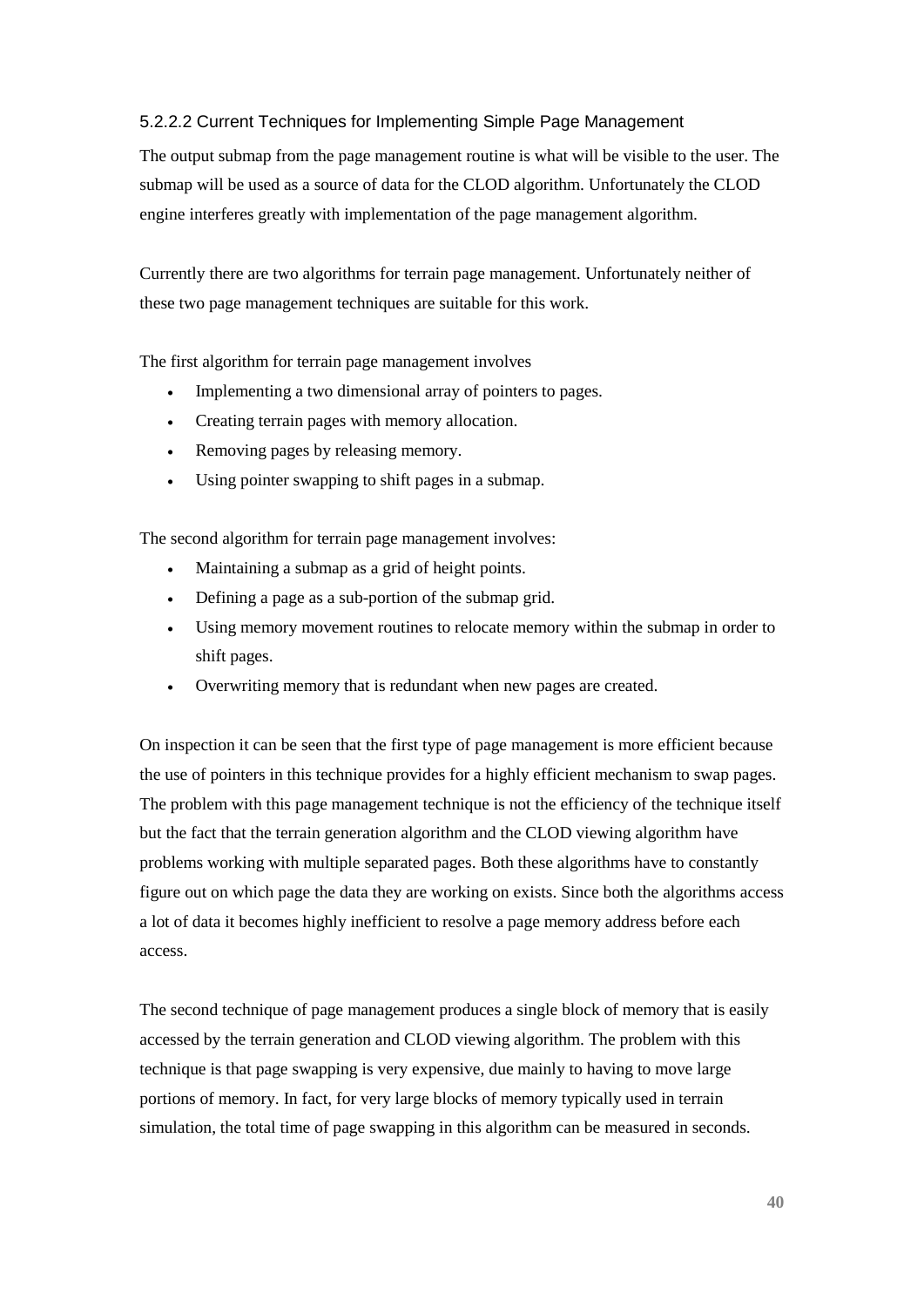This effectively results in the simulation stopping for a few seconds every time page swapping is performed.

Overall the first algorithm, though it is expensive, is least costly in terms of computational efficiency. Since the most efficient form of page management commonly used is possibly not suitable for this work, the author has devised a new approach to terrain page management. This approach is quicker but is also a lot more complicated. The author has termed this technique the offset spherical approach. The main advantage of this approach is that a page in the submap never needs to be moved to a different position in the submap, rather the submap moves around the page.

# **5.3 The Offset Spherical Approach to Page Management**

This offset spherical approach is a new method developed by the author for page management. The approach took several months to implement and refine and is a highly original and efficient data structure. With this method the user moves across the submap and does not stay centred in the submap. When the user reaches the edge of the submap the view wraps round to the other side of the map. Figure 5.14 shows an example for a user moving two pages right. In this example the square with a cross is the page which the user is over and the circled pages are pages newly loaded into the submap.





*User at initial position After movement 1 page right. After moving another page* 



*right.*

## *Figure 5.14: The offset spherical page management technique*

The offset spherical approach to page management is fundamentally different to existing page management techniques. In this technique a user no longer remains in the middle of the submap. A user travelling in a straight line will move though different pages in the submap. When a user encounters the edge of the submap they will reappear on the other side of the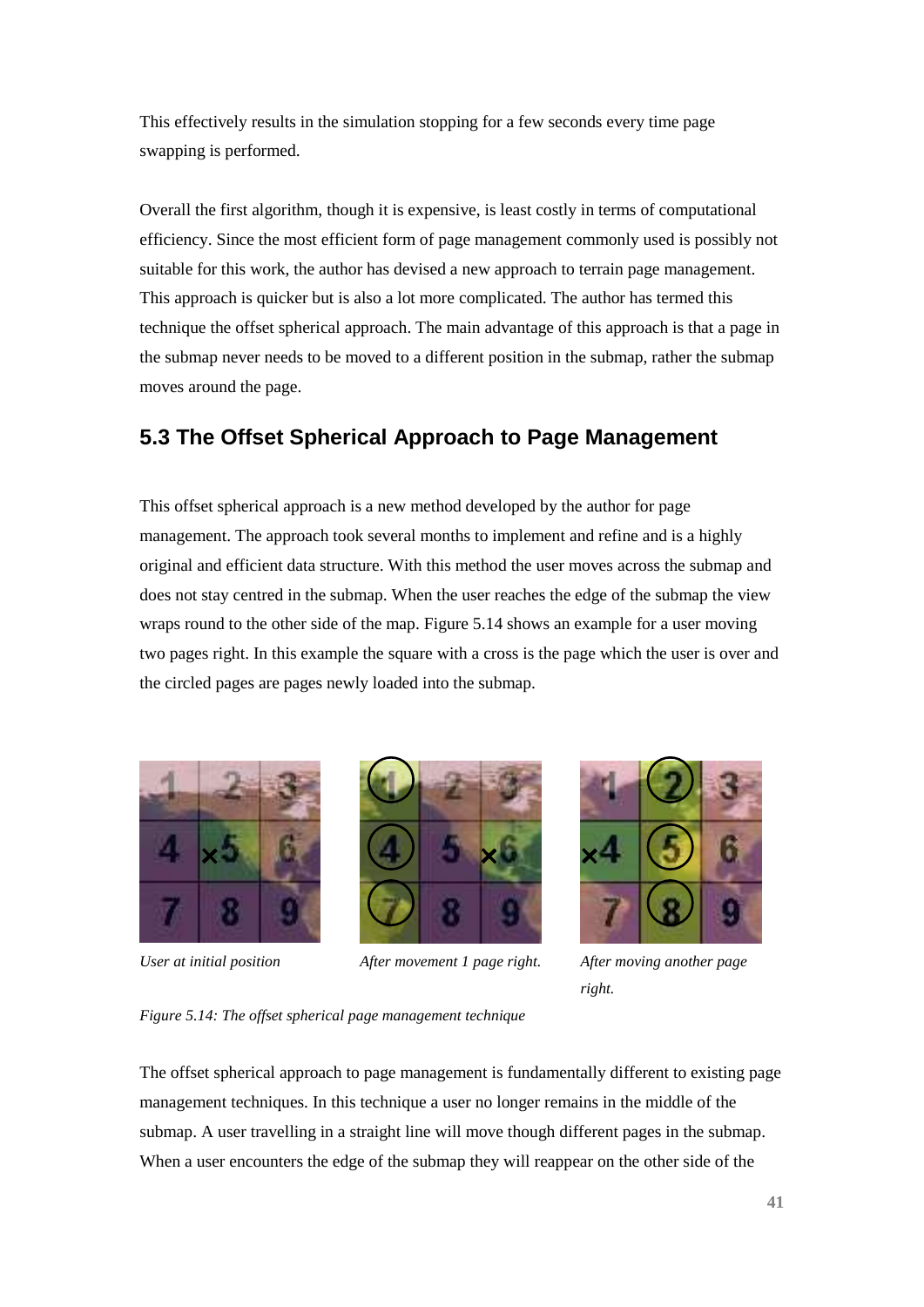submap, this is shown in the last two steps in Figure 5.14. The next fundamental difference between the offset spherical approach to page management and existing page management techniques concerns how the terrain is stored in the pages. Figure 5.15 shows a close up of the third map in Figure 5.3.1 and it also shows how the map is interpreted as terrain.





*a) Submap b) Rendered terrain*



In Figure 5.15 the user's position on the sub map is indicated by the cross. The cross always remains close to the centre of the map displayed on screen, but its position on the submap is arbitrary. Pages 3, 6 and 9 exist on the right of the submap stored in the simulator but are interpreted as existing on the left of the visual landscape. By using the submap in this way the user's view from page 4 actually wraps around the submap.

The reason the offset spherical approach to page management is superior to other traditional methods is because fewer pages are processed when the submap is updated. In Figure 5.14 when a user moves one page right three new pages overwrite three old pages. In traditional page management techniques the same process involves creating three new pages and moving six existing pages.

The terrain generation routines and CLOD viewing routines can be easily modified to wrap around the new submap type. The page swapping in this offset spherical page management technique is highly efficient since no pages have to be moved. It is the efficient page management and simple integration with the other components of a terrain simulation that make this approach to terrain management highly desirable.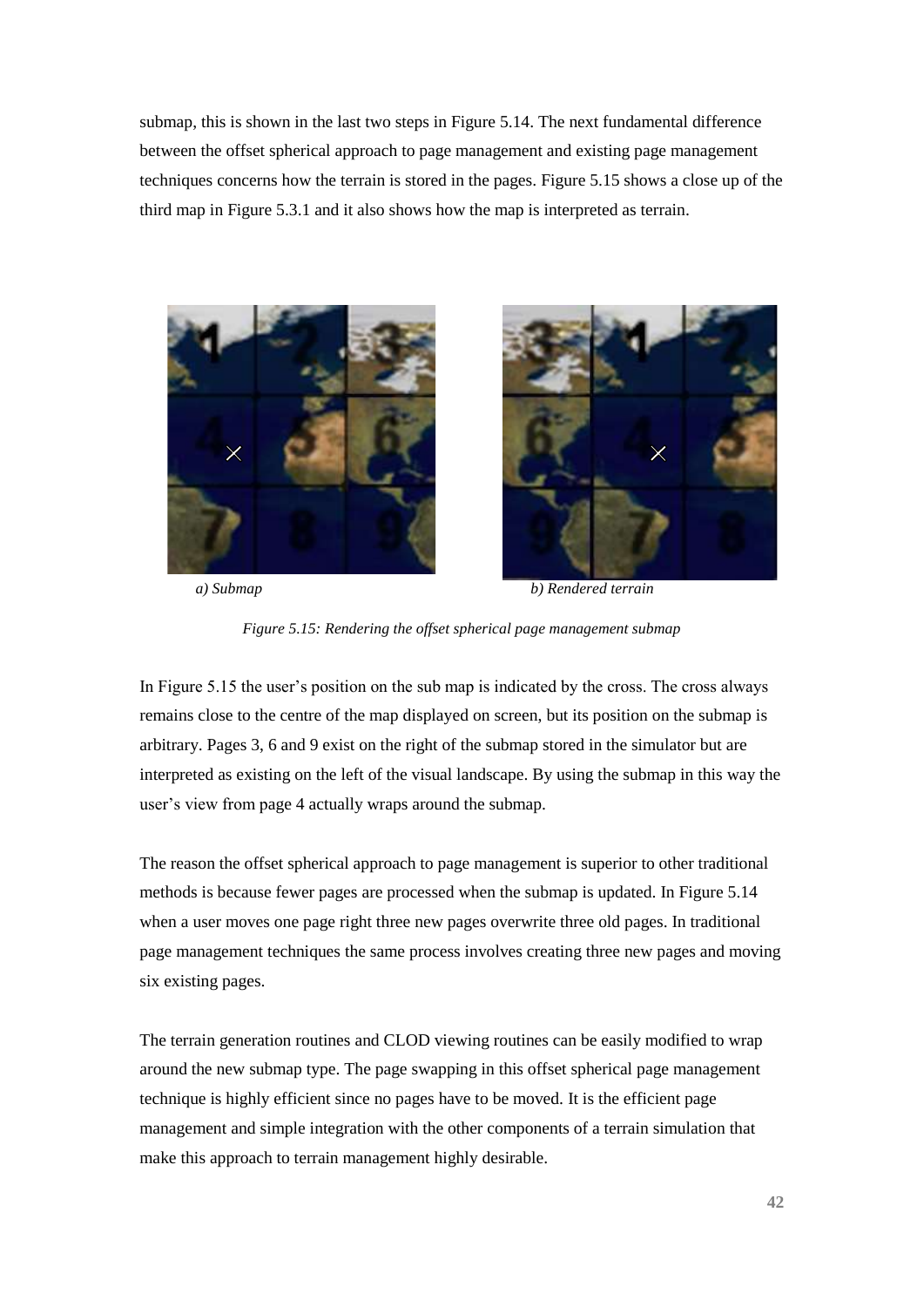## **5.4 Issues for Creating Consistent Landscapes**

This section explains firstly how quasi white noise (see, Knuth (1997)) is used to create terrain pages identically each time they are revisited. Then a technique for the very rough approximation of a pre-defined terrain is discussed. Lastly, a technique is discussed to allow the edge of a terrain submap to line up with pages that are outside the submap

### **5.4.1 Quasi White Noise Synthesis for Terrain Seeding.**

It is necessary for terrain pages to be created identically each time they are created if the user is going to see the same landscape each time he/she revisits an area of a landscape. The midpoint displacement algorithm, in section 5.1.2.2, began with four random variables, one in each corner of the page. These four variables seed the landscape for our map. If we use the same seeds for each page every time they are generated, our pages will look the same each time we visit them.

We could store a bump-map (as greyscale bitmap), so that each pixel corresponds to a corner point on the page. The result of this is that the landscape is an enhanced version of the bump map. This technique is effective, but it doesn't work for large terrains, such as the Earth. If each page represents 100 metres and the diameter of the Earth is 40,212 km the resulting bump map is 400,000 by 200,000 pixels. This example will require about 80Gb of storage. Since storing even one planet's data on a conventional hard disk is not practical, we need to fall back to non-storage techniques.

We can use procedural white noise as a non-stored source of seed heights for our terrain pages. White noise is the noise observed on a television set receiving a static signal, see Kuo (1996) for more details. To simulate white noise we define a random number generator that takes an X and a Y coordinate and returns a normally distributed value.

If we wish pages to appear the same each time they are visited by the user we must create a quasi-random result in our white noise. A quasi-random result means that the function supplying random noise will always return the same result if given the same x, y inputs. For more information on quasi-random number generators see Ward (1991) and Knuth (1997).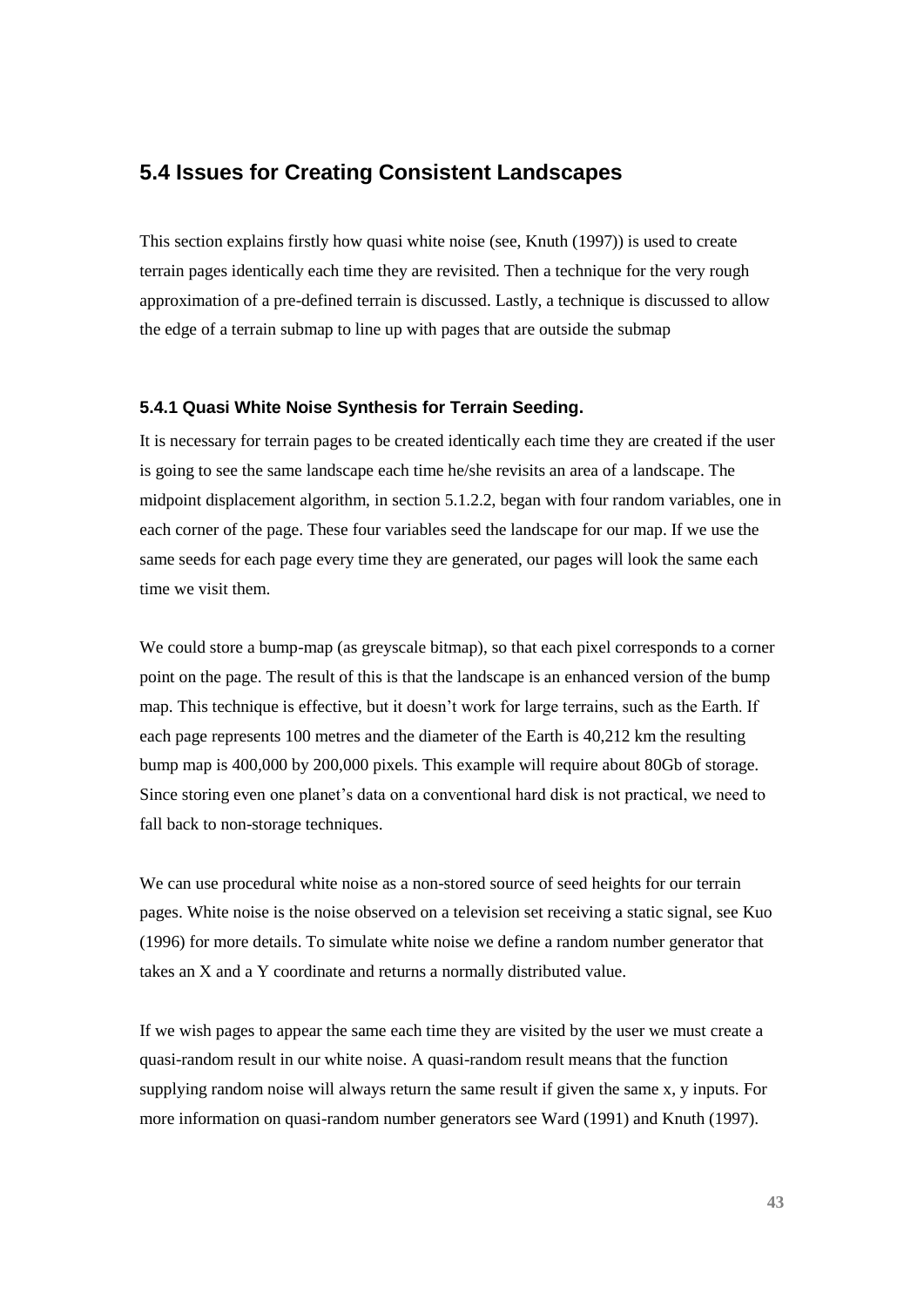Here is a simple sample function, derived from Ward (1991), that provides quasi white noise.

```
constant maxY := 255
real whiteNoise2d(integer x, integer y)
      begin
      integer n := x + (y^* \text{ max}y)n := (n \lt 13) \land n;noise := real((n*(n*n*15731+789221)+1376312589)) / 
      147483648.0
      end
```
Figure 5.16 shows the resultant noise generated by the quasi white noise function:



*Figure 5.16: White noise generated by a quasi white noise algorithm*

# 5.4.1.1 Planet Creating and Definable Terrain

In the same way that white noise can be used to create seed values for terrain pages, a small bitmap can be altered for this purpose. Revisiting the Earth example in 5.4.1 we required a 400,000 by 200,000 pixel bump-map. If, in this example we start with a 400 by 200 pixel height-map and have one pixel represent 1 million pages instead of one page we have an acceptable image size. By averaging the appropriate pixel from our bump-map with the output from our 2D quasi white noise function we have a definable planet layout. This alteration is useful for game designers wishing to design the layout of their own planets.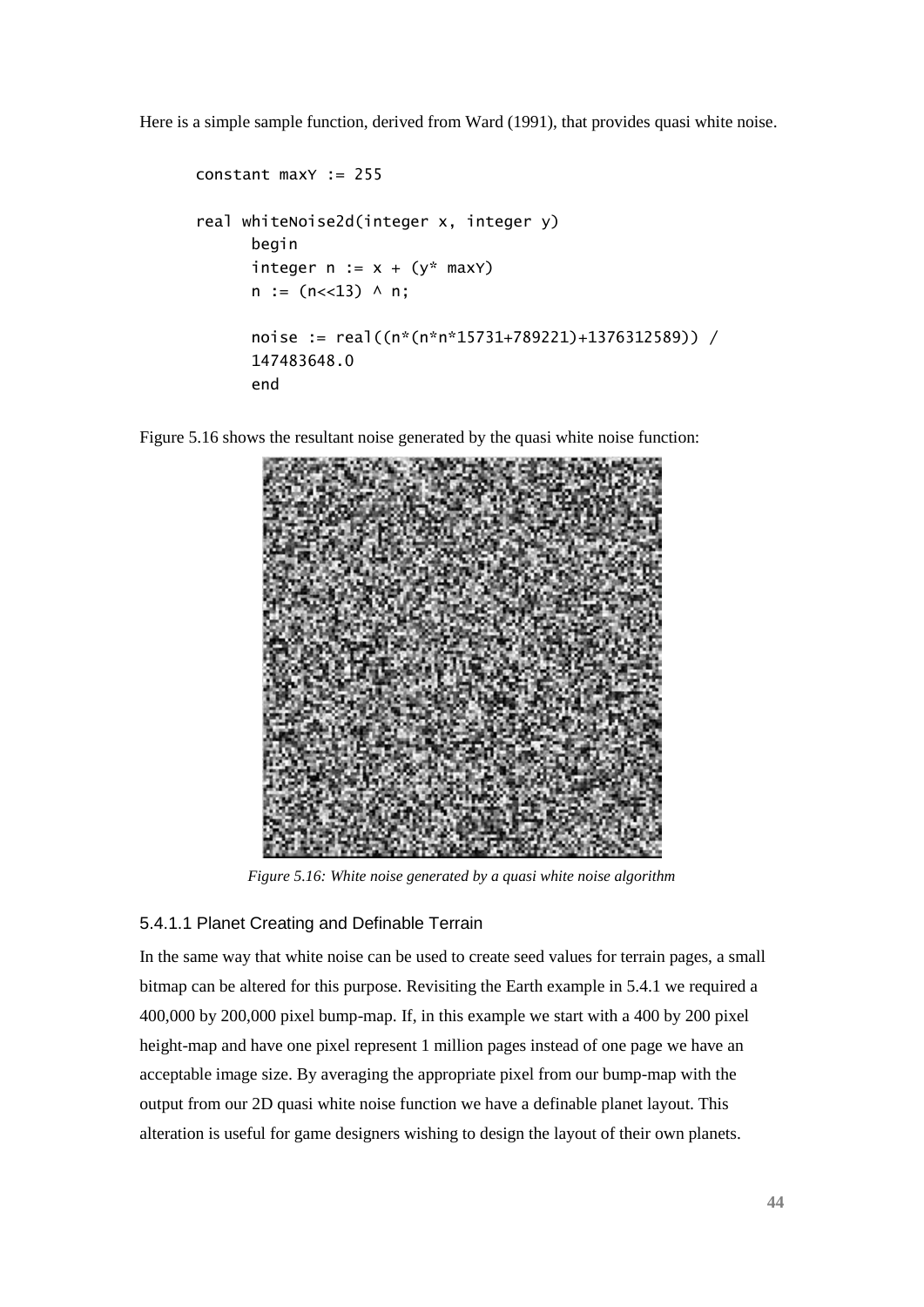## **5.4.2 Supply-Demand Networks and Dirty Pages**

There remains a problem with the offset spherical page management algorithm discussed so far. This problem occurs when two pages are constructed next to each other and thus need to share a common boundary with no seams. This common boundary presents a problem with the paging algorithm as presented so far, because pages on the edge of the submap must be able to tessellate with pages that don't yet exist. To solve this problem this implementation constructs a consumption-demand network. This network has two rules:

- If two pages are constructed next to each other, the right most page is responsible for adapting itself to suit the boundary of the left most page.
- If two pages are constructed above each other, the bottom most page is responsible for adapting itself to suit the boundary of the top most page.

The result is a collection of pages suited to tessellate with each other, with the exception of the top most row and the left most column. These two rows are created without being adapted to the pages around them. They are not visually correct but supply correct boundaries for other pages. Those pages that are not suitable for display are known as dirty pages. Any edge of a page that adapts itself to suit the boundary of another page is known as the demand edge, the other edges used for other pages to adapt themselves to are known as supply edges. When linked up, these pages create a supply-demand network as shown in Figure 5.17.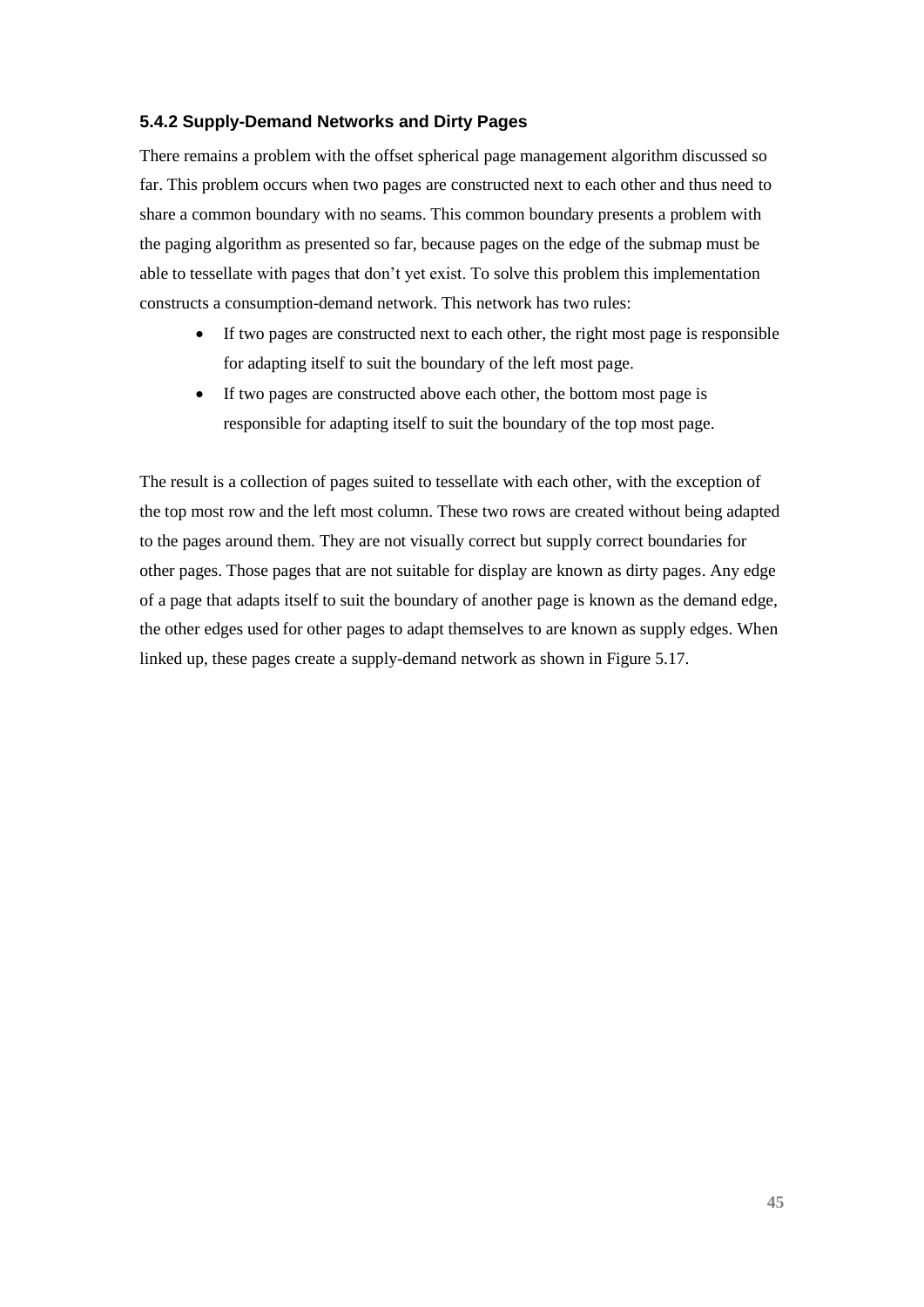

*Figure 5.17: A supply demand network*

# **5.5 Level of Detail Control for Terrain Visualisation**

The terrain that exists in the submap needs to be optimised for real-time viewing by reducing the amount of triangles present, without degrading image quality. A major advance in geographic visualisation systems in the last few years is the Continuous Level of Detail mesh (CLOD). These meshes are constructed prior to visualisation and provide an optimal real-time rendering of terrain information on modern hardware. To show that the work presented by this implementation is viable for modern visualisation expectations a method for constructing CLOD meshes is integrated into this work.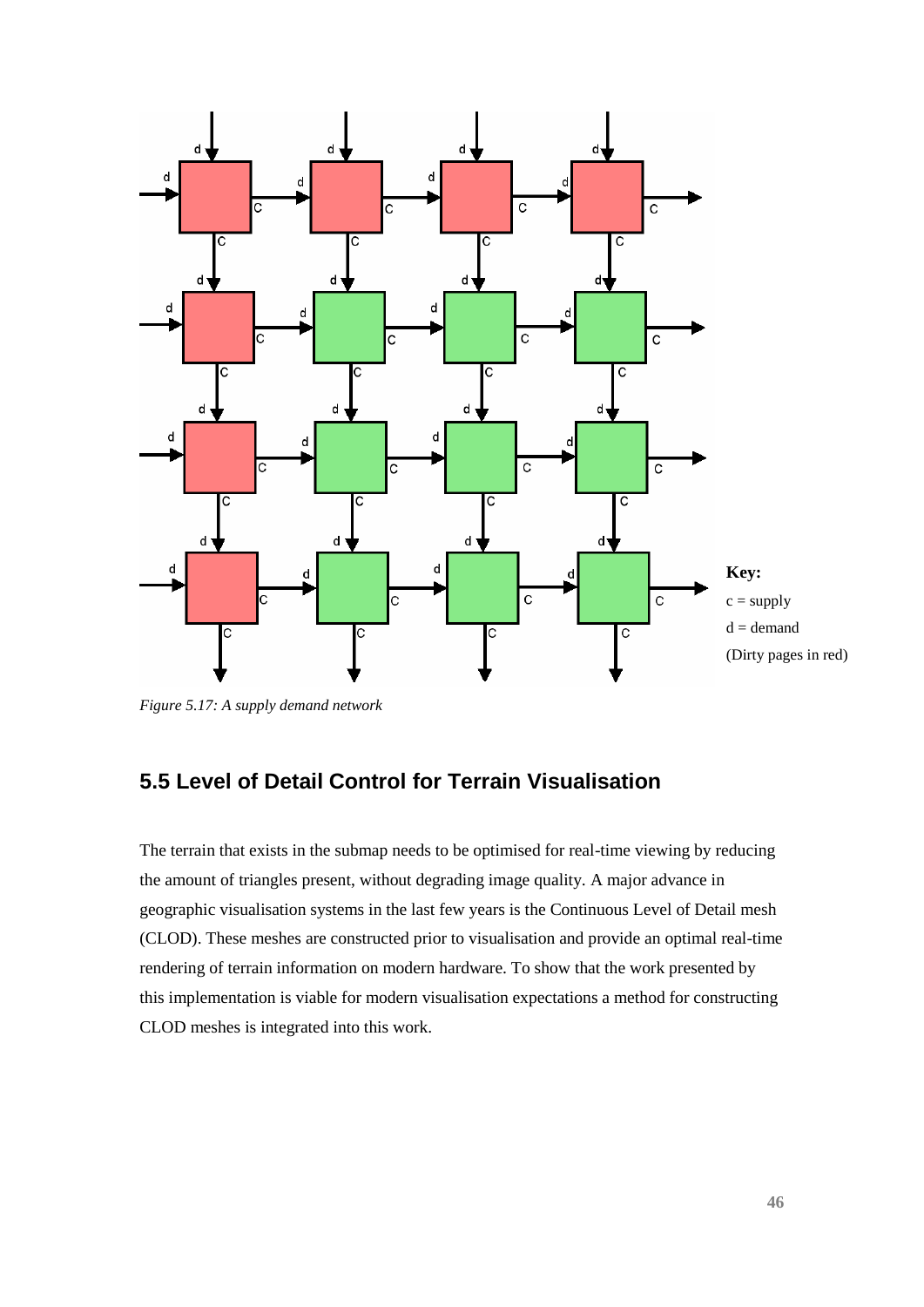## **5.5.1 Overview of CLOD Algorithms**

There are currently two major CLOD algorithms used for terrain meshes. The first algorithm is the View Dependent Progressive Mesh (VDPM). The other more commonly used algorithm is the adaptive quad-tree refinement technique.

The VDPM algorithm is concerned with data in a Triangular Irregular Network (TIN). Hoppe (2000) presents an excellent discussion on this technique. However the Adaptive quad-tree refinement algorithm is directly applicable to height field data, making it more suitable for this work. The CLOD algorithm that this work has incorporated was originally presented by Rottger & Heidrich & Slusallek & Seidel (1998).

The goal of a CLOD algorithm is to simplify the landscape mesh in appropriate places so as to reduce the number of triangles used while maintaining the quality of the scene as much as possible. The major task of any CLOD algorithm is to select which areas of a terrain are going to be optimised and how much optimisation is going to be applied to those parts of the terrain.

## **5.5.2 Examination of Popping Artefacts**

CLOD engines that perform the operations discussed so far are typically plagued by the problem of "popping", that is, a terrain artefact that was previously invisible suddenly appears as the user approaches it. The "popping" problem is caused by a terrain element being oversimplified. When detail is increased the CLOD algorithm properly generates the oversimplified element. This artefact is most evident in CLOD engines that use only view distance optimisations.

The main solution to the "popping" problem is the use of geomorphs. Geomorphs essentially allow morphing of a problematic terrain element into a scene. Hoppe (2000) discuses the theory and usage of geomorphs.

#### **5.5.3 Non Degradive Terrain Mesh Simplification**

There are two approaches used to identify areas in a terrain mesh that can be simplified:

- Distance from camera optimisation
- Relief / hill top areas optimisation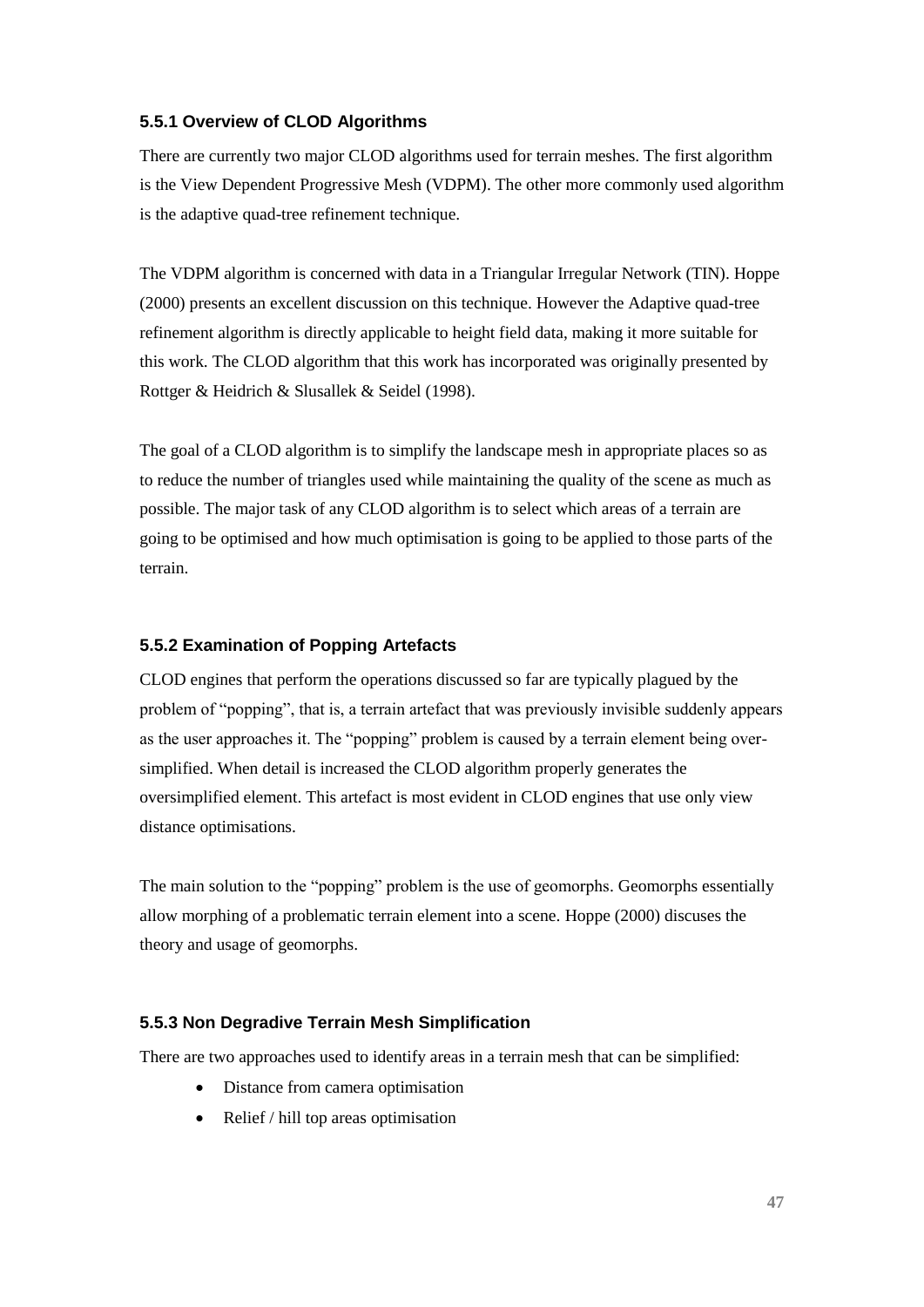#### 5.5.3.1 The "Distance From Camera" Optimisation.

Terrain aspects at a certain distance from the camera are not visible, simply because the onscreen size of these aspects is less than a pixel. Obviously triangles close to the user's position must be rendered in as much detail as possible in order to look good. The detail reduction is focused on terrain aspects distant from the user, so that the missing detail takes less than a pixel when rendered to the screen.

#### 5.5.3.2 The "Relief Dependent" Optimisation.

Relief dependent optimisation focuses on the fact that smooth areas of land can be drawn with fewer triangles than bumpy areas of land. The coarseness of the land is known as the "relief". Figure 5.18 shows in two dimensions how more lines are required for greater roughness.



*Figure 5.18 Lines used to model terrain in two dimensions*

Also of note to this optimisation are hilltops. It is possible that hilltops (crests) may, depending on a user's point of view, be silhouetted against the sky. This situation makes the outline of the polygons very noticeable. Therefore we may dedicate more triangles to the creation of hilltops in order to reduce this effect.

#### **5.5.5 The Quad-Tree Algorithm**

The algorithm used by this work to reduce detail (the CLOD algorithm) is known as adaptive quad-tree refinement. This recursive algorithm utilises a data structure that stores a square that is optionally made up of four other squares which in turn are optionally made up of four other squares. An example of the quad-tree structure is shown in Figure 5.19: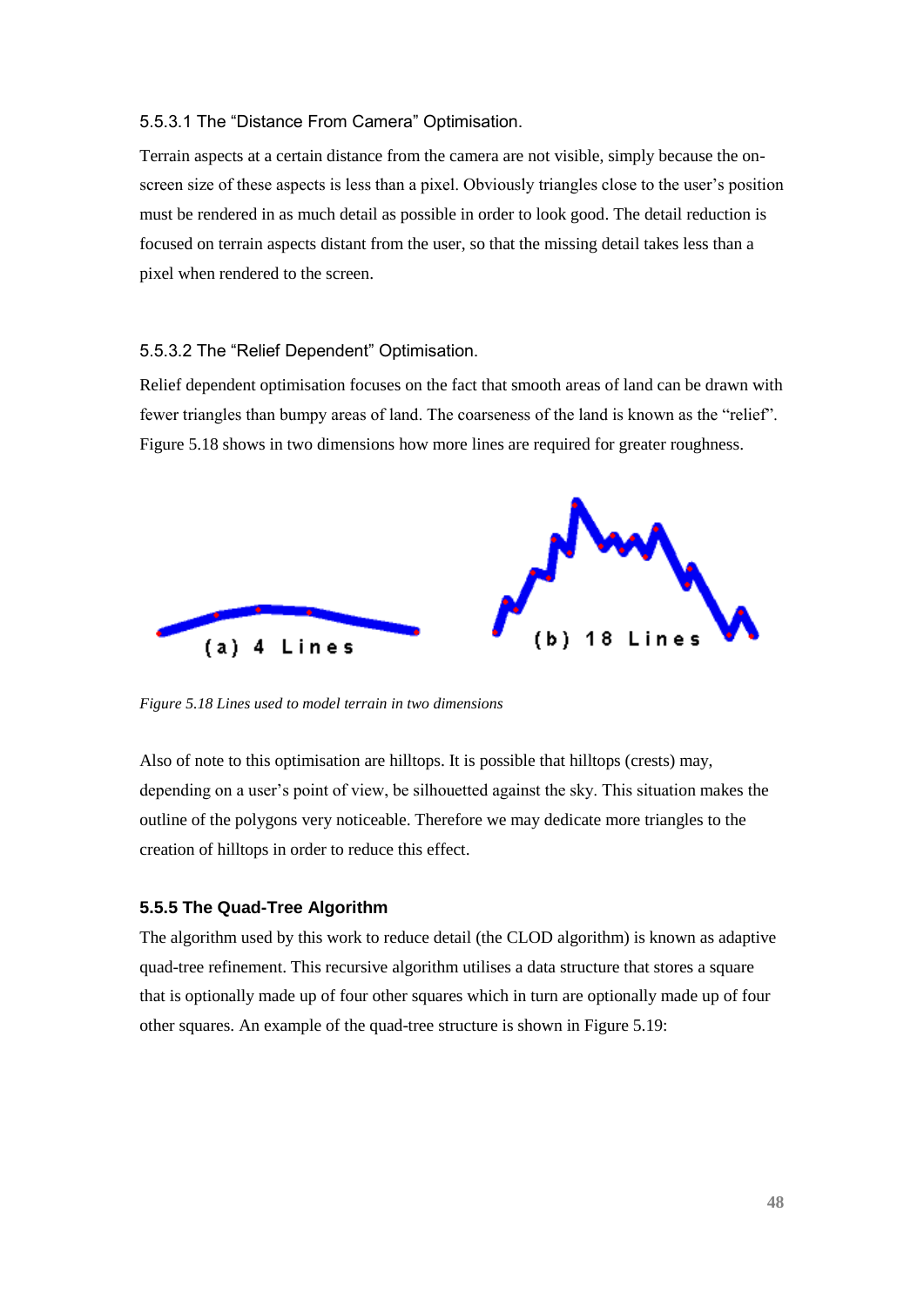

*Figure 5.19: A simple quad-tree structure*

This allows for squares to be positioned in greater or lower density at different parts of the structure. For example, squares can be positioned around a user's position. The corners and centre of each square correspond to a value in the height field grid. It is with this mechanism that smaller squares in the quad-tree represent areas of greater detail.

Figure 5.20 shows an example of increasing detail around the user's point of view.



*Figure 5.20: A quad-tree structure adapted to a user's position*

The corners and centres of each of the final (leaf node) squares in the structure correspond to a point on the terrain, which is rendered to the screen using triangle fans, as shown in Figure 5.21.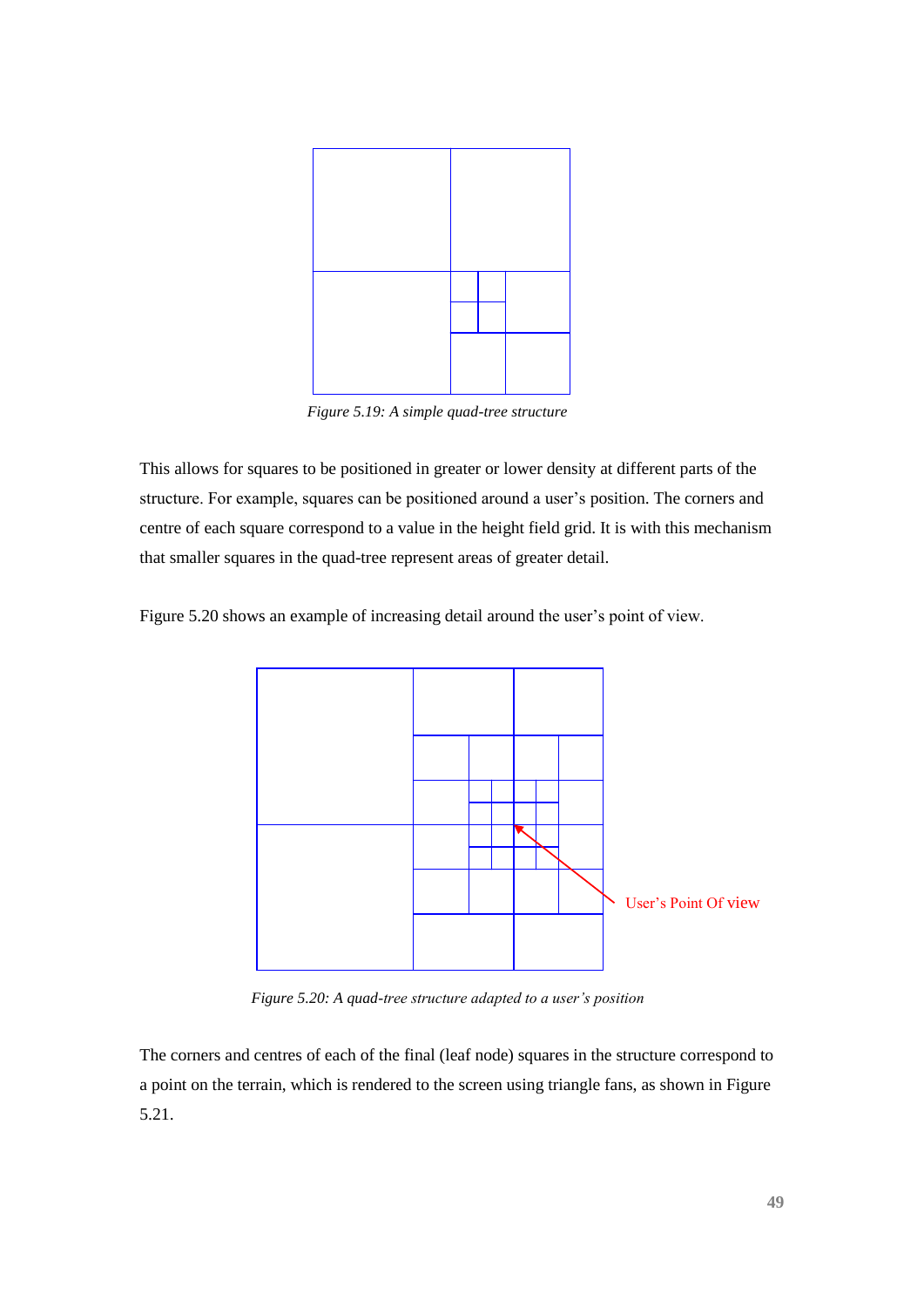

*Figure 5.21: A CLOD mesh created by triangle fans*

The level of detail mesh shown in Figure 5.21 is now complete. The problem with this model is that the corners of the triangles do not line up, which allows for a problem common to this algorithm known as tearing. Figure 5.22 shows where the tearing problem can occur in a quad-tree structure.



*Figure 5.22: Tearing points in a CLOD mesh*

The tearing problem can occur on the two points indicated. To highlight how the tearing problem occurs we examine how the right most point will be effected.

- First we define line "A" as the line along triangle 3 adjoining triangles 1 and 2.
- If the elevation of the right most indicated point is such that does not lie along line "A", then there will be a gap in the mesh.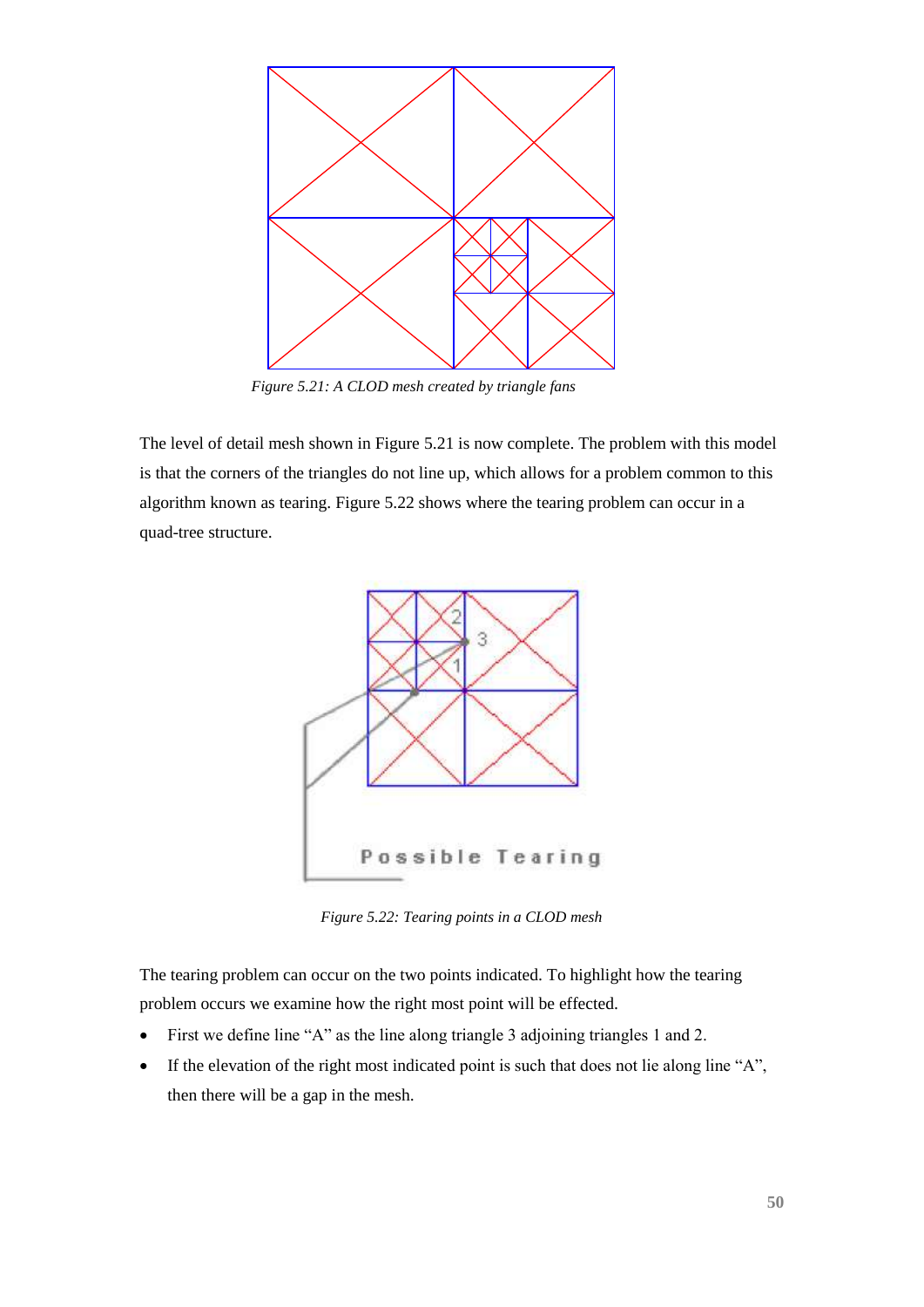This gap, when viewed by the user, is known as a tear. To remove the occurrence of tearing we have two options:

- Make sure possible tearing points are forced to lie on the appropriate lines.
- Subdivide the squares into more triangles, so suspect points will lie upon triangle junctions.

The first option presented above results in fewer triangles, and less detail but requires minimal computational overhead. However the OpenGL specification and many hardware boards do not guarantee that triangles joining along a line of another triangle will accurately render without tearing, no matter how accurately the points are lined up. This implementation problem makes the second option more desirable. Wright (1999) suggests the use of a mesh of triangles that join points on the square using as few triangles as possible. This technique however involves using structures other than triangle fans.

Rottger & Heidrich & Slusallek & Seidel (1998) present an algorithm that primarily utilises triangle fans. This algorithm was taken into consideration and an adapted for use in the implementation of this work. The CLOD algorithm that is used in the implementation of this work is optimised for quickest mesh construction. However the algorithm used here also has a slight rendering expense due to more triangles.

Figure 5.23 is an example of how the algorithm implemented in this work constructs a mesh so as to avoid the tearing problem.



*Figure 5.23: A well formed CLOD mesh created by triangle fans*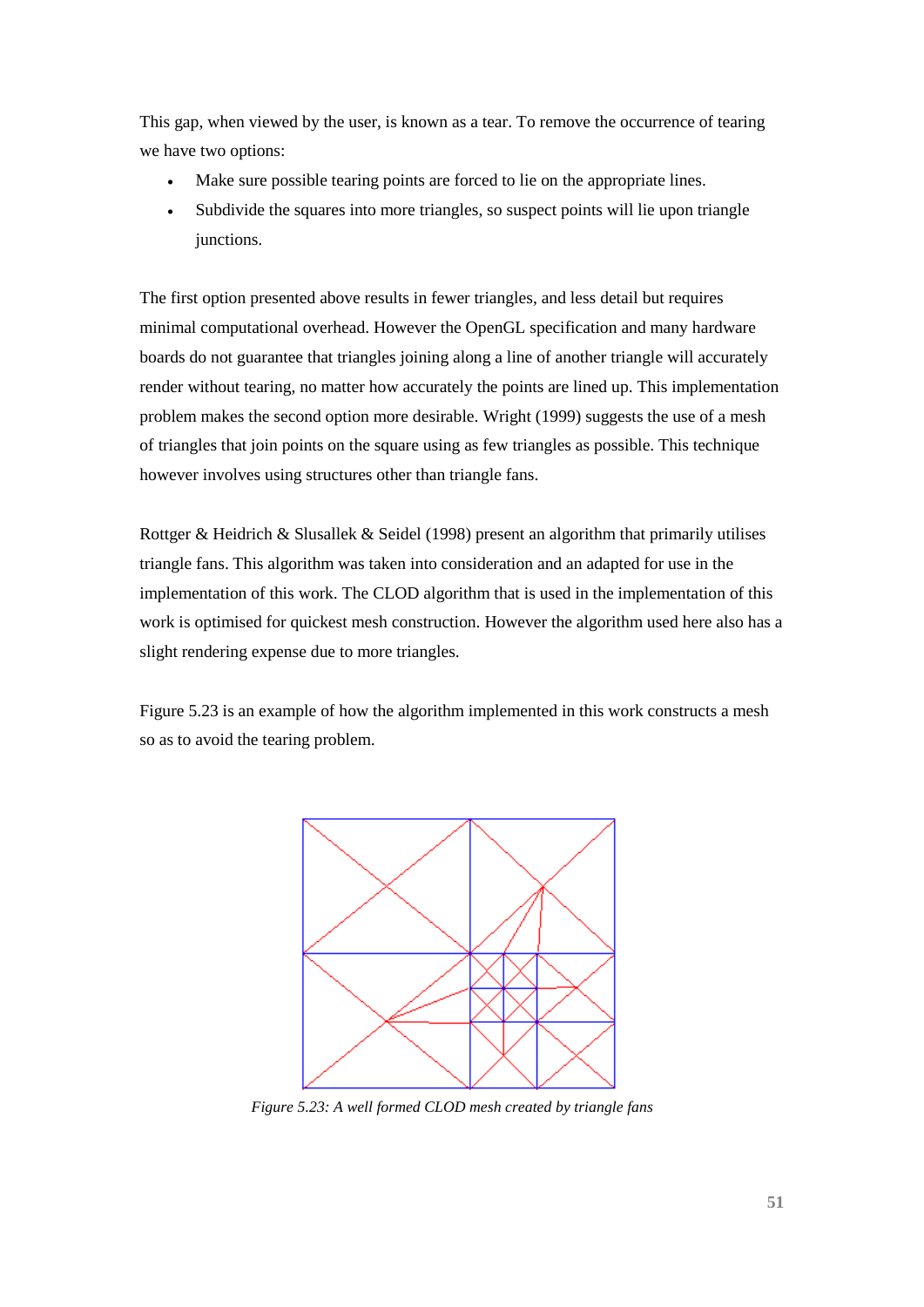The simple triangle fan algorithm is used to join all points. The simpleness of this algorithm reduces mesh generation time, although rendering time is more expensive. This novel approach to a CLOD algorithm is intended to reflect the increased speed of rendering hardware as compared to CPU speeds.

## 5.5.5.3 Results of the Quad-Tree Algorithm

Figure 5.24 shows two images that were generated by the CLOD algorithm described in this work. The left image shows the position of the quad-tree squares. It is important to note that every square is always touching a square either of the same size, twice its own size or half its own size. The right image demonstrates detail reduction accomplished by the CLOD algorithm. This image is also an example of a level of detail terrain visible in real-time.



*Figure 5.24: Meshes generated by the Quad-Tree based CLOD algorithm*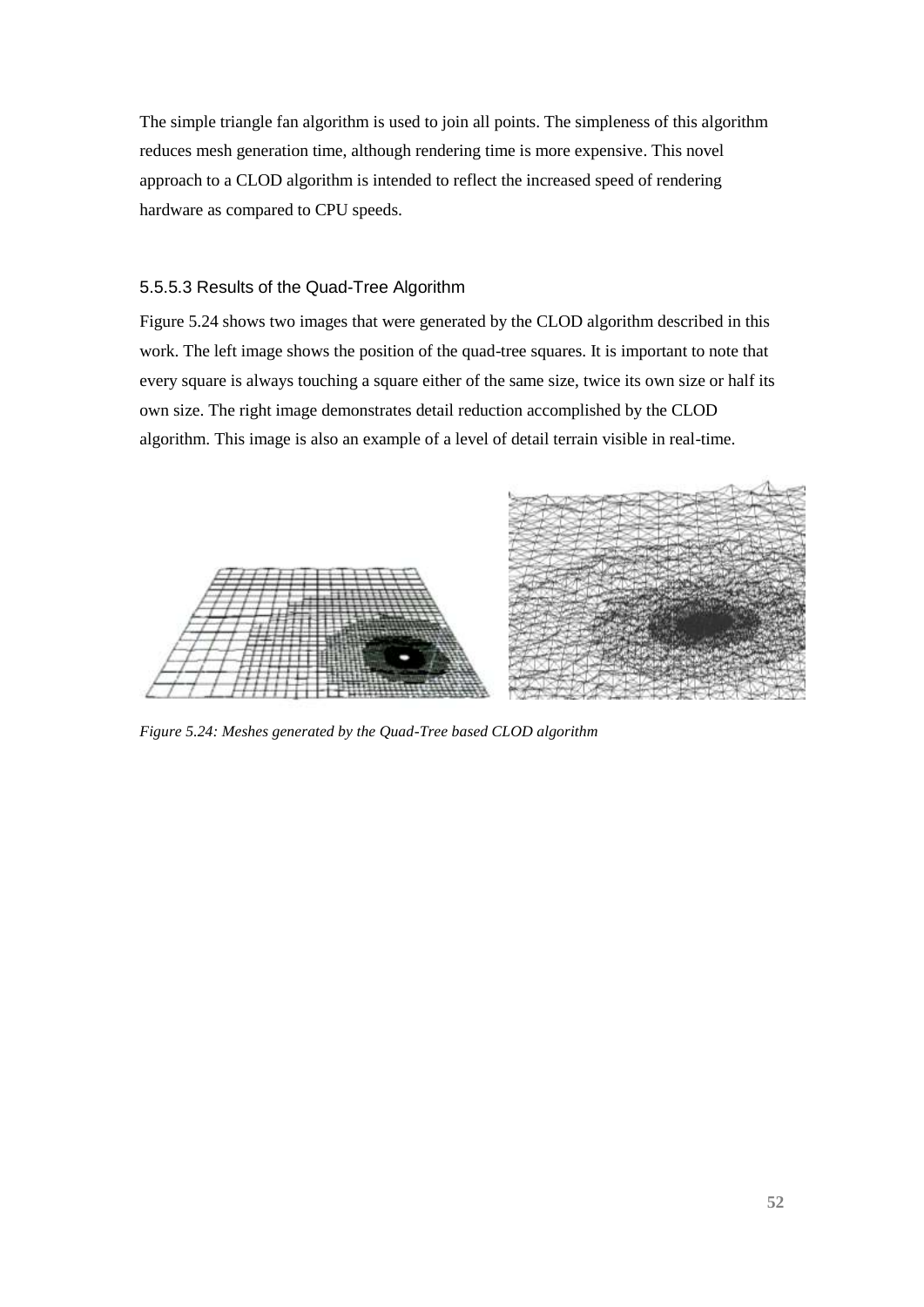# **6 METHODOLOGY OF CONTINUOUS PLANT LIFE GENERATION AND VISUALISATION.**

In the field of landscape simulation plant life is classified as belonging to a collection of objects called non-terrain elements. The term non-terrain elements refers to all elements of a landscape that are not geographical, eg rocks, roads, plants. The implementation in this work is limited to the placement of plant life non-terrain data. For information concerning storage and usage of more complicated non-terrain elements, such as roads, housing and political boundaries, the author directs interested readers to the very complete works of Ohler (1994).

The placement and creation of plant life is tied to the page management algorithm discussed in the last chapter. The implementation that is provided with this work uses random point generation to place plant life in the terrain. The author directs readers wishing to place plant life in a more scientifically correct manner to Mandelbrot (1977).

Meshes that model plant life can be generated using fractal techniques. In keeping with the level of detail concept discussed in previous chapters, the plant life generation algorithms presented in the implementation can be drawn at different complexity levels depending on how close the user is to the mesh.

This chapter is dedicated to the construction of plant meshes, and how the plant generation algorithms meet the qualitative objectives of:

- Ouick execution
- Production of results faithful to the visual appearance of plant life

The primary objectives of plant life generation will also be examined, namely:

- The production of a wide variety of species
- The production of visible variation in different plants of the same species
- The production of detailed plant meshes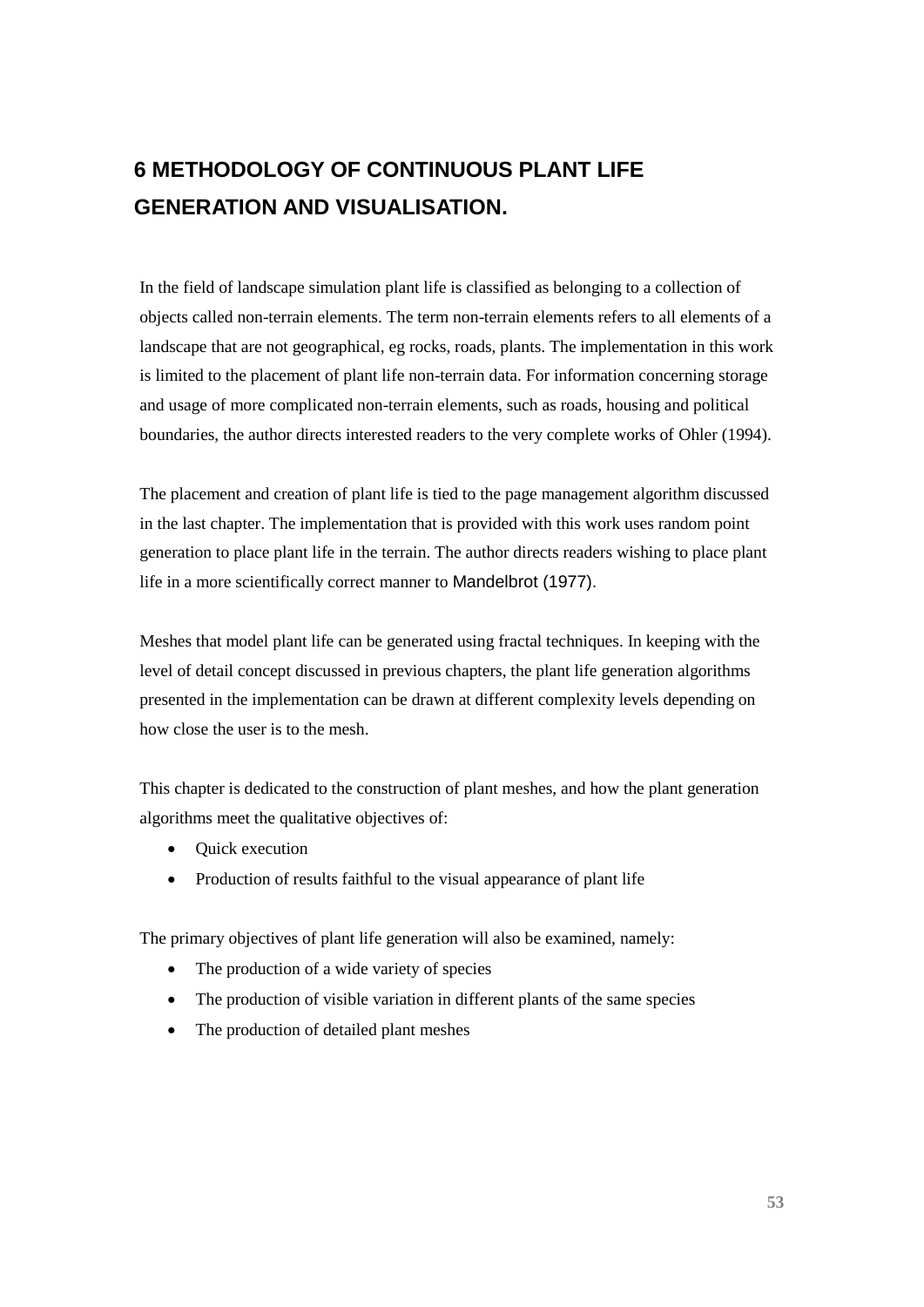# **6.1 Construction of Plant Meshes**

The basis for the implemented tree/plant generation routines follow closely the pioneering work of Lindenmayer (1968). The algorithms presented in this work are focused on replicating what plant structures looks like, that is, plant life appearance, rather than modelling biologically correct plant structure. This difference is subtle, but is used to accelerate the modelling of plants, because it is easier in some cases to utilise the rules of plant appearance, rather than the rules of plant growth.

Because of the focus on plant life appearance, a view of plant topology will be defined for use in this work. It is stressed that these views are biologically based but are not necessarily true to the correct biological topology of plants. This proposed topology is derived from personal research into visual aspects of plant topology combined with existing research on biological topology. The adaptation of the biological topology of plant life for plant life generation is well presented by Reffye & Edelin & Francon & Jaeger & Puech (1988, 151-158) which is a primary source of biological information utilised in this work.

The general structure of any plant follows a recursive model. This model forms the basis for most common plant topology. And the basis of the model is shown in Figure 6.1.



*Figure 6.1: The basic recursive model of plant structure*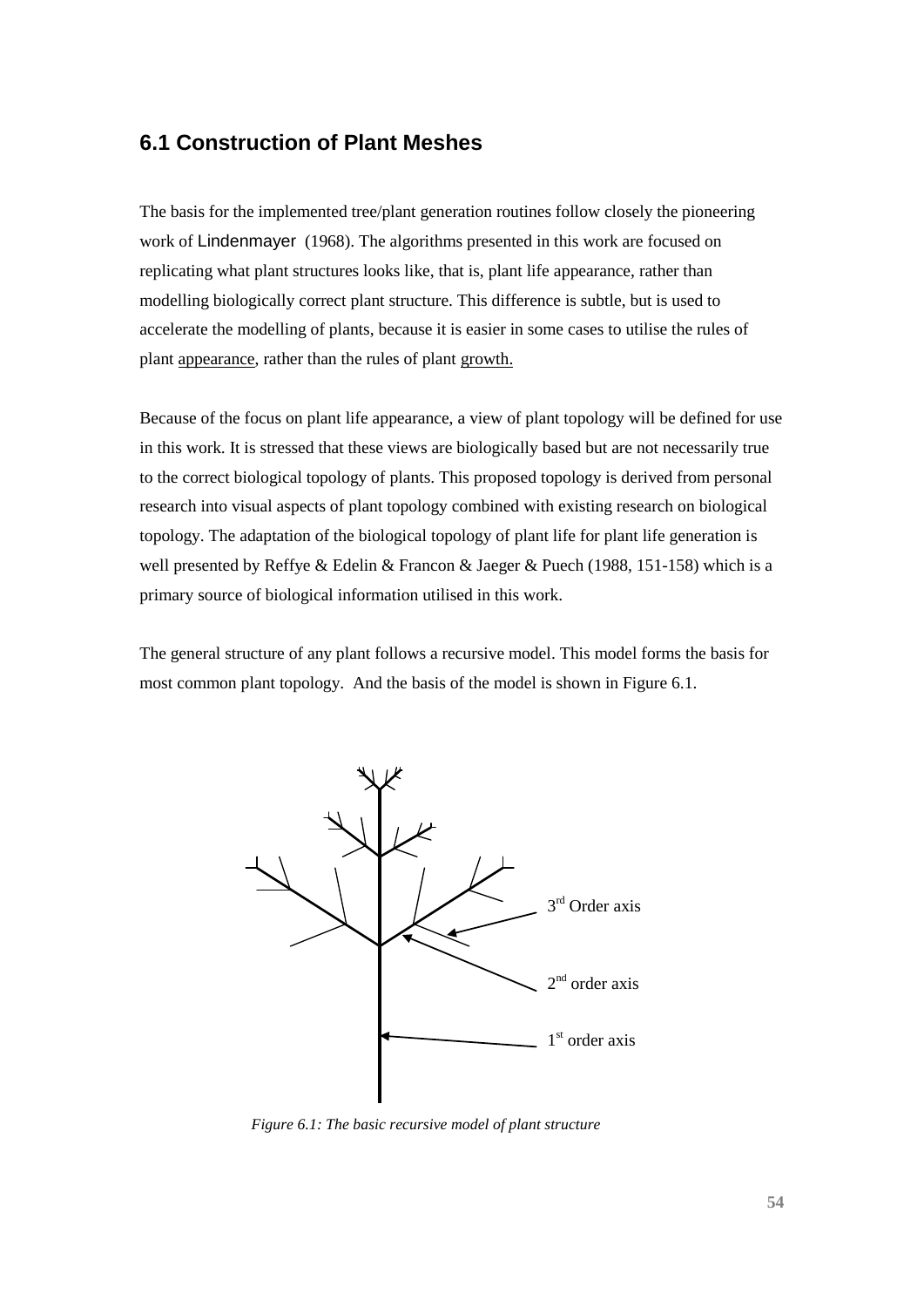Any tree or plant generally follows these rules.

- A branch is a length of wood containing nodes
- Nodes are spaced at similar intervals along a branch
- A node may spawn one or more branches of equal or higher order.
- A node may spawn a leaf

## **6.1.1 Quick Execution**

It is an essential aspect of this work that the plant generation algorithm is built for real-time generation. Most works on plant generation advise against doing this. A combination of increased processing power and highly optimised code is hoped to achieve the unprecedented goal of real-time plant generation.

Most of the optimisation in this work is based on a simple observation of plant life - plants have more leaves than branches. A plant with only ten branches is likely to have a hundred or more leaves. This results in the recursive algorithms used to generate plants spending most of their time creating leaves. It is because of the exponentially proportional time spent creating leaf nodes that the leaf creation functions are made as simple as possible, thus minimising CPU time used. Conversely the branch algorithms are the ones least called and contribute most to the shape and appearance of the plant and are thus allocated more relative CPU time.

Plant aspects such as rough bark surfaces and the use of textures are not visible from a distance. The plant life can be created with these aspects missing when the plant life is far enough away from the user for these aspects to not be noticeable anyway.

# **6.2 A Topology for the Production of Detailed and Varied Plant Lives**

To produce results faithful to the visual appearance of plant life, data used to formulate individual plant models is derived partly from personal "in the field" research, and from online botanical databases. The in the field research was conducted over several months focusing mainly on plant life native to Western Australia. The main on-line database used was "Plants Database" (2000). This database provided mainly information relevant to plant life native to America and Europe.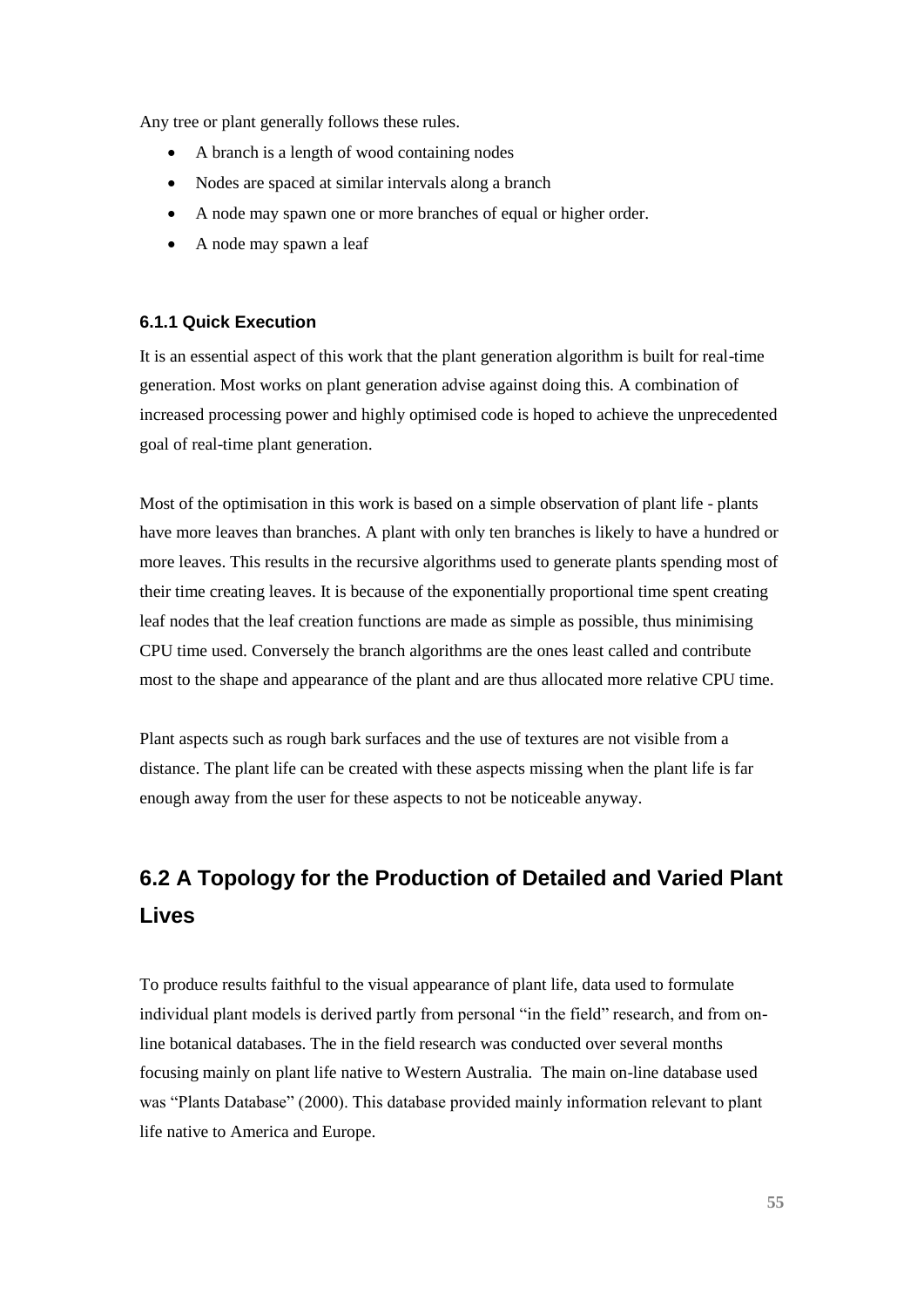Central to any plant life topology is branch order. The order of a branch determines the behaviour of the branch. The highest order braches are leaves. The lowest order branch is the trunk of the tree. This is shown in Figure 6.2.



*Figure 6.2: Branch order*

Each species of plant life has a pre-determined maximum branch order. This makes a configurable branch order very important in producing different species of plants. The implementation provided allows specification of different growth/appearance attributes (parameters) for each branch order. This facilitates creation of complicated plant forms.

There are many parameters used in the generation of plant life. There is a performance trade off in the generation algorithm between the amount of parameters present and execution speed. In order to satisfy the requirements of execution speed and botanical realism the following parameters have been identified as being suitable for inclusion in the plant generation algorithm.

- Ramification
- Length Reduction
- Fertile Area
- **Bifurcation**
- Continued Bifurcation
- Gnarl
- Phyllotaxy
- Multiple Branch nodes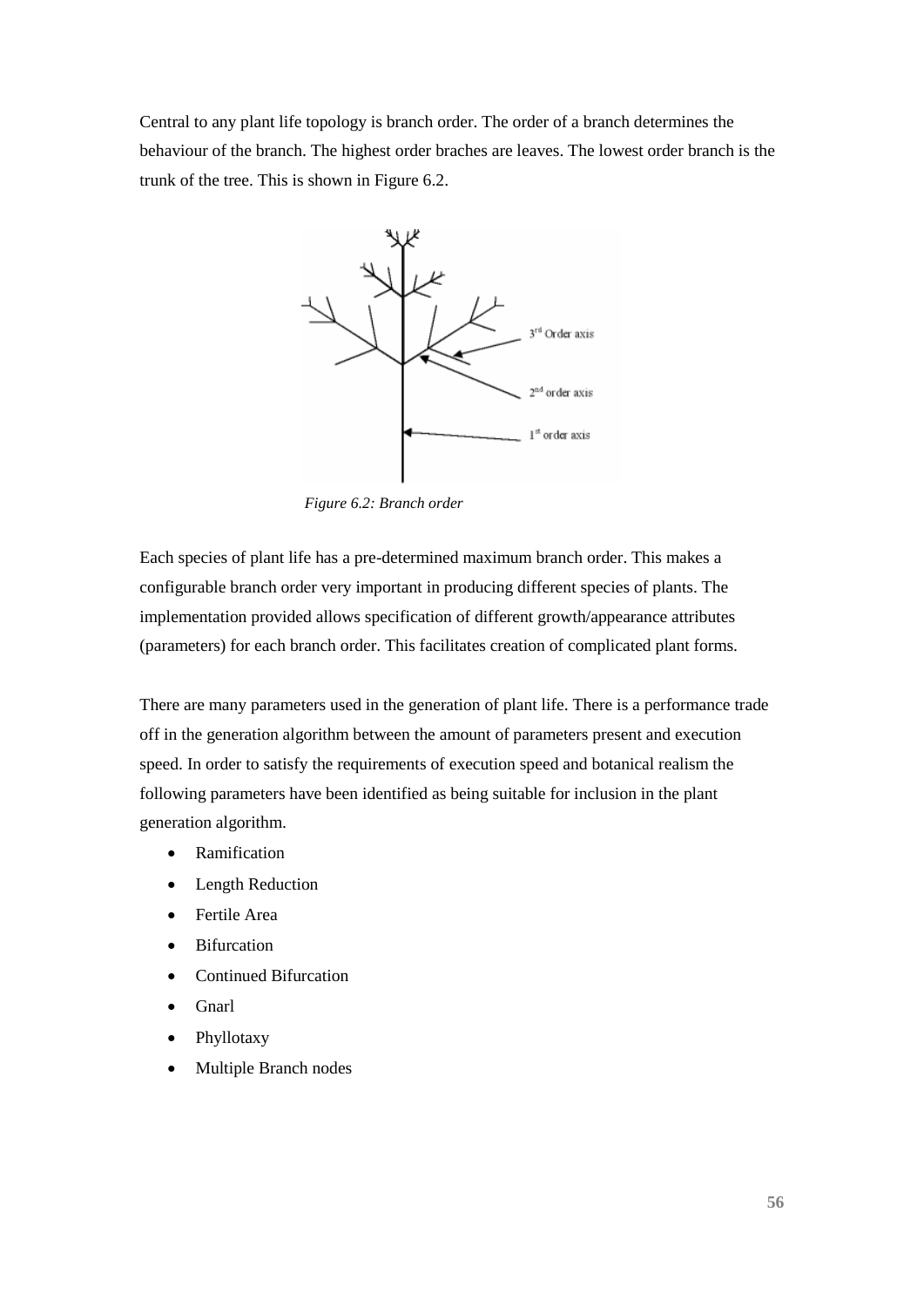The above parameter level is complicated enough to model a large variety of plant species. It is unlikely that users would benefit greatly from an increased set of parameters to control plant life generation.

These parameters will now be discussed with reference to how they create realistic plant life representations and how they meet the objectives of detail and variation in plant life.

## **6.2.1 Ramification**

The definition of basic plant topology states that branches can have sub-branches that are of higher or equal order. Ramification is defined as a branch being given a higher order than its parent; ie the sub branch is of a different order to its parent.

There are three types of ramification:

- Rhythmic
- Continuous
- Diffuse

These ramification types are shown in the Figure 6.3.



| <b>Definition of terms:</b> |  |
|-----------------------------|--|
|-----------------------------|--|

| Continuous ramification | - each branch is of a higher order than its parent.       |
|-------------------------|-----------------------------------------------------------|
| Rhythmic ramification   | - some of the sub branches belonging to a parent are of   |
|                         | equal order and the rest are of higher order. There will  |
|                         | be a repeating pattern or rhythm to which branches are of |
|                         | lower order.                                              |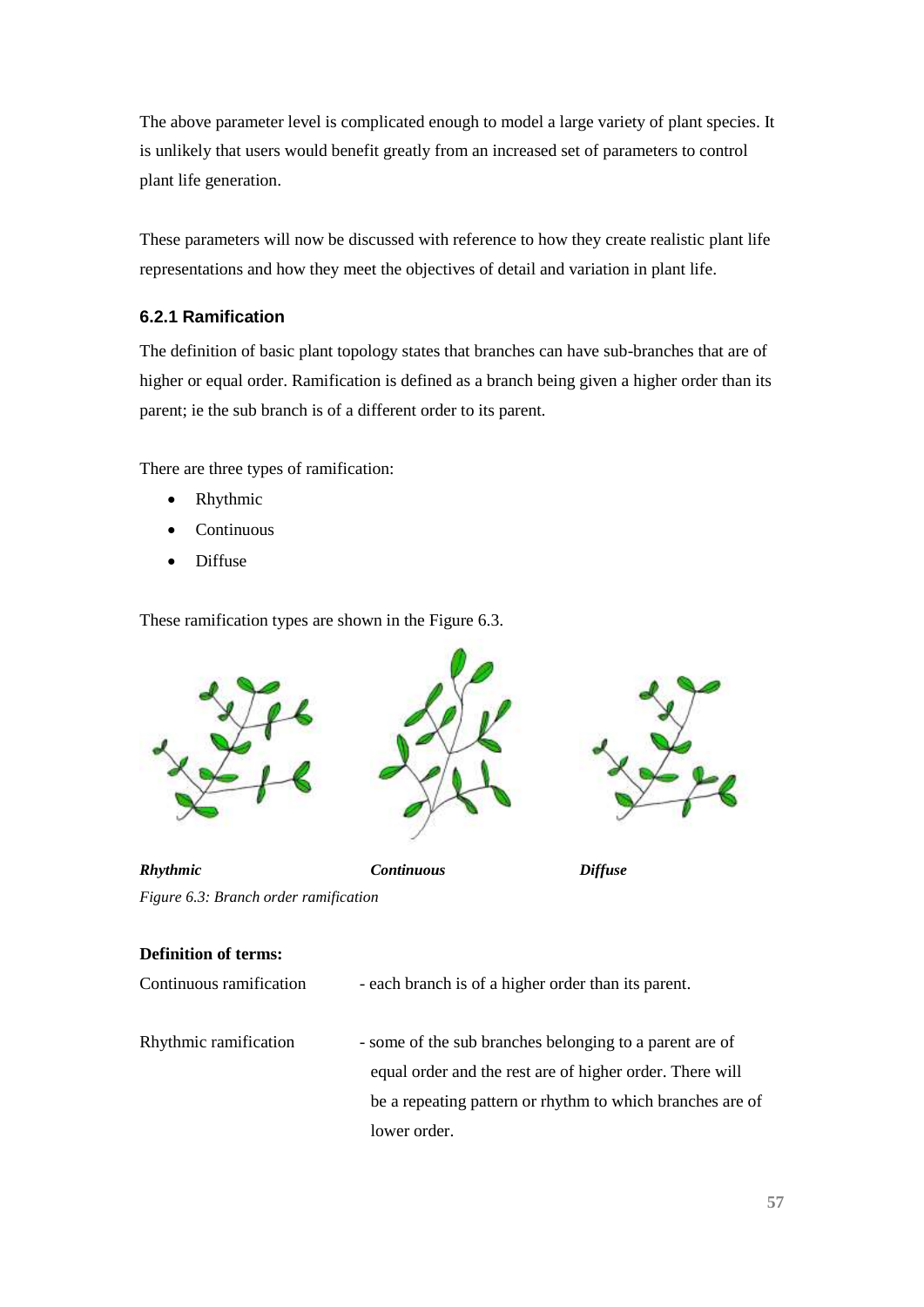Diffuse ramification - There is random function that determines whether any particular sub branch is of equal or lower order

#### **Statistics used in the proposed topology**

#### Ramification type:

Specifies continuous, rhythmic or diffuse ramification. This allows for the production of a variety of plant species.

## Lowering of order:

The probability of a child branch being of an order one less than its parent. Child branches that are not of an order one less than its parent will have the same order as its parent. This allows for the production of a variety of plant species. All branches created are tested against this probability. This means that individual plants of the same species will have different orders at different branches, allowing for variation in plants of the same species.

Node survival rate:

The probability of a node on a branch spawning a child branch. This allows for the production of a variety of plant species. All branches created are tested against this probability. This means that individual plants of the same species will have different amounts of branches, allowing for variation in plants of the same species.

#### **6.2.2 Length Reduction**

Length reduction refers to the phenomenon by which new sub-branches deriving from a parent branch are generally smaller than their parent. This phenomenon is caused by the sub branches being younger than their parents and not having as much time to grow. Subbranches being smaller than their parent is not always the case, alterations to this rule are commonly observed when there has been damage to a plant. Length reduction is a "rule of thumb" useful when modelling plants.

#### **Statistics used in the proposed topology**

Length reduction:

The average ratio between the length of a parent branch and the length of a child branch relative to the distance between child's base and the parent's base. This allows for the production of a variety of plant species.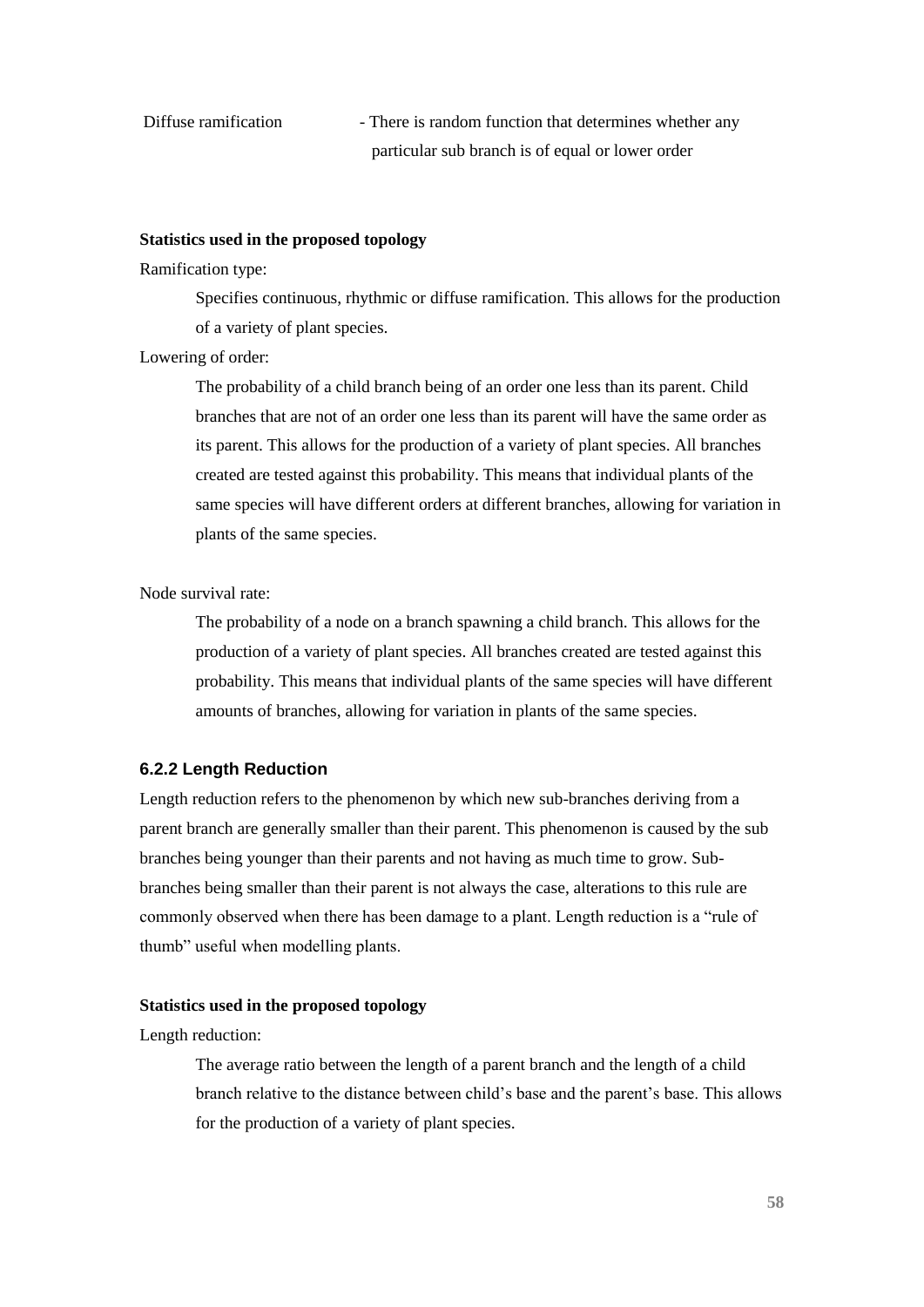Variation:

The amount of variation allowed on the average length reduction of branches from the same species. This allows for variation in plants of the same species.

#### **6.2.3 Fertile Area**

A sub branch produced by a parent branch is usually produced at the top of the parent branch. As the branch grows the first sub-branch created remains towards the base of the branch. ie. the closer a branch is to the base of its parent the older it is.

Most forms of plant life have branches with infertile regions that contain no sub branches. This phenomenon for the purposes of this work is categorised into two forms:

#### Constant Fertile Area

In some cases the fertile area of a plant is designed to only occupy a small part of the branch. Typically the fertile part of this type of branch has a different texture to the rest of the branch.

## Percentage Fertile Area

The other type of fertile area most commonly observed is a percentage fertile area. This results in a certain percentage of the branch being fertile. The larger the branch the more the fertile area, but in the same proportion as in smaller branches.

#### **Statistics used in the proposed topology**

Fertile Area Type:

Specifies a "constant fertile area" or a "percentage fertile area". This allows for the production of a variety of plant species.

Fertile Area:

In the case of constant fertile area, specifies a distance from the end of the branch that is fertile. In the case of percentage fertile area, specifies the percentage of the branch that is fertile (form the end of the branch). This allows for the production of a variety of plant species

#### Variation:

The amount of variation allowed in the fertile area form branches in the same species. This allows for variation in plants of the same species.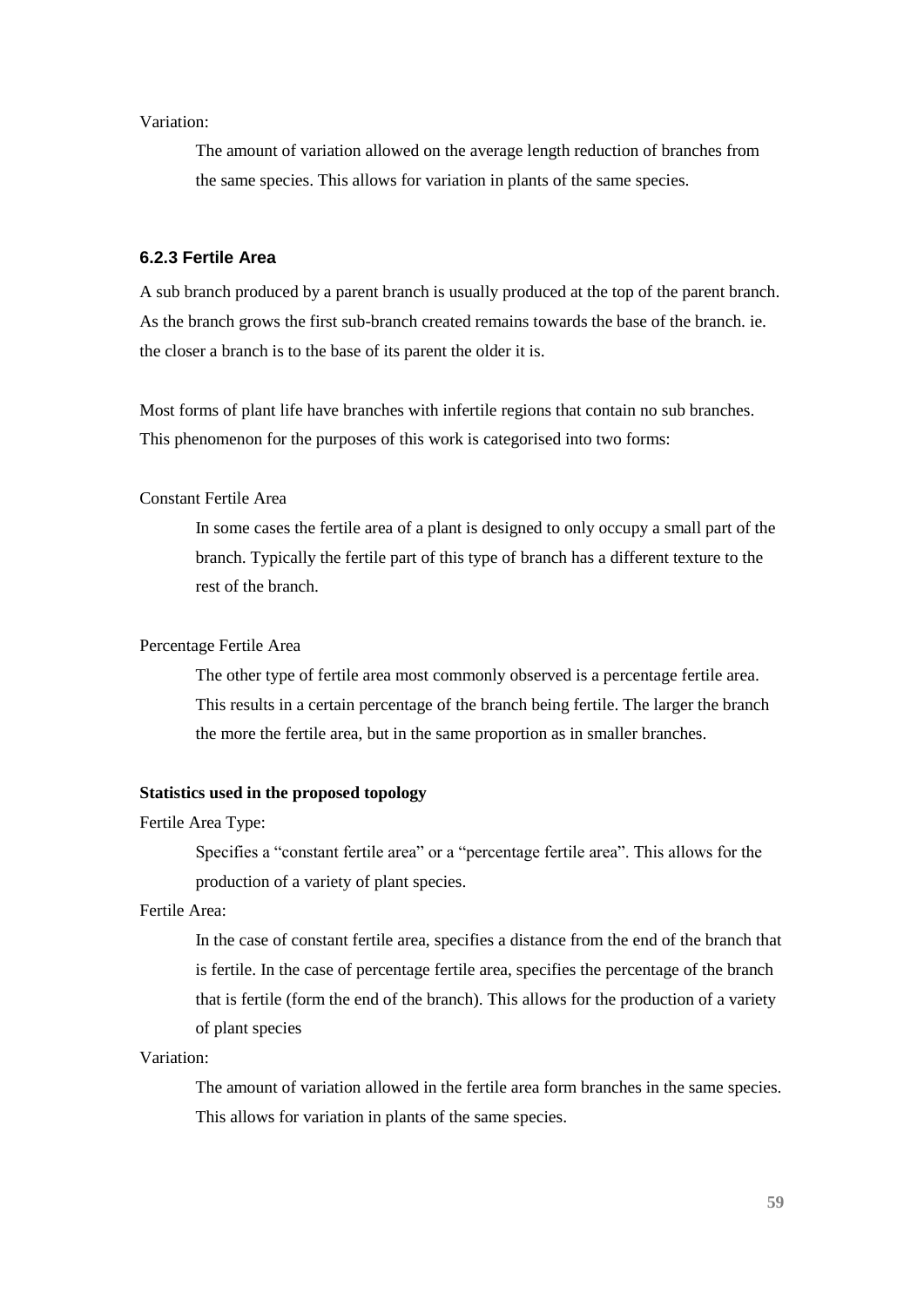## **6.2.4 Bifurcation**

Bifurcation was first examined for its mathematical basis by Leonardo Da Vinci in his notebooks (Da Vinci, 1510). Bifurcation is the phenomenon where a branch splits into two, the frangipani in Figure 6.4 is an excellent example of this phenomenon.



*Figure 6.4: A Frangipani*

Bifurcated branches are all of the same order. The branches formed from bifurcation are not sub-branches (from a biological perspective) and can be considered as being the same branch. Bifurcation is similar to identical human twins in that two branches are formed instead of one.

In Figure 6.4 you will notice that the right most branch has the same length as the sum of the branch that bifurcated left from its base and any one of its children.

This visual aspect occurs because at any division both new branches are just a continuation of the original branch. Thus they have both existed for the same length of time and have received the same nutrient line (growth). Da Vinci noted in his notes that "all the branches of a tree at every stage of its height when put together are equal in thickness to the trunk" (Da Vinci, 1510).

## **Statistics used in the proposed topology**

## Chance of Bifurcation:

The probability of a branch bifurcating. This allows for the production of a variety of plant species. All branches are tested against this probability, this means that individual plants of the same species will have different bifurcations at different branches, allowing for variation in plants of the same species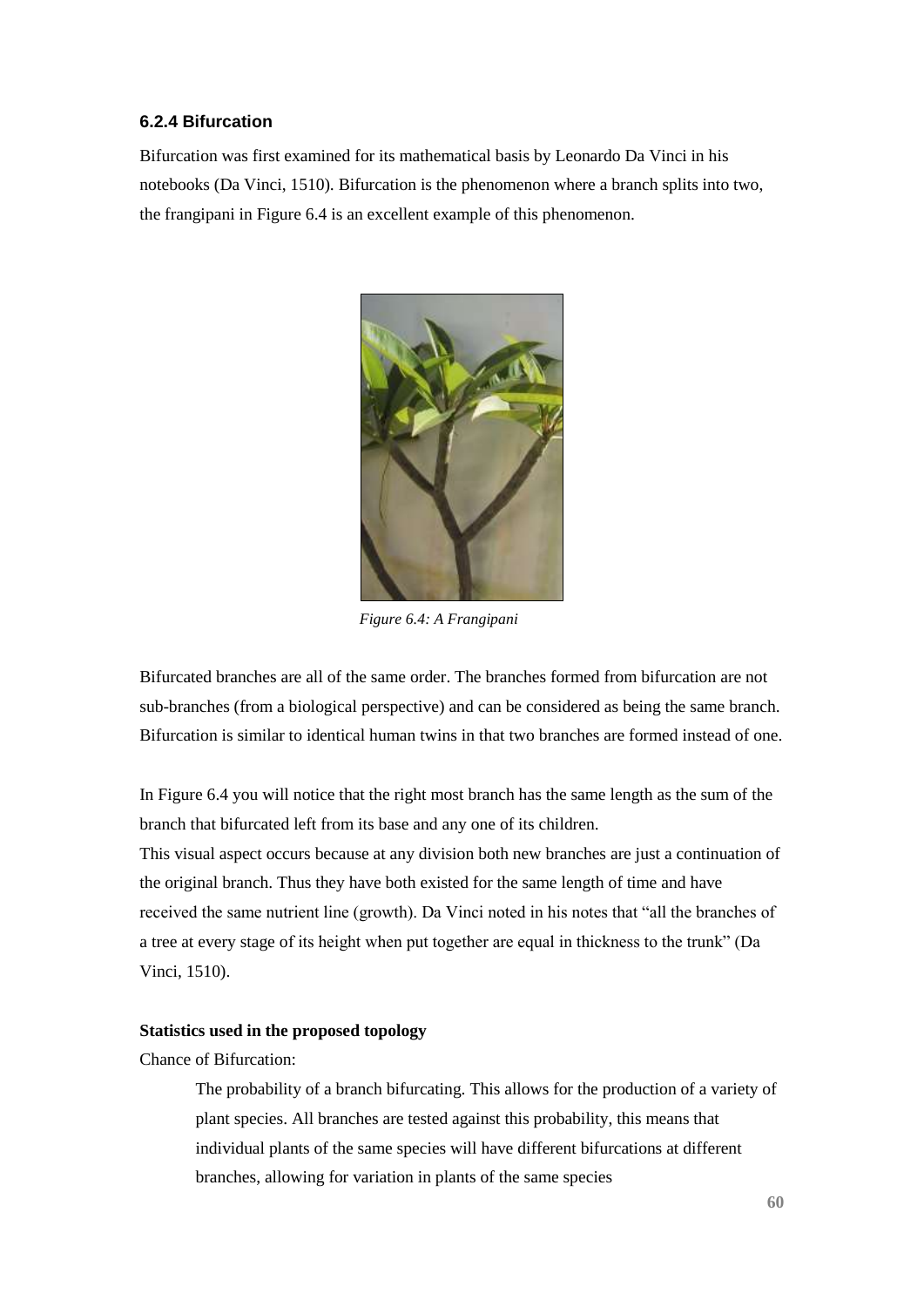#### Balance:

The average dominance of one branch (growth and angle closer to parent) over the other branch produced in the bifurcation. This allows for the production of a variety of plant species

Variation of balance:

The variation in the balance for plant life of the same species. This allows for variation in plants of the same species.

Variation of bifurcation angle:

The variation possible in the angle of bifurcation. Allows deviation of the angle from what is determined by the balance statistic. This allows for variation in plants of the same species.

## **6.2.5 Continued Bifurcation**

Often branches on a plant will appear to divide into 3 or more parts, see Figure 6.5.



*Figure 6.5: A Ficus Bay displaying continued bifurcation*

On closer inspection we see that what appeared to be a three way split is often a bifurcation of one branch followed by a bifurcation on one of the other branches, see Figure 6.16. Many plants will develop a secondary bifurcation one node after the original bifurcation, similar to how human triplets are made.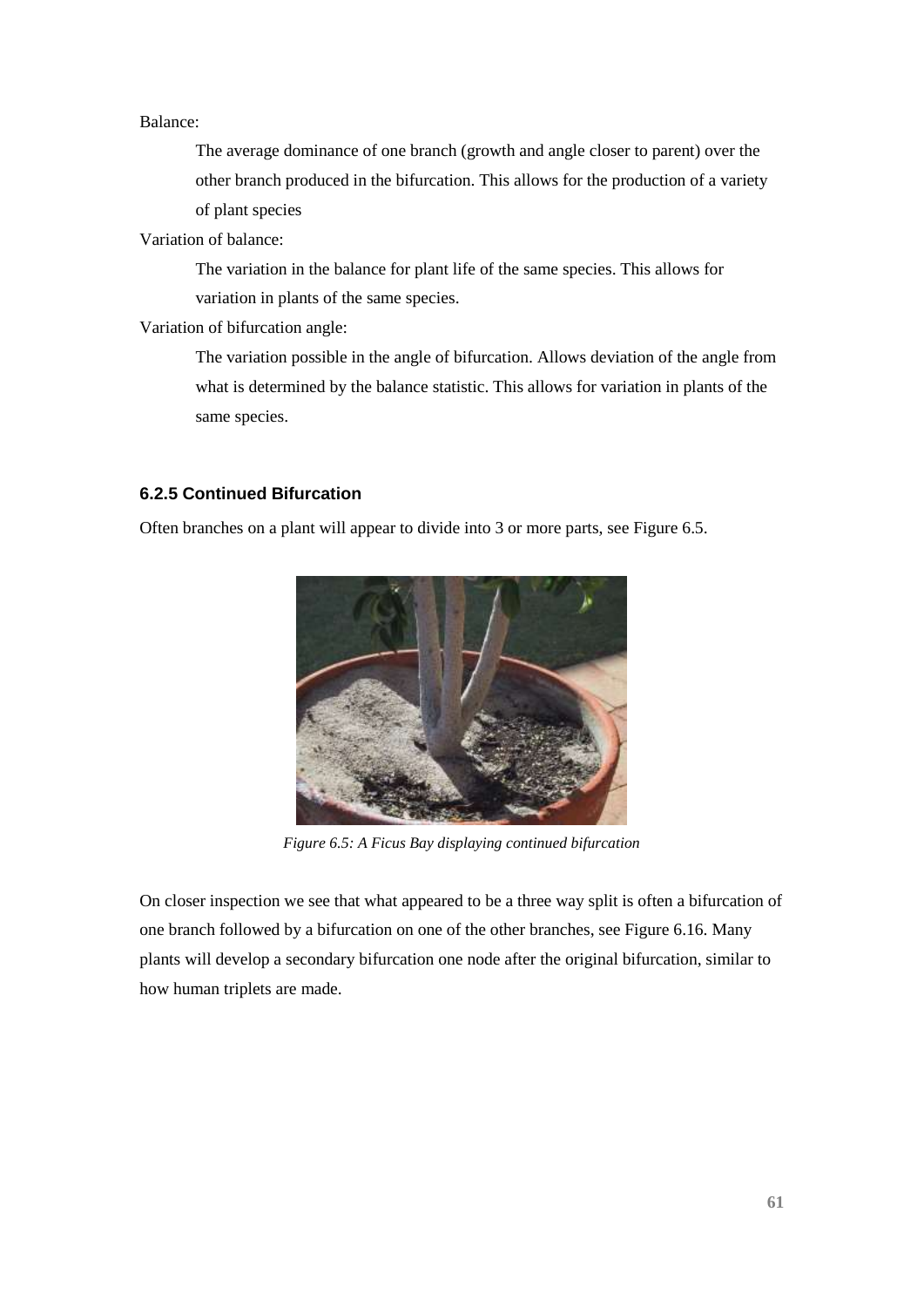

*Figure 6.16: A Ficus Bay displaying continued bifurcation (detailed view)* 

Often the secondary bifurcation is at  $90^{\circ}$  to the original bifurcation, as shown in Figure 6.16. This multiple division is termed continued bifurcation and is not limited to the production of 3 branches but could result in 4,5,6,7,8 or more subdivisions. A useful statistical note is that higher numbers of branch subdivisions become increasingly less probable.

#### **Statistics used in the proposed topology**

Chance of continued bifurcation:

The probability of continued branch bifurcation. This allows for the production of a variety of plant species. All bifurcations are tested against this probability, this means that individual plants of the same species will have different continued bifurcations at different branches, allowing for variation in plants of the same species.

Chance of 90degree to last bifurcation:

The probability of continued branch bifurcation being at ninety degrees to the previous bifurcation. Continued bifurcation not at ninety degrees follow normal plant phyllotaxy. This allows for the production of a variety of plant species. All continued bifurcations are tested against this probability, this means that individual plants of the same species will have ninety degree continued bifurcations at different places, allowing for variation in plants of the same species.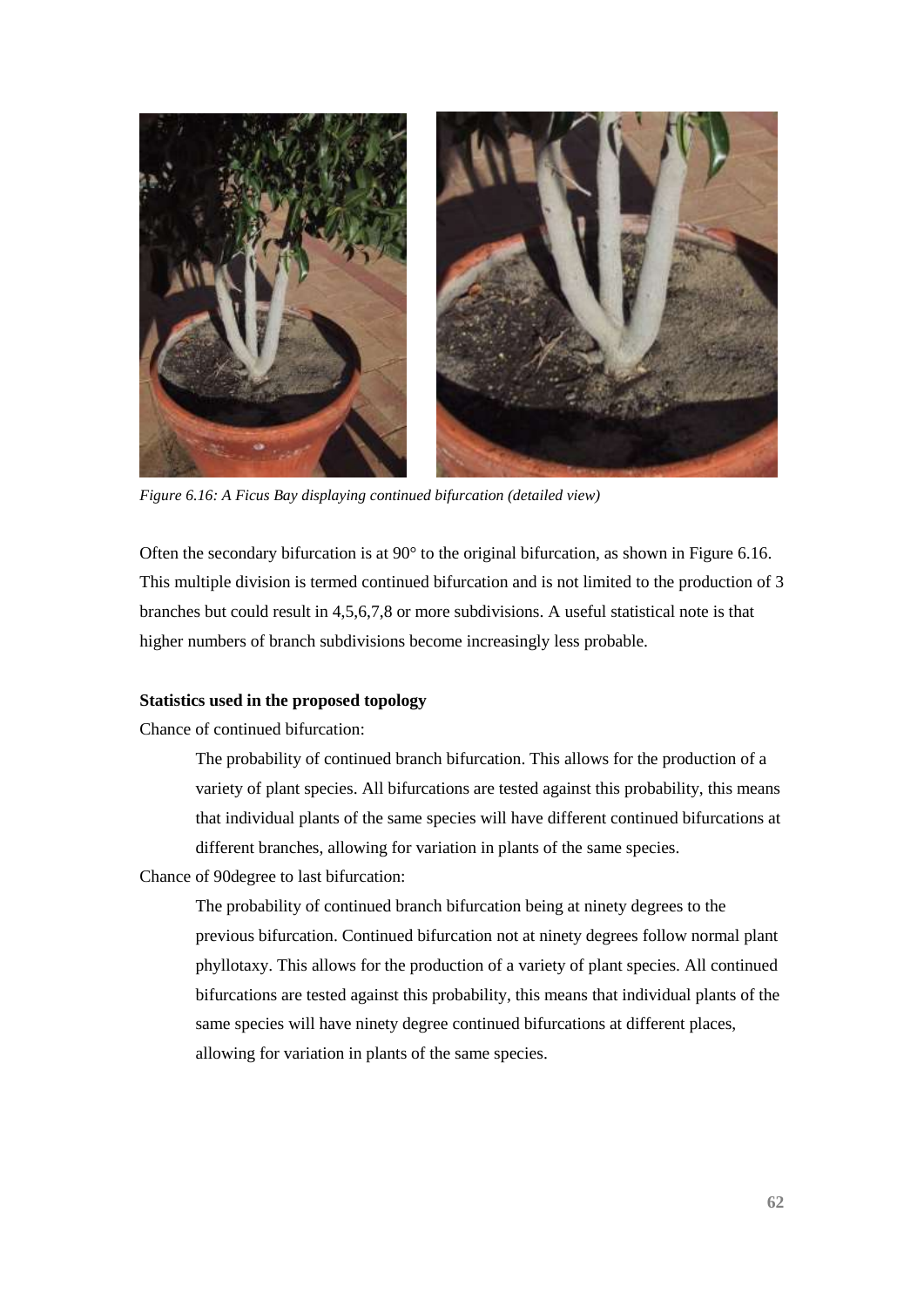## **6.2.6 Gnarl**

Gnarl is the twist of a branch, often either because of traumatic conditions or because of a plant's design, a branch will not grow in a straight direction. Note: often a gnarled branch might produce a protruded knot refereed to as a "gnarl", this protruded feature should not to be confused with the phenomenon being discussed in this section.

For the purposes of this work gnarls will be considered in two parts: the chance of the branch changing direction and the probable degree to which the new direction can change. It has also been noted that sometimes the generation of a large branch from one node will cause a gnarl in the parent branch.

#### **Statistics used in the proposed topology**

#### Gnarl Probability

The probability of a branch changing direction at any node. This allows for the production of a variety of plant species. This also greatly increases the detail present in plant meshes. All branches are tested against this probability, this means that individual plants of the same species will have different gnarl characteristics, allowing for variation in plants of the same species.

#### Gnarl Angle

The average angle at which a branch changes direction when gnarl occurs. This allows for the production of a variety of plant species

#### Gnarl Angle Variance

The amount of variation allowed in the gnarl angle in branches in the same species. This allows for variation in plants of the same species.

#### **6.2.7 Phyllotaxy**

Phyllotaxy is the position of the buds that create leaves with respect to each other. Phyllotaxy has two common forms: spiralled and distic. The area of phyllotaxy is complex so this work models only spiralled phyllotaxy since it is sufficient for most purposes.

There is considered to be an angle or twist between each node on a branch. The value of this twist is the basic way in which phyllotaxy is modelled in this work, along with some statistics determining the variance from this twist. Figure 6.17 shows examples of phyllotaxy with a twist of 0° and90°.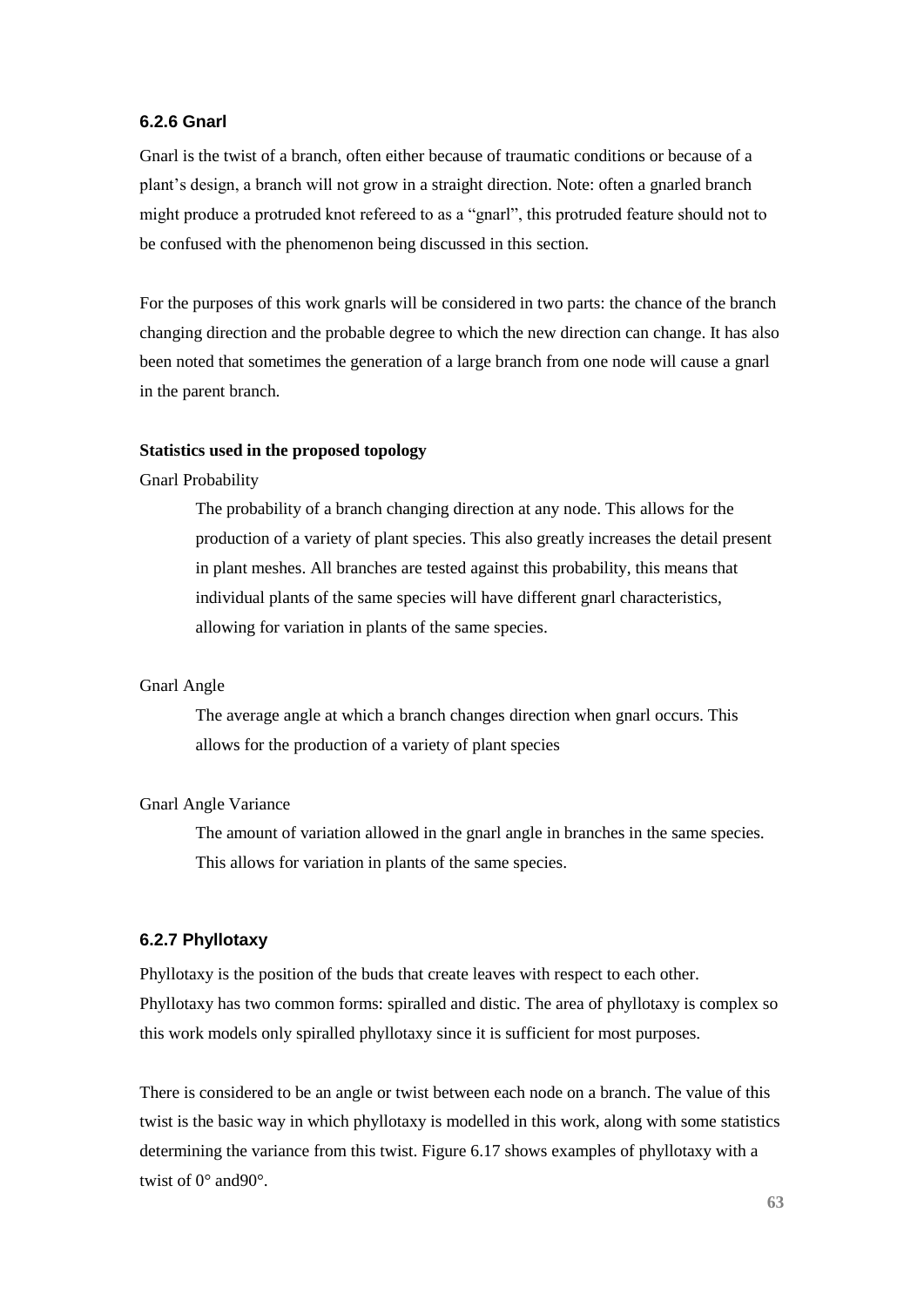



*Figure 6.17: Examples of phyllotaxy.*

## **Statistics used in the proposed topology**

## Phyllotaxy

The angle at which a branch twists at any node. This allows for the production of a variety of plant species.

## Chance Distortion:

The chance of there being a change in phyllotaxy for one node. All nodes are tested against this probability, this means that individual plants of the same species will have different phyllotaxy characteristics, allowing for variation in plants of the same species.

## Gnarl Angle Variance

The maximum amount of variation allowed in a distortion of phyllotaxy at one node. This allows for variation in plants of the same species.

## **6.2.8 Multiple Branch Nodes**

It is possible for one node to create more than one sub branch.

Typically there are one, two or four sub branches per node. This can vary though, for example clover has 3 leaves at its nodes. Figure 6.18 shows examples of multiple branch nodes.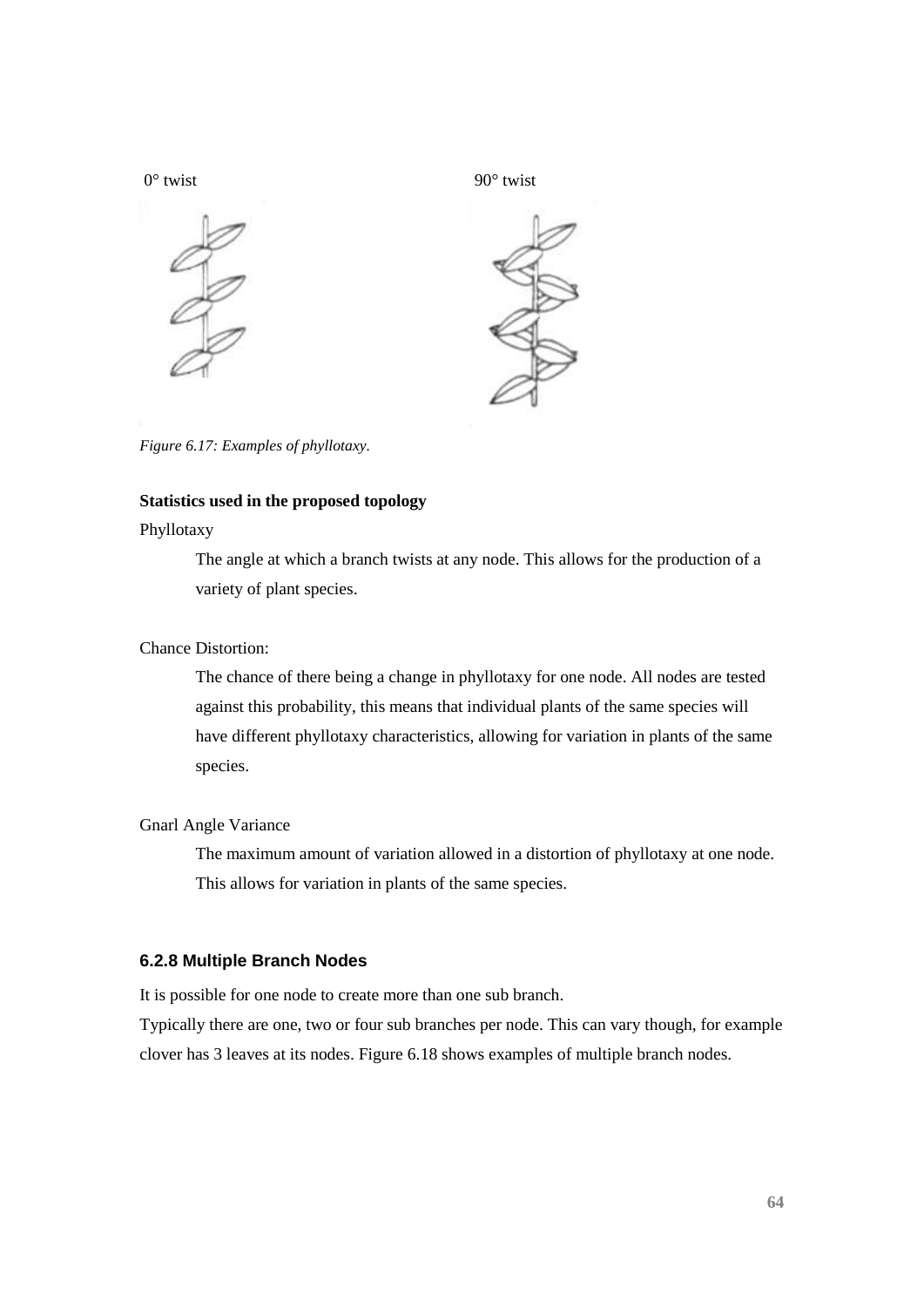a)  $\land \land \land$  b)

*Figure 6.18: a: Branch with one sub-branch per node b: Branch with two sub-branches per node* 

## **Statistics used in the proposed topology**

Branches Per Node

The number of branches that will spawn from any node. This allows for the production of a variety of plant species.

# **6.3 Detail in Plant Life**

The goal of producing detailed plant life is achieved by two means. Firstly, the threedimensional meshes produced by the plant generation algorithm are complex in their shape. This complexity creates detail in the plant meshes. Secondly, using detailed texture maps for bark and leaves completes the detail requirements for realistic plant life.

# **6.4 Variation of Plant Life**

#### **6.4.1 Inter Species Variation**

The goal of producing a wide variety of species is achieved by two means. Firstly the paramaterability of the plant generation algorithms allows for the generation of many different categories of plant shapes. Secondly, using different texture maps on the generated meshes completes the visual depiction of different plant species.

## **6.4.2 Intra Species Variation**

The variation of different plants of the same species is achieved by the random placement of branches that follow the rules for the species. Plant meshes can be structured differently but still be in adherence with the statistics of their plant species. This results in plants that appear very different but are still noticeably from the same species.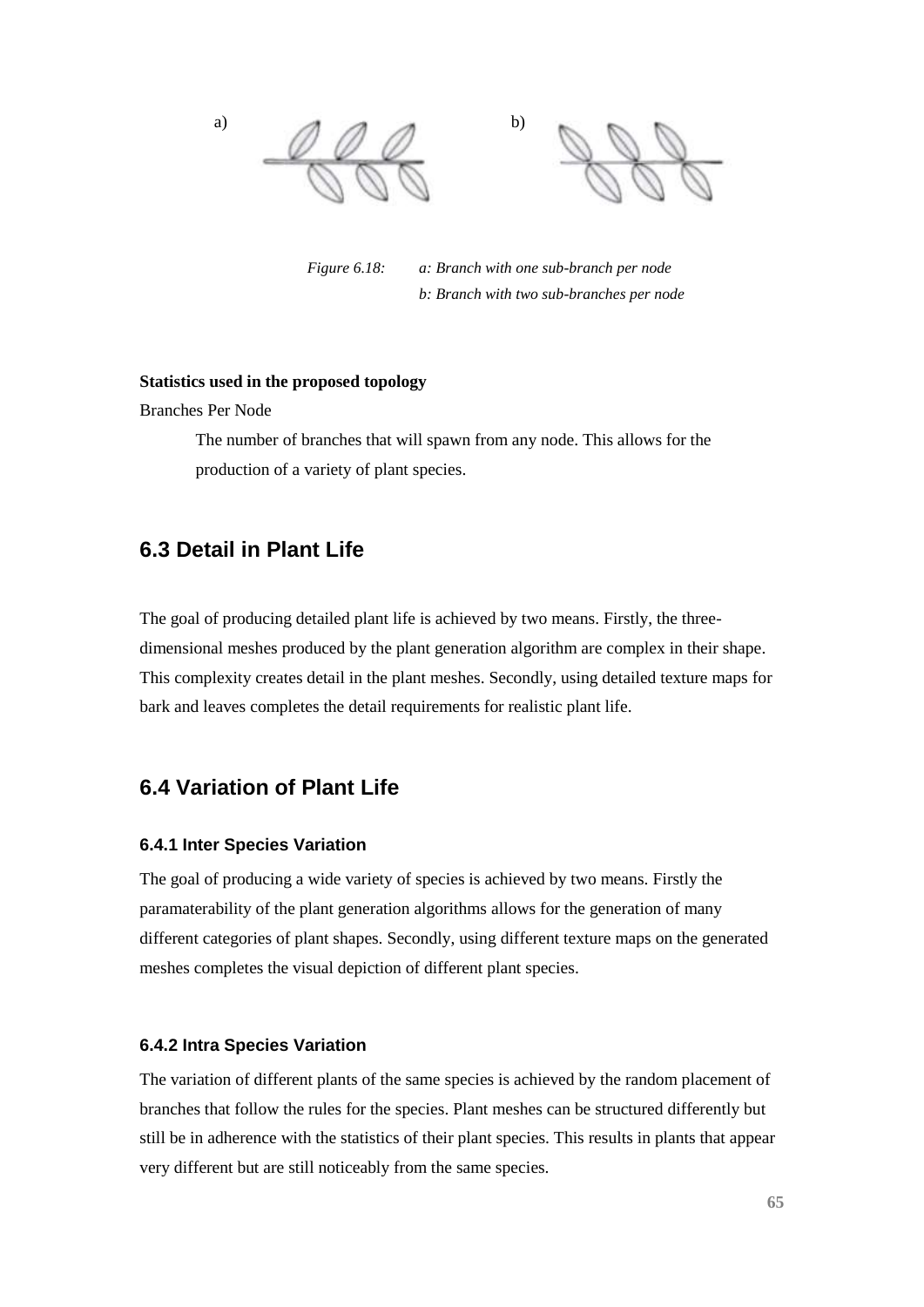Figure 6.19 is an example that shows three different plants created in the implementation that all appear to be the same species but exhibit variation.



*Figure 6.19 Variation in plant of the same species*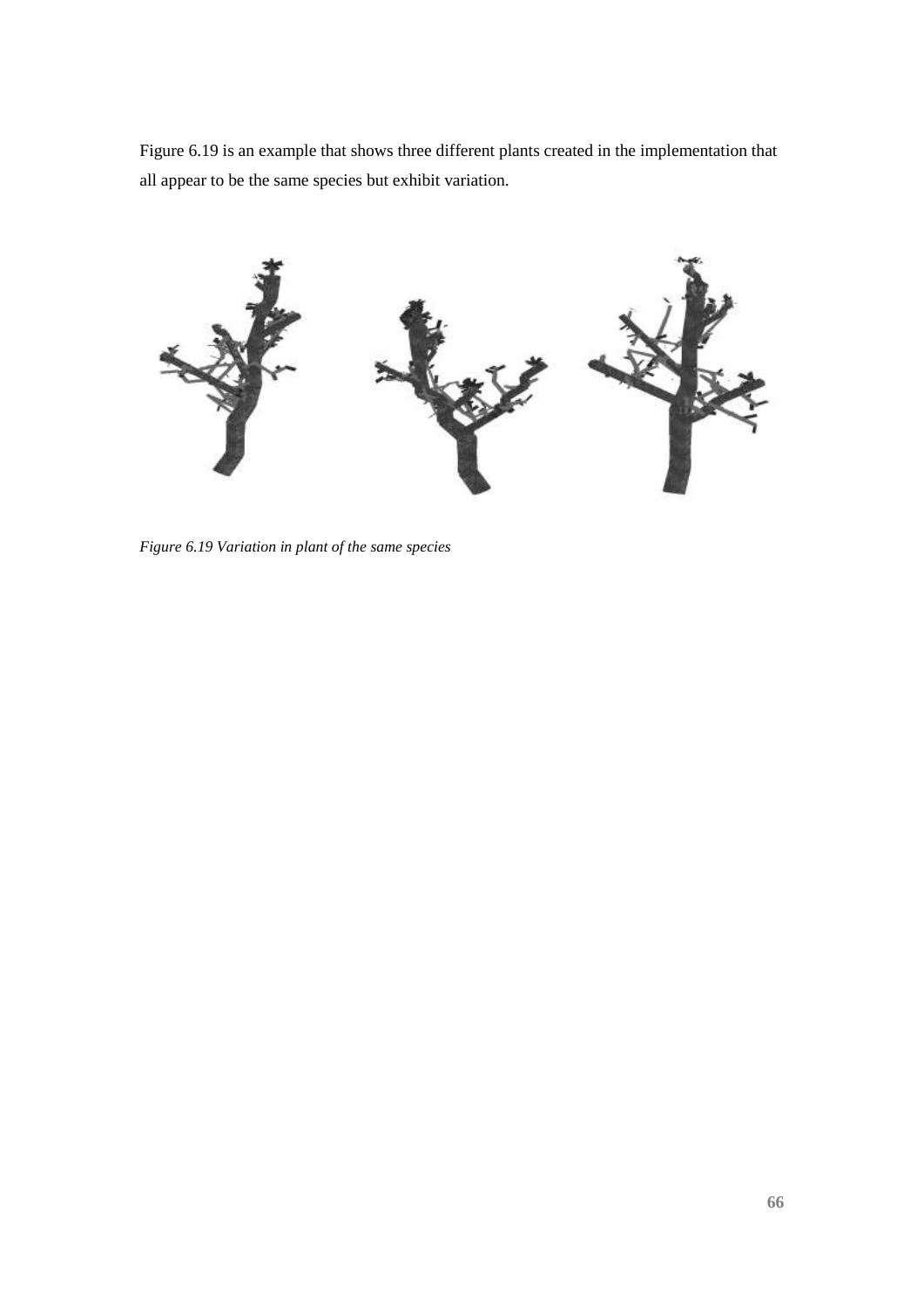# **7 EXAMINATION OF RESULTS**

The examination of results achieved in this work will be taken in two parts:

- Evaluation of functionality
- Comparison with today's technology

The evaluation of functionality is intended to describe how this work meets its objectives. The comparison with current technology is designed to indicate the potential usefulness of this work.

# **7.1 Evaluation of Functionality**

This section measures aspects of the implementation in order to show its capabilities. The aspects measured are a combination of the direct functional goals of this work and the general objectives of any terrain simulator. The primary functional objectives of this work are that the simulator demonstrates:

- A large landscape size
- High landscape detail
- Variation in plant life

The simulator should also achieve the following goals that are common to all landscape simulators:

- Visual realism
- Interactive engine speed

The implementation will be discussed with relation to how it meets these five objectives.

## **7.1.1 Large Landscape Size**

Landscape size is measured in kilometres squared. For the purposes of this evaluation landscapes with  $0 \text{km}^2 - 25 \text{km}^2$  are considered to have a small landscape size. Simulators with  $25 \text{km}^2 - 100 \text{km}^2$  are considered medium in size. Anything greater than  $100 \text{km}^2$  can be considered large in size.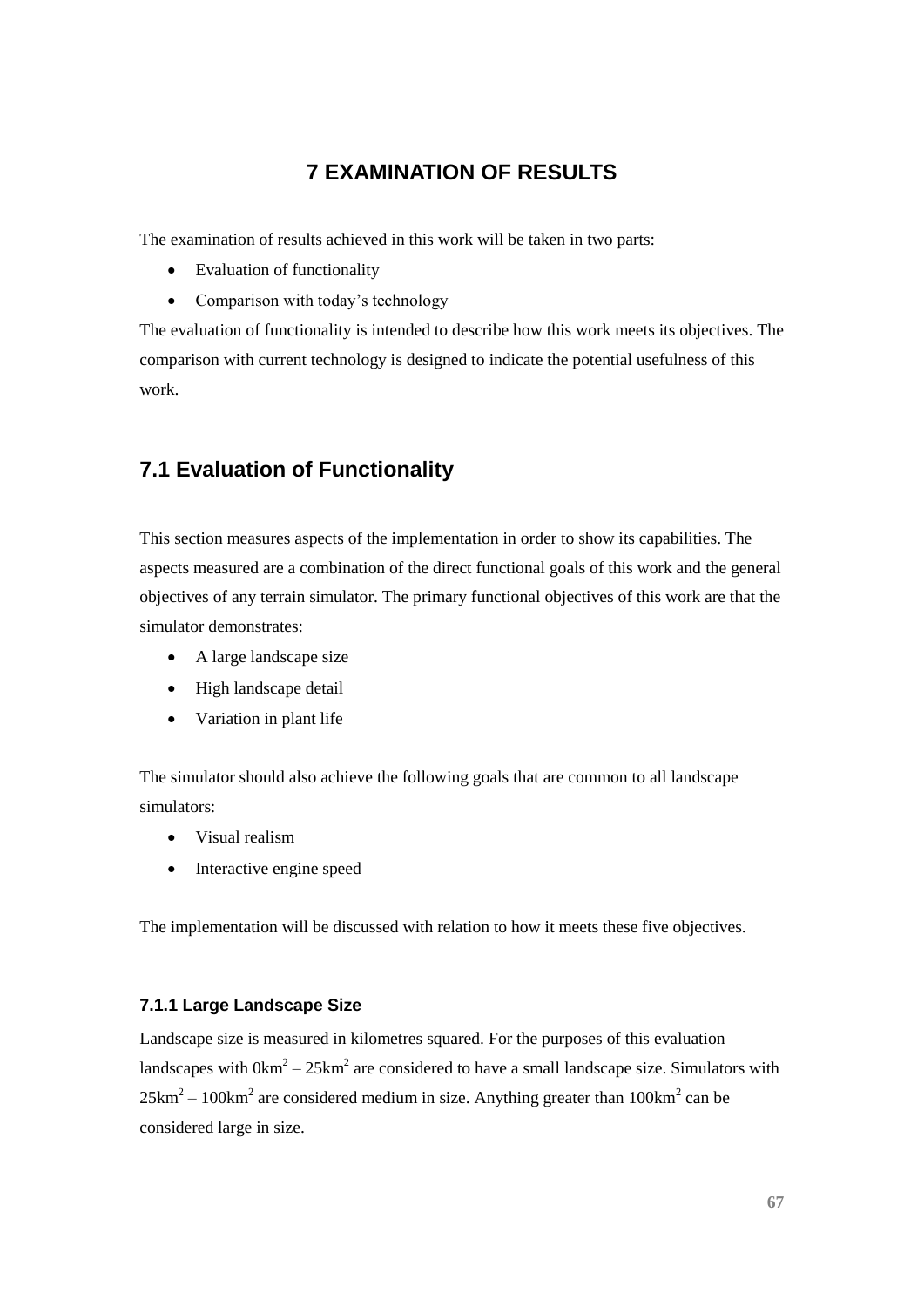## 7.1.1.1 Results

The terrain available in the simulator covers approximately  $4,294,967,296$  km<sup>2</sup>. This is adequate for simulation of planets similar in size to this earth. Based on this result the simulator is deemed to satisfy the objective of large landscape size.

#### **7.1.2 High Landscape Detail**

Landscape detail is composed of the detail available in the terrain and the detail used to model plant life. Terrain detail is concerned with the overall amount of polygons used to render the terrain. The more polygons used the more detailed the terrain will be. Terrain detail is measured as triangles per metre squared, this is measured from the most detailed part of a CLOD mesh. For the purposes of this evaluation the use of one or more triangles per square metre can be considered as developing a highly detailed mesh. The use of between one triangle per square to 0.3 triangles per square metre gives a medium resolution mesh and anything less than 0.3 triangles per square metre can be considered a low resolution mesh.

Biological detail is hard to measure, since there is little data to analyse other than the appearance of the plant life on the screen. For the purposes of this work the visual appearance of the plant will be measured by recording the smallest features visible when the plant is displayed close to the user's position. For the purposes of this evaluation plant life will be evaluated as follows:

- If individual leaves in the plant are not discernible the plant is considered to be low resolution.
- If individual leaves in the plant are discernible the plant is considered to be medium resolution.
- If details on individual leaves in the plant are discernible the plant is considered to be high resolution.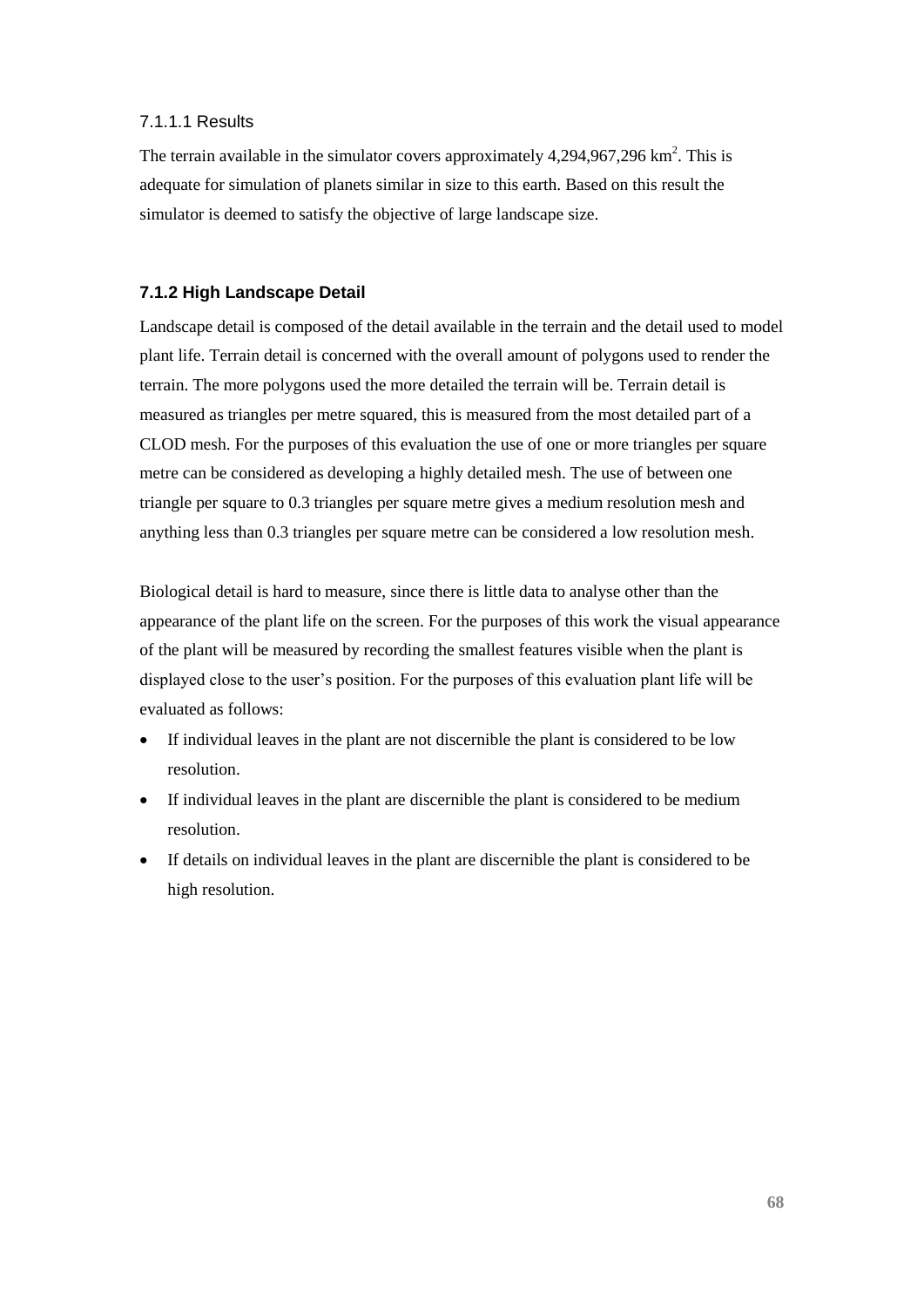## 7.1.2.1 Results

The implementation applies about 1.8 triangles per virtual square metre in a terrain mesh. This high density is sufficient for realistic terrain representation. The terrain produced in the simulation is shown in Figure 7.1.



*Figure 7.1: Detailed terrain scene from implemented simulator.*

This work allows individual leaf aspects to be displayed when a tree is close to the user's position. Therefore the plant life is considered to be high resolution.

As a high amount of visual detail has been achieved this approach is suitable for automatic generation of highly detailed landscapes.

## **7.1.3 Variation in Plant Life**

Variation in plant life is directly measured by the amount of individual plants available in the simulation. For the purpose of this simulation less than ten plants is considered to be low variation. Ten to thirty forms of plant life is considered to be a medium amount of variation. More than thirty forms of plant life is considered to be a large variation in plant life.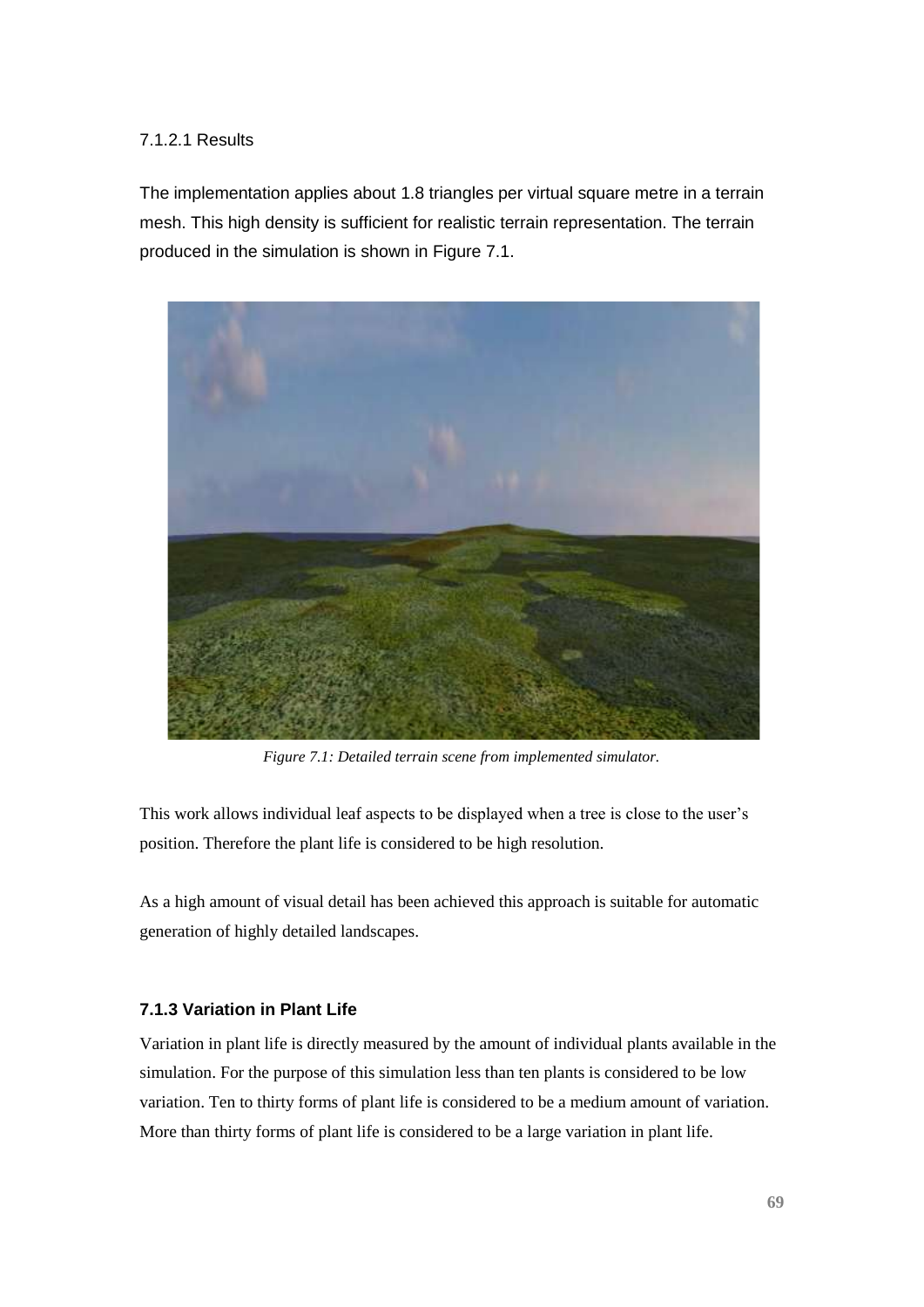#### 7.1.3.1 Results

This work allows the loading of one hundred possible plant species. Each plant species can be represented by approximately 16,000 possible individual plant meshes. This allows for 1,600,000 possible plants in the simulation. This is considered in this evaluation to be a large amount of plant life variation.

## **7.1.4 Visual Realism**

Visual realism is a measurement of how well the landscape in the simulation models a real life landscape. This is almost impossible to put into meaningful units of measurement so the work is assessed by the effectiveness of the features provided to achieve visual realism.

For the purposes of this evaluation a landscape simulator is considered to have low visual realism if a user has difficulties recognising what is being displayed on the screen. A moderate degree of visual realism is achieved when the user instinctively knows what it is that is being displayed on the screen. It is not common for real-time simulators to display a level of realism that makes the simulator difficult to distinguish from a photograph or movie. In the event that this was achieved it would be considered a high degree of visual realism.

#### 7.1.4.1 Results

A major visual realism feature present in the implementation provided here is a generic tree specification language. This language, implemented as a file format, enables specification of plant life topology as described in chapter 6. Another visual realism feature provided is the mid point terrain generation algorithm used to create realistic terrain.

With the presence of these features and the results they produce, this implementation produces images that are readily recognisable as landscape images. Thus the moderate degree of visual realism expected in landscape simulators was achieved.

#### **7.1.5 Interactive Engine Speed**

Engine speed is measured by the number of frames that are rendered by the engine per second. A simulator needs to achieve 25 frames per second to create the illusion of a moving image. However, for ease of use with immediate response it should be capable of rendering 30 frames per second.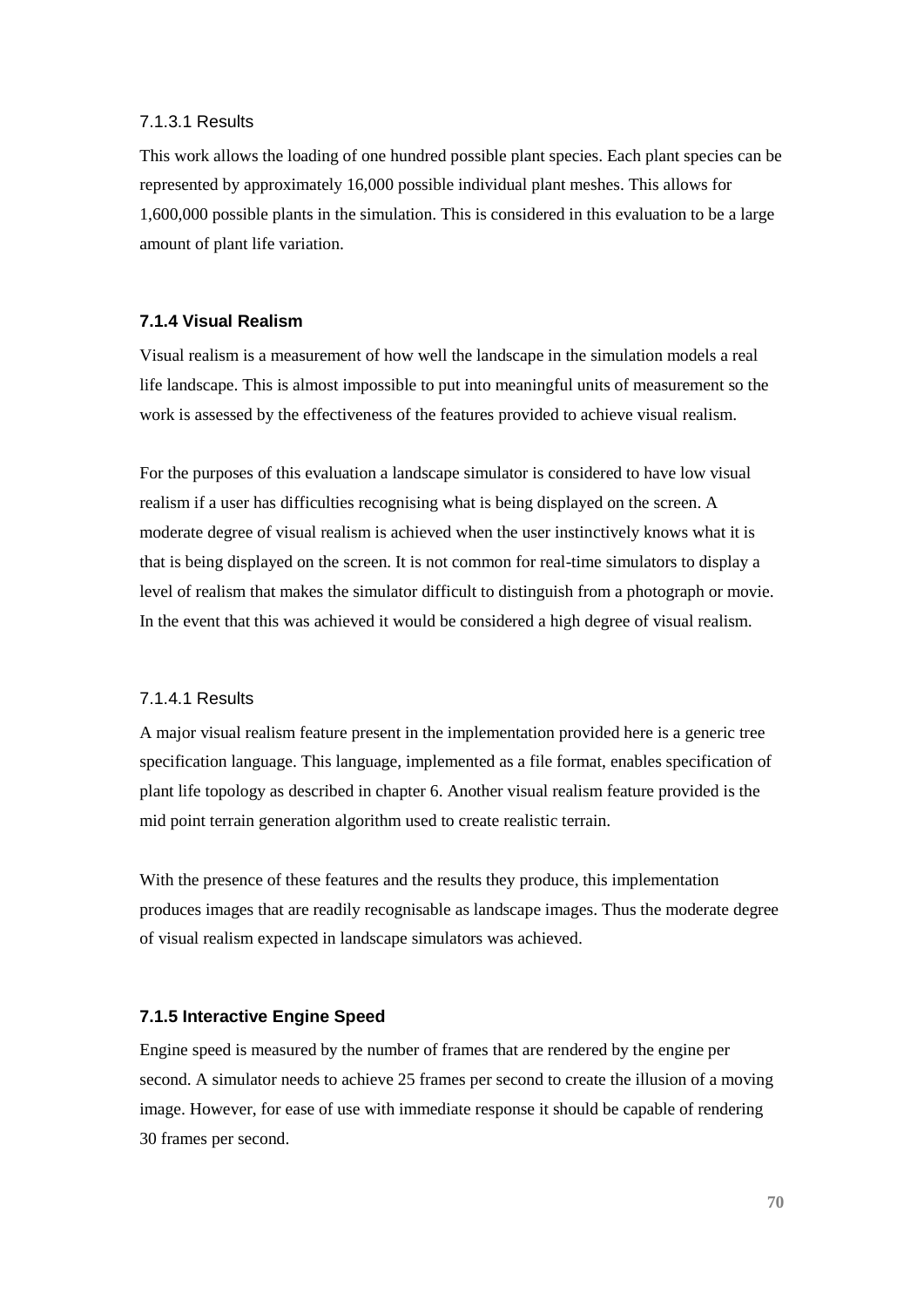## 7.1.5.1 Results

The implementation of this thesis was tested on a modern personal computer and found to have an average frame rate of 45 fps.

The personal computer used for this test was constructed as follows:

- 800Mhz thunderbird CPU
- Geforce 2 GTS video processor
- 512mb system ram
- 32mb video memory

# **7.2 Comparison with Todays Technology**

For the purposes of comparing this work with other works in the field two commercial programs were selected. The two programs and the implementation provided in this thesis where run on the same test machine and the results were compared.

"Tread Marks" (McNally & McNally, 2000) is the first software chosen for comparison. This tank simulator is recent and features a typical landscape quality present in todays hardware.

"Draken" (Denman & Patmore & Ebling, 1999) is the second simulator chosen for comparison. This simulator has large environment sizes and tries to maintain reasonable detail levels. This software is often noted for the quality of its graphics. "Drakan excels graphically" Smith (2000).

## **7.2.1 Measures used for Comparison**

To accurately compare these three pieces of software it is necessary to formalise what aspects of the software will be measured. Furthermore to compare these software titles accurately, units of measurement must be established.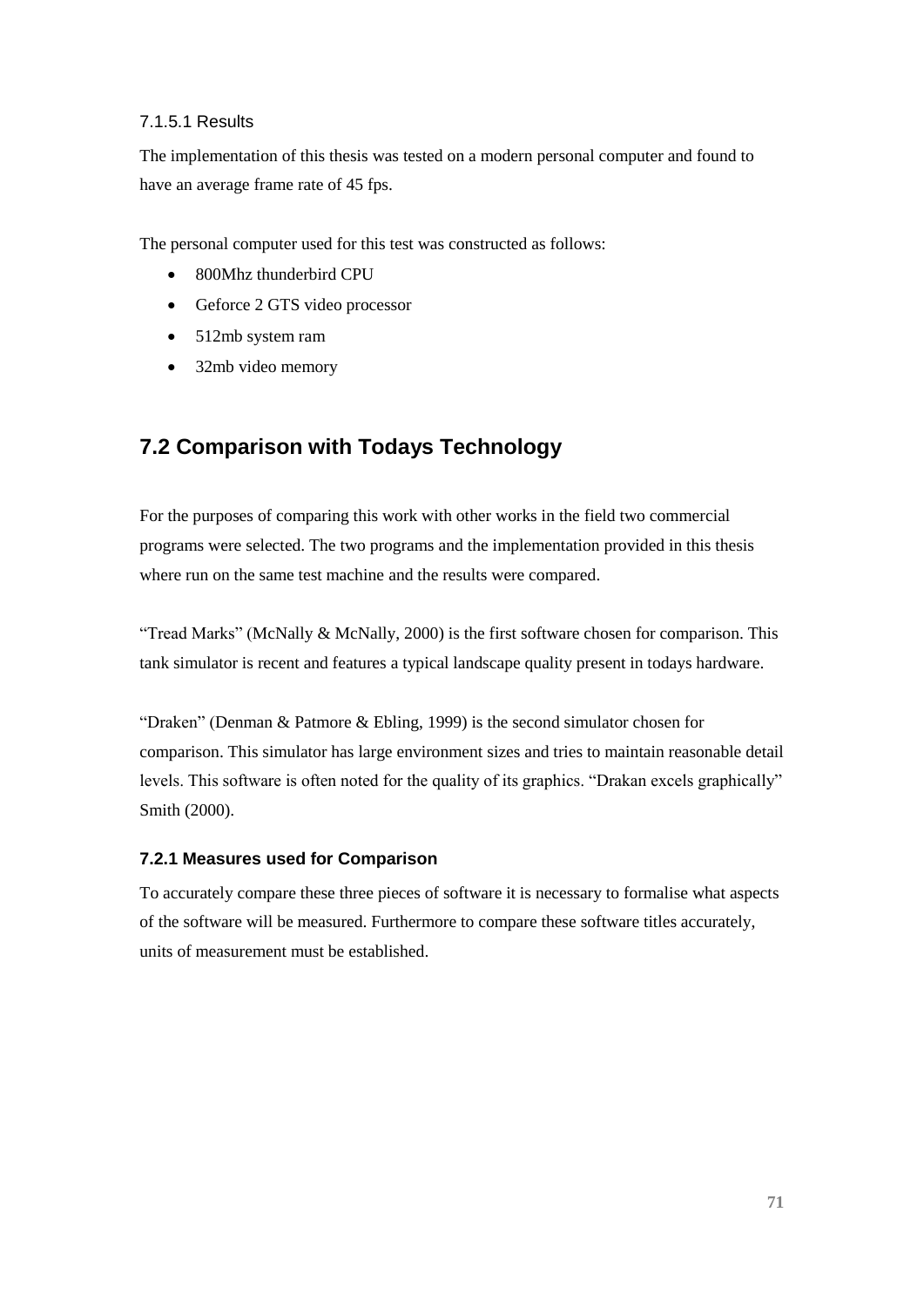The aspects of software tested measure the size, detail, variation, execution speed and visual realism of the various software titles. The following aspects of the software will be compared in this study:

- Execution speed
- Viewable distance
- Polygon density
- Map size
- Plant life detail
- Plant life variation

Execution speed is a measurement of how many frames are drawn per second on average during a program's execution. This aspect will be measured in frames per second (FPS).

Viewable distance is a measurement of the virtual distance in front of the user where the object clipping takes place. Any object beyond the clipping distance will not be visible in the simulation. This aspect will be measured in metres

Polygon density is a measurement of how many polygons are used per square metre to represent an unsimplified area of terrain. This aspect will be measured in polygons per metre squared.

Map size is a measurement of the size of a simulators virtual environment that is explorable by the user. This aspect will be measured in  $km^2$ .

Plant life detail is measured as either being low, medium or high. The measurement given is determined as follows:

- If individual leaves in the plant are not discernible the plant is considered to be low resolution.
- If individual leaves in the plant are discernible the plant is considered to be medium resolution.
- If details on individual leaves in the plant are discernible the plant is considered to be high resolution.

Plant Life Variation is a measurement of how many individual plants are possible in the simulation. This aspect is a whole number derived by multiplying the number of species present by the number of variations possible for each species.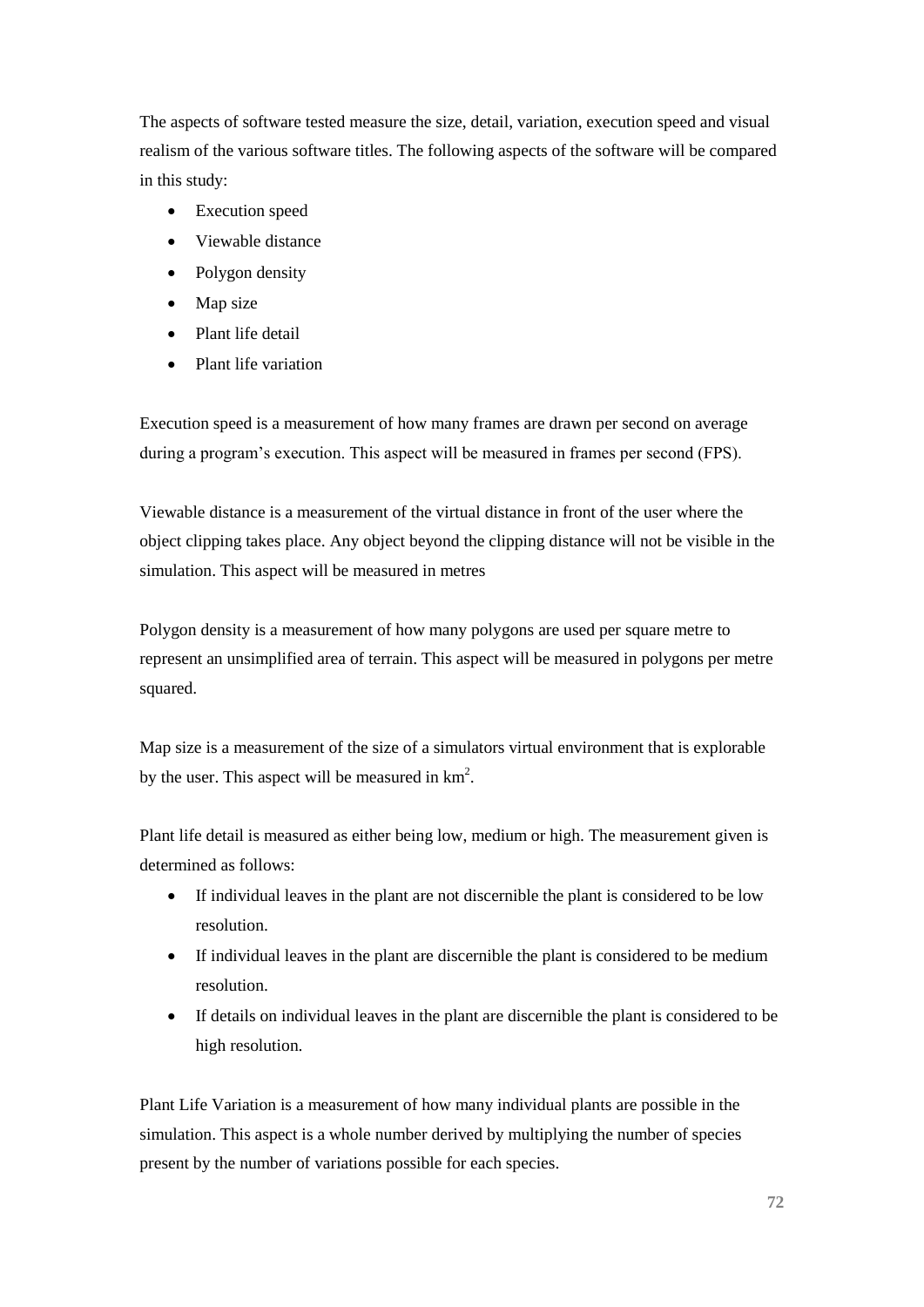### **7.2.2 Set up of the Test-Bed**

For accuracy of the performance measurements all software titles were run on the same computer. Figure 7.2 is taken to be a view of the integral components of a graphics system.



*Figure 7.2: Integral Components of a graphics system*

The specifications of the test systems integral components are as follows:

| <b>CPU</b>                     | - 800Mhz AMD thunderbird               |
|--------------------------------|----------------------------------------|
| <b>System Memory</b>           | - 512Mb 133Mhz                         |
| <b>System Bus</b>              | - 133Mhz                               |
| Video Bus                      | - AGP 4x (Fast Write Enabled)          |
| Video Processor                | - Geforce 2 GTS 220Mhz                 |
| Video Memory - 32mb 364Mhz DDR |                                        |
| Video Controller               | - Asus based VC                        |
| Monitor                        | - Philips $109p (800x600$ at $120Hz$ ) |

### 7.2.2.1 Software Set up

In setting up the tests necessary to compare the software, the configuration of the software titles is a key factor in forming a reasonable comparison of the titles.

All software was configured to run at maximum detail levels. However in no case was full screen antialiasing enabled because the performance penalty would be too large and introduce too much unnecessary bias into the results. All software was set up to use 32 bits per pixel and an 800x600 screen mode.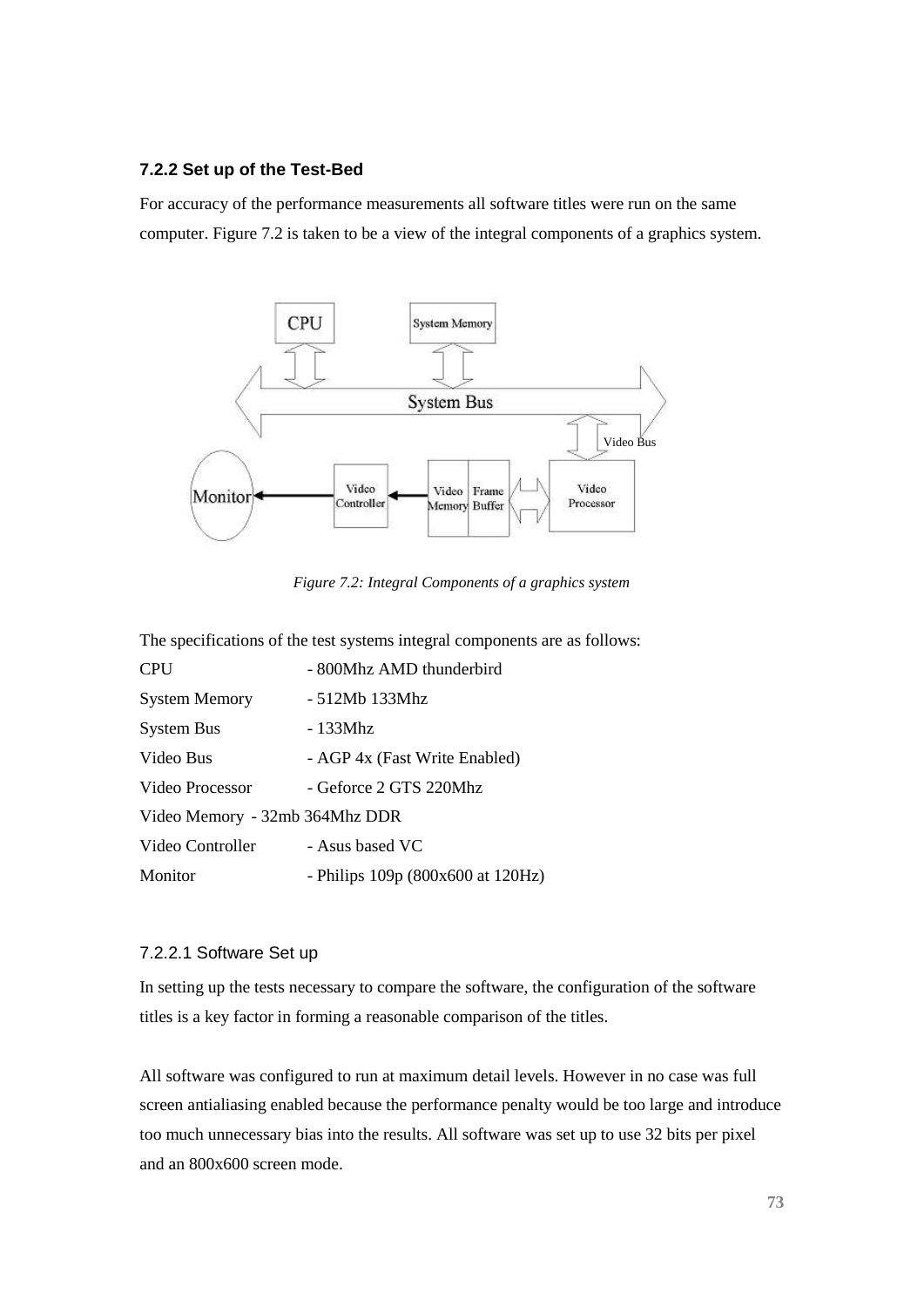### **7.2.3 Results of Comparison**

#### 7.2.3.1 Evaluation of This Work

#### **Execution Speed**

This implementation achieves an average frame rate of 30 frames per second. This is adequate for the purposes of real-time simulation and will improve when the simulator is run on faster hardware.

### **Viewable Distance**

The viewable distance in this simulator is 300 metres. This is a semi restricted visual distance in a landscape simulator.

### **Polygon Density**

This work uses approximately 1.8 triangles per metre squared when rendering a terrain mesh.

### **Map Size**

The size of the overall explorable landscape in the implementation is about 65 thousand by 65 thousand kilometres, or  $4,200,000,000$  km<sup>2</sup>.

### **Plant Life Detail**

The work presented here provides for highly detailed plant meshes. If desired the details of individual leaves are visible in the simulator.

### **Plant Life Variation**

This simulation can handle 100 species of plants. Each species can be viewed as about 16,000 individual meshes. This allows for 1,600,000 possible plants in the simulation. Extending the limit of 100 plants is a trivial task for developers wishing to use more species.

### 7.2.3.2 Evaluation of "Tread Marks"

### **Execution Speed**

Tread Marks achieves an average frame rate of 45 frames per second. This is adequate for the purposes of real-time simulation.

### **Viewable Distance**

The viewable distance in Tread Marks is 1000 metres. This is a very large visual distance in a landscape simulator.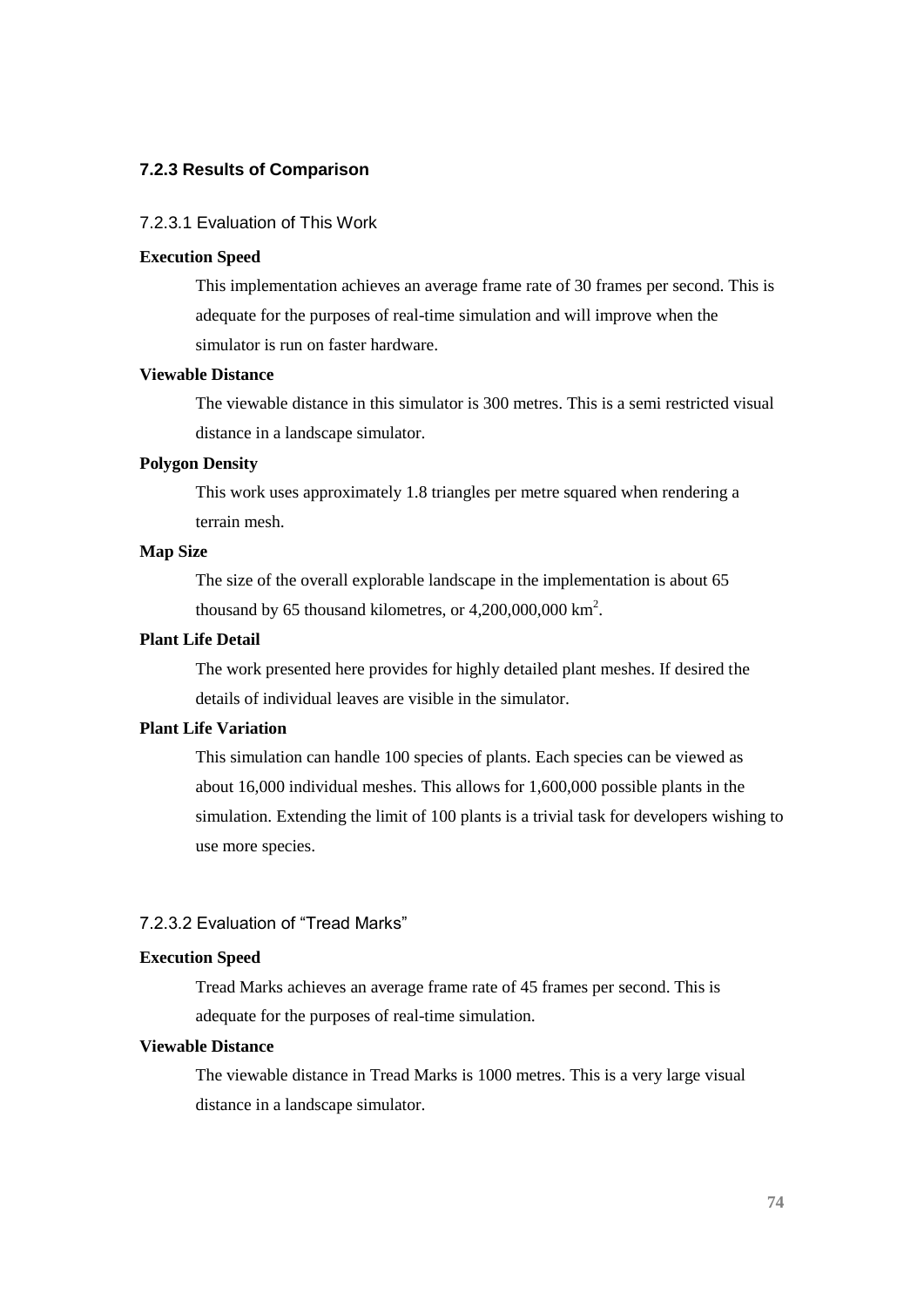#### **Polygon Density**

Tread Marks uses approximately 2 triangles per metre squared when rendering a terrain mesh. This is an extremely high resolution allowing for very detailed terrain to be displayed.

### **Map Size**

The size of the over all explorable landscape in Tread Marks is about  $1 \text{km}^2$ . This is a very small landscape, which in this simulator tessellates so as the landscape is seen to repeat during travel.

### **Plant Life Detail**

This software provides for moderately detailed plant structures. It is possible for a user to distinguish individual leaves on a plant.

### **Plant Life Variation**

This simulator contains only seven possible trees. All plant life present is always going to be one of these trees.

### 7.2.3.3 Evaluation of "Draken"

#### **Execution Speed**

Draken achieves an average frame rate of 60 frames per second. This is more than adequate for the purposes of real-time simulation.

### **Viewable Distance**

The viewable distance Draken is 300 meters. This is a semi restricted visual distance in a landscape simulator.

### **Polygon Density**

This software uses approximately 0.5 triangles per metre squared when rendering a terrain mesh. This is not sufficient to form highly detailed terrain. Because of this jagged areas of the terrain often appear unrealistic.

### **Map Size**

Draken has a larger map size than most simulators using its level of detail. The map size available in this simulator is  $1000 \text{km}^2$ . This is achieved by using 10 sets of maps that are approximately 10km by 10km. This software uses 124mb of data to store this information.

#### **Plant Life Detail**

Draken provides for plant structures with low detail. The user sees a tree that is more cartoon like in appearance than realistic.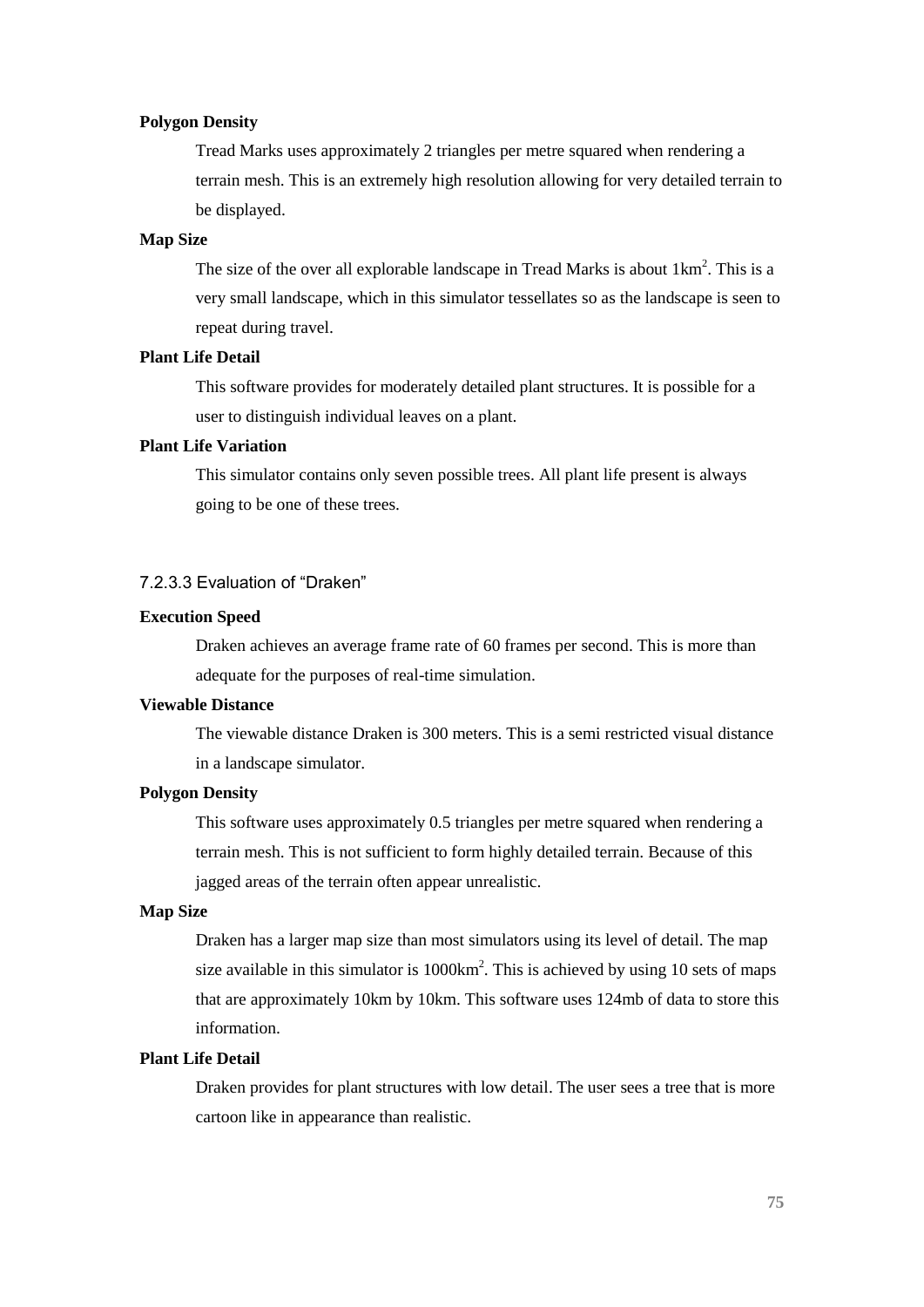#### **Plant Life Variation**

This simulator contains 25 possible plants. This allows for jungle scene to not appear highly repetitive, but the user does become familiar with what every plant looks like.

### **7.2.4 Comparison of Results**

The results show that the solution implemented in this work does not achieve the same frame rate as the competing software. With all the extra overheads used in this implementation this was expected. However the results clearly show a large increase in environment size and the amount of available plant life.

Figure 7.3 shows the different attributes of the compared terrain simulators. On these statistics the simulators are competitive in their results.



*Figure 7.3: Comparison of results*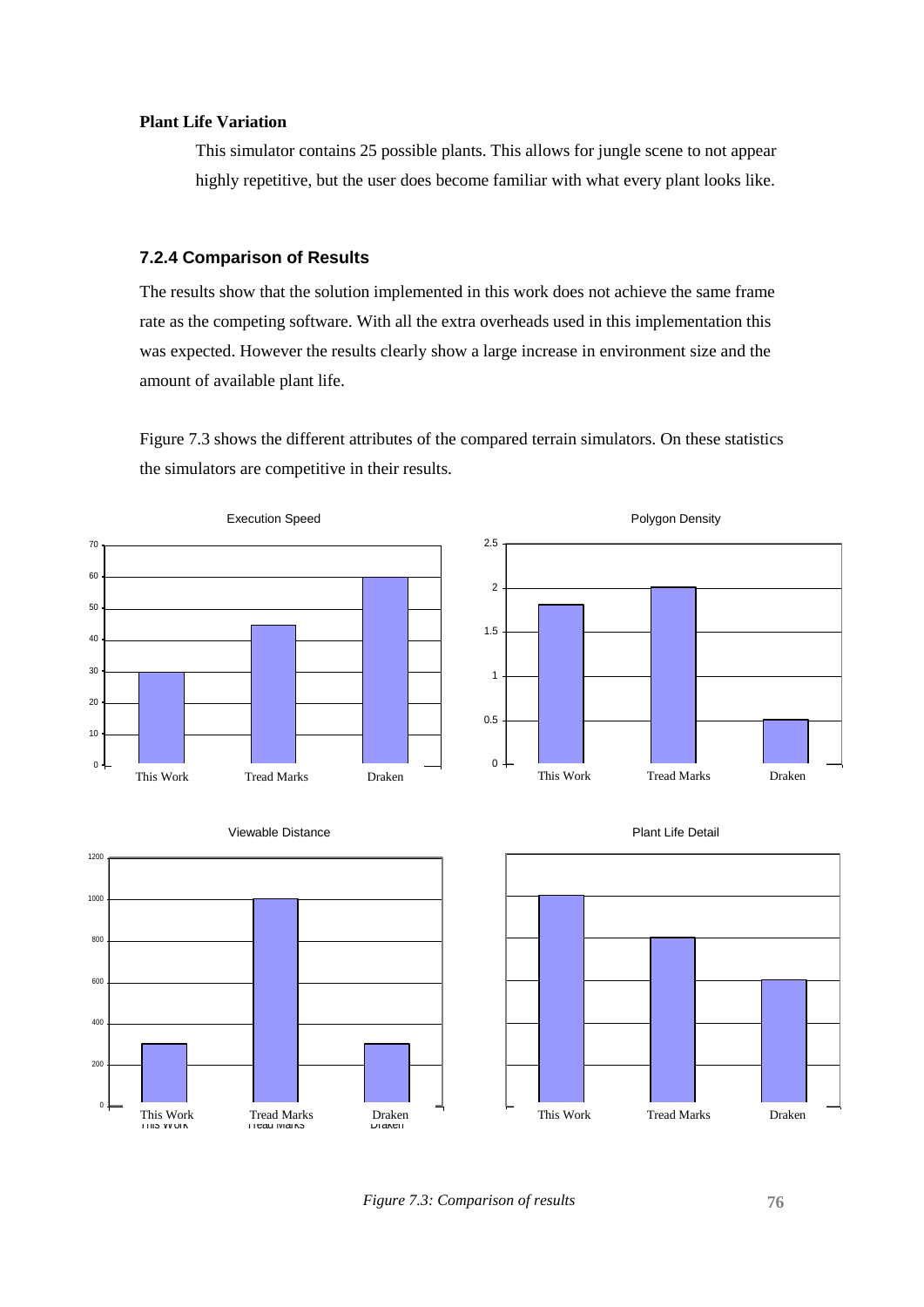Figure 7.4 shows where this work excels over the other works in terms of map size. Note this graph is scaled logarithmically. This was necessary because the results given by this work show a million fold increase in map size. Without a logarithmic graph the other works results would not be displayable.





*Figure 7.4: Comparison of results*

Figure 7.5 shows the plant life variation results of this work. As expected this work has incorporated noticeably more individual plant lives than the other works. Note this graph is scaled logarithmically. This was necessary because the results recorded for this work show a one hundred thousand fold increase in the amount of individual plant life available.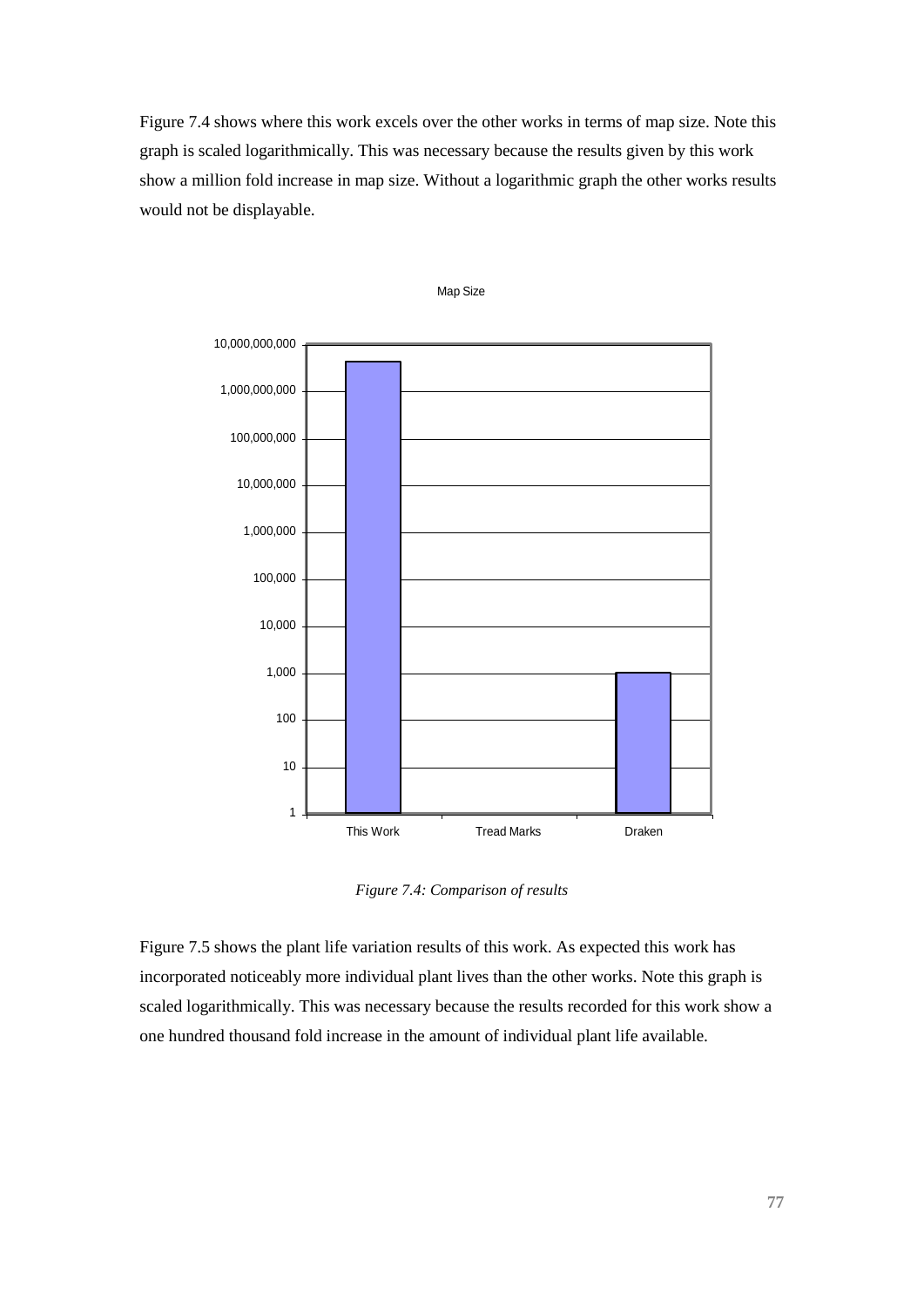



*Figure 7.5: Comparison of results*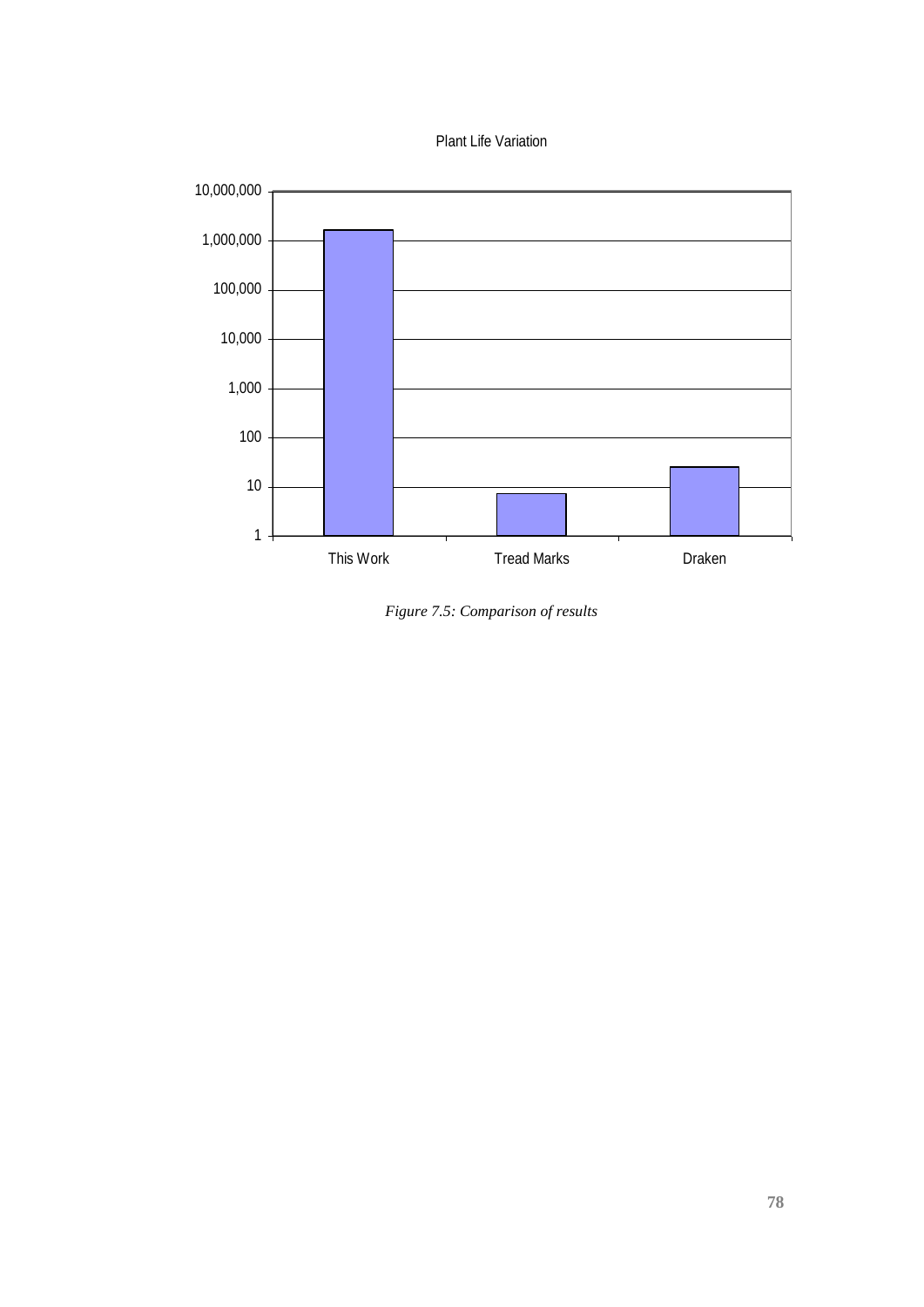# **8. CONCLUSIONS**

# **8.1 Conclusions**

The problem discussed in section four concerning storage space limitations in landscapes simulators has been solved. The techniques of procedurally generating all landscape elements during a program execution may be slower than alternative techniques but offer an effective solution for providing larger and more sophisticated landscapes than is currently possible using non-generative techniques.

As has been shown CPU technology is currently able to run simulations of the form presented in this work. It has also been established that conventional landscape simulators utilising modern storage devices cannot achieve the same levels of size, detail and variation presented here. It is these two facts that validate the techniques presented here as being viable for modern landscape simulators.

# **8.2 Summary of Contributions**

# **1. Developed a pioneering approach to remove the size and detail limitations imposed on the terrain present in landscape simulators.**

A unique way of handling complex graphical detail and large environment size in graphical simulations was explored. This field has more potential than can be shown in this one work alone.

# **2. Developed a pioneering approach to remove the detail and variation limitations imposed on the plant life present in landscape simulators.**

This allows for a more realistic simulation of a natural environment.

### **3. Found a practical use for real-time generation of plant and terrain meshes.**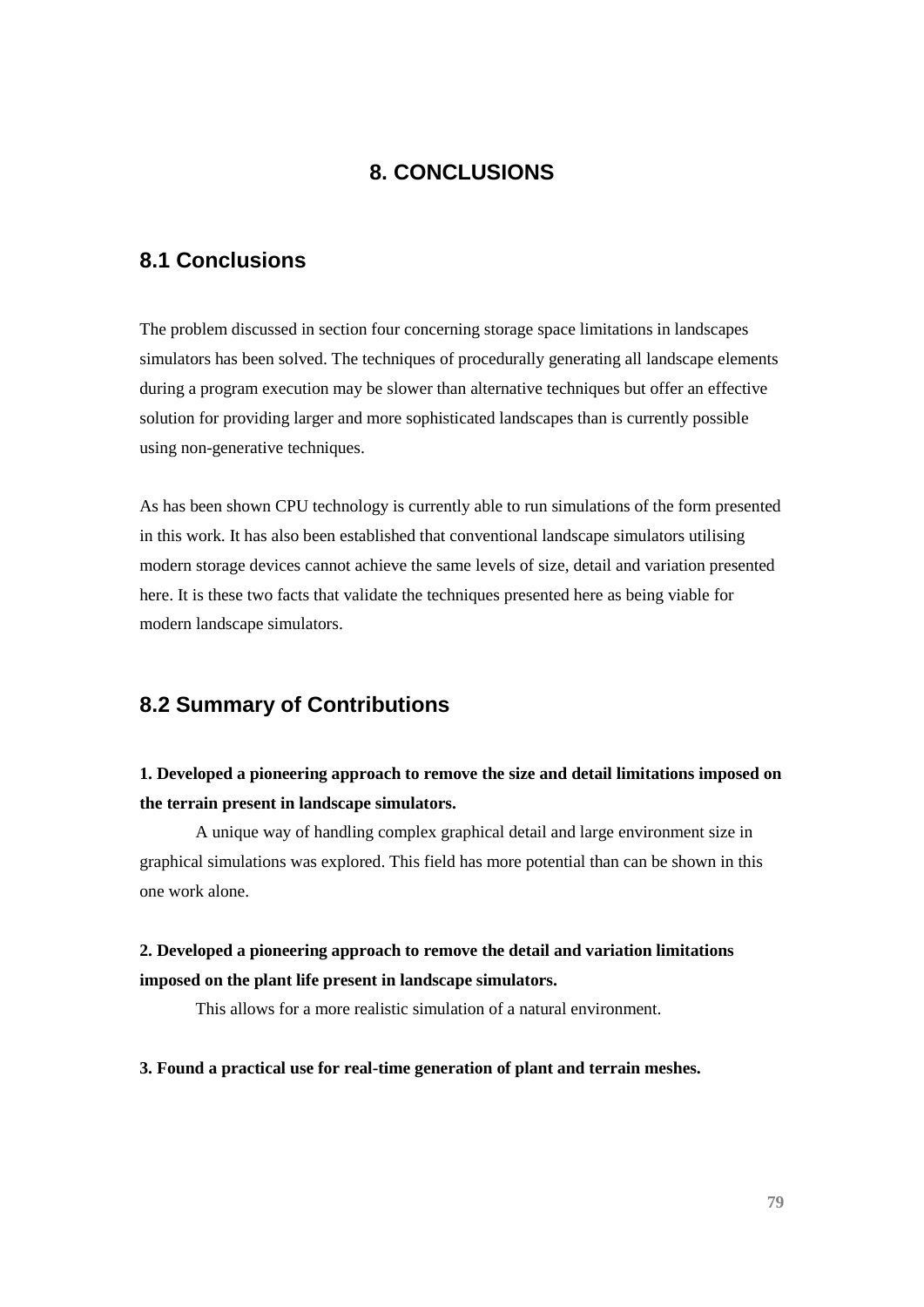# **8.3 Future Research**

The author advises readers wishing to continue the work presented in this paper of two possible research directions:

- The integration of techniques to model roads, road layout, city planning and generation of architectural structures.
- The integration of procedurally generated textures. This research direction would allow every patch of ground to look unique and all trees will seem to have their own bark.

The first research direction would allow cities to be explored in the same way the landscape in this simulation was explored. The second research direction would allow for every patch of ground to look unique and for all trees to have their own bark.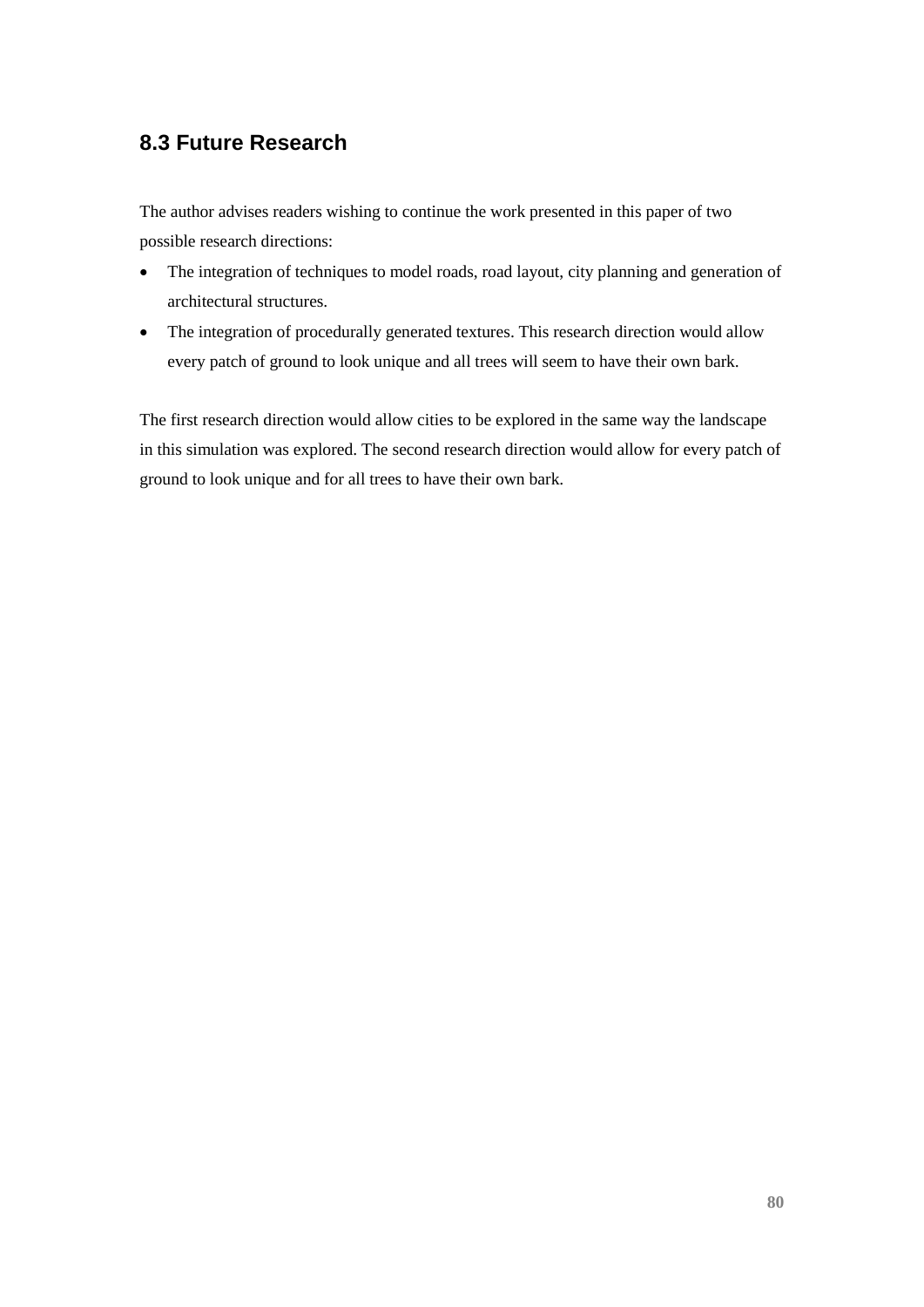# **9. REFERENCES**

- Abelson, H., & diSessa, A. A. (1981). *Turtle Geometry The Computer as a Medium for Exploring Mathematics*. London: MIT Press.
- Barnsley, M. F., Devaney, R. L., Mandelbrot, B. B., Peitgen, H. o., Saupe, D., & Voss, R. f. (1988). *The Science of Fractal Images*. New York: Springer-Verlag.
- Barnsley, M. F., Jacquin, A., Malassent, F., Reuter, L., & Sloan, A. D. (1988). Harnessin Chaos for Image Synthesis. *Siggraph, 22*(4), 131-140.
- Barrett, A. N., & Mackay, A. L. (1987). *Spatial Structure and the Microcomputer*. Houndmills: Macmillan Education Ltd.
- Berg, M. d., Kreveld, M. v., Overmars, M., & Schwarzkopf, O. (1997). *Computational Geometry Algorithms and Applications*. Berlin: Springer-Verlag.
- Bitters, B. (2000). *Terrian Data*. Available: http://bbq.ncgia.ucsb.edu/education/curricula/cctp/units/unit06/06.html.
- Bourke, P. (1997). *Frequency Synthesis of Landscapes*, [on-line]. Available: http://www.swin.edu.au/astronomy/pbourkefreqland/ [1997.
- Bourke, P. (1998). *2 Dimensional FFT*, [on-line]. Available: http://www.swin.edu.au/astronomy/pbourke/analysis/ff2d/.
- Bracewell, R. N. (1986). *The Fourier Transform and its Applications* ( 2 ed.). New York: McGraw-Hill Inc.
- Brinkmann, R. (1999). *The Art and Science of Digital Compositing*. San Diego: Academic Press.
- Brunes, T. (1967). *The Secrets of Ancient Geometry* ( Vol. 2). Copenhagen: International Science Publishers.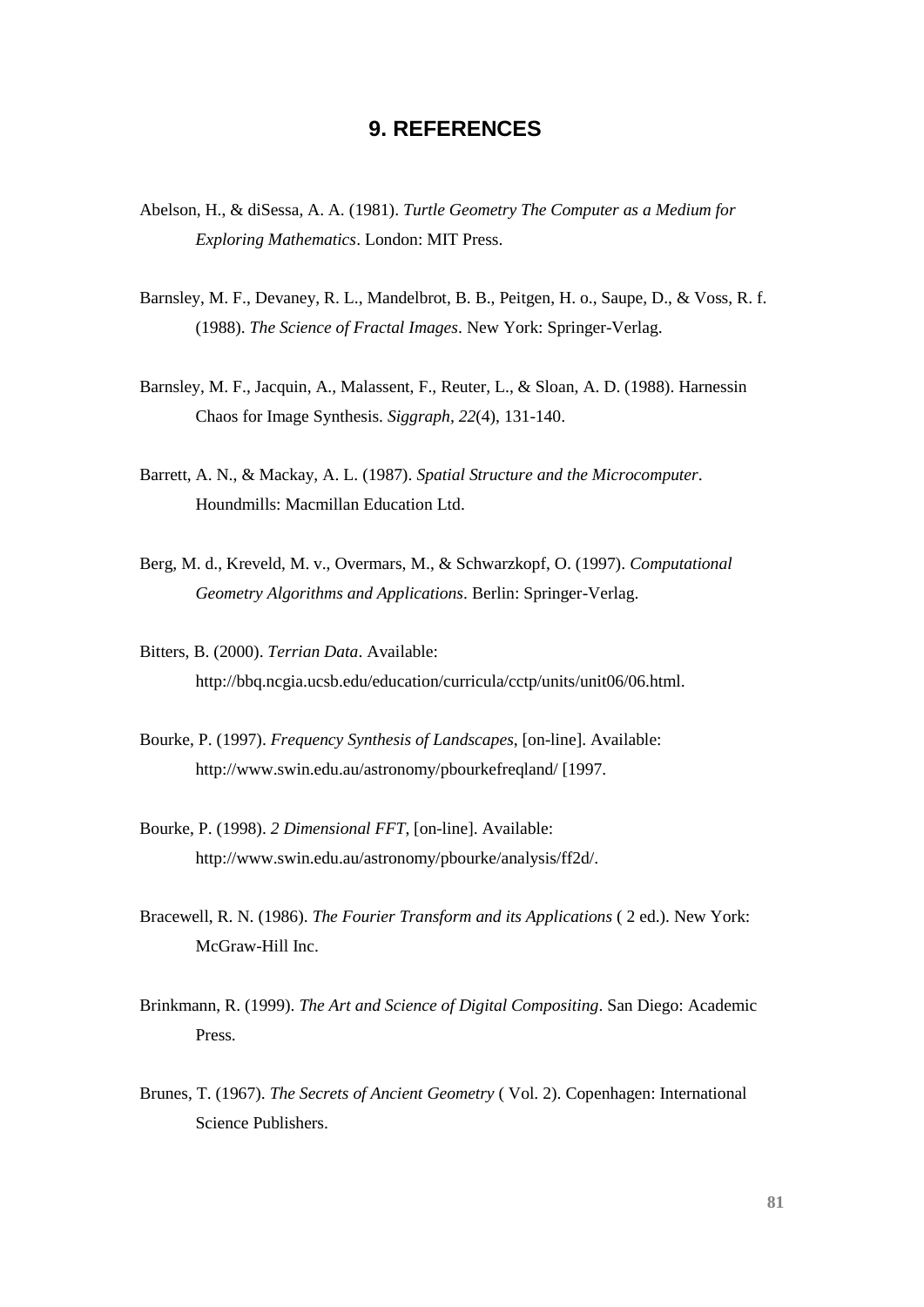- Carmack, J., Carmack, A., Romero, J., & Hall, T. (1996). Quake (Version 1) [computer software]: id software.
- Da Vinci, L. (1510)., [unpublished notes].

Denman, S., Patmore, A., & Ebling, T. (1999). Drakan, Order of the Flame (Version 1) [computer software]: Surreal Software

Eberly, D. H. (2001). *3D Game Engine Design*. San Diego: Academic Press.

- Ebert, D. S., Musgrave, F. K., Peachey, D., Perlin, K., & Worley, S. (1998). *Texturing and Modeling, A procedural approach*. San Diego: Academic Press.
- Foley, J. D., Dam, A. v., Feiner, S. K., & Hughes, J. (1990). *Computer Graphics principles and practice* ( 2nd ed.). Massachusetts: Addison-Wesley.
- Foser, R. (1996). *OpenGL Programming for Windows 95 and Windows NT*. Massachusetts: Addison-Wesley Developers Press.
- Gleick, J. (1987). *Chaos making a new science*. New York: Viking Penguin.
- Hearn, D., & Baker, M. p. (1994). *Computer Graphics* ( 2 ed.). New Jersey: Prentice Hall, Inc.
- Hill, F. S. (2001). *Computer Graphics using Open GL [sic]* ( second ed.). London: Prentice Hall.
- Hoppe, H. (2000). *Smooth View-Dependent Level-of-Detail Control and it's application to Terrain Rendering*, [on-line]. Microsoft Research. Available: http://www.research.microsoft.com/~hoppe/.
- Kelly, A. D., Malin, M. C., & Nielson, G. M. (1988). Terrain Simulation Using a Model of Stream Erosion. *Siggraph, 22*(4), 263-268.
- Kenneth, J. I., Grant, C. W., Max, N. L., & Hatfield, L. (1988). *Computer Graphics: Image Synthesis*. Washington: Computer Society Press.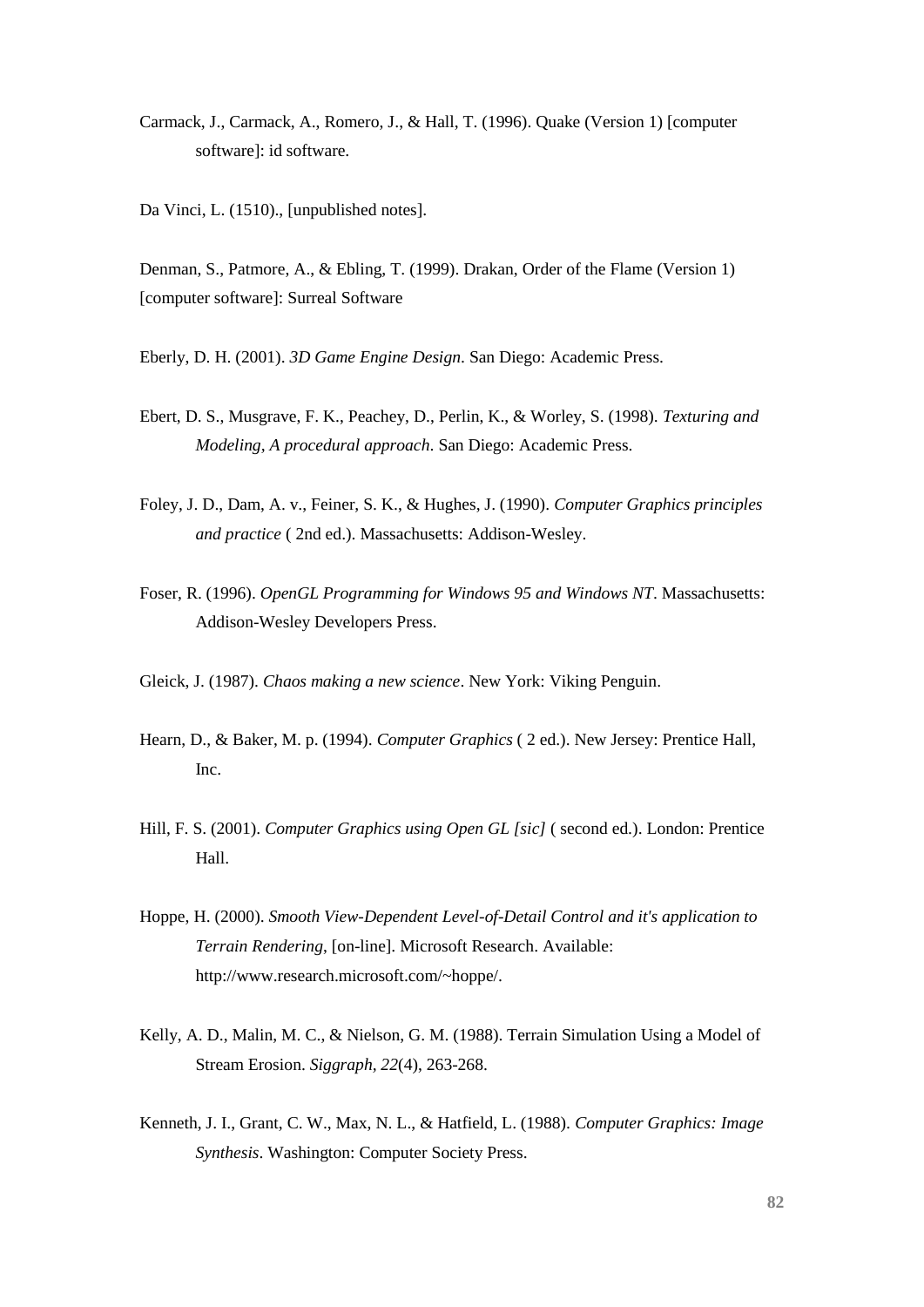- Knuth, D. E. (1997). *Seminumerical Algorithms* ( 3rd ed. Vol. 2). Massachusetts: Addison-Wesley.
- Kuo, H.-H. (1996). *White Noise Distribution Theory*. Boca Raton: CRC Press.
- Lindenmayer, A. (1968). Mathematical Models for Cellular Interactions in Development. *Journal of Theoretical Biology., I & 2*.
- Lindstrom, P., Koller, D., Ribarsky, W., Hodges, L., Faust, N., & Turner, G. (1996). Realtime, continues level of detail rendering of height fields. In Computer Graphics. *Proceedings of Siggraph '96*, 109-118.
- Magnenat-Thalmann, N., & Thalmann, D. (1985). *Computer Generated Images, The state of the art.* Paper presented at the Graphics Interface, New York.
- Mandelbrot, B. B. (1977). *The Fractal Geometry of Nature* ( Rev ed. ed.). New York: W.H. Freeman and Company.
- Martz, P. (2000). *Generating Random Fractal Terrain*, [on-line]. Gameprogrammer.com. Available: wysiwyg://22/http://www.gameprogrammer.com/fractal.html.
- Mauro, J., & McDougall, R. (2000). *Solaris Internals : Core Kernel Architecture*. New Jersey: Prentice Hall.
- McNally, S., & McNally, J. (2000). "Tread Marks" (Version 1.0.1) [computer software]: Longbow Digital Arts.
- Moller, T., & Haines, E. (1999). *Real-Time Rendering*. Massachusetts: A K Peters.
- NIMA. (2000). *National Imagery and Mapping Agency*, [on-line]. Available: http://www.nima.mil/ [2000.
- Ohler, T. B. G. (1994). *On the Intergration of Non-Geometric Aspects into Access Structures for Geographic Information Systems.* Unpublished dissertion, Swiss Federal Institute of technology.

Perlin, K. (1985). An Image Synthesizer. *Proceedings of SIGGRAPH '85*, 287-295.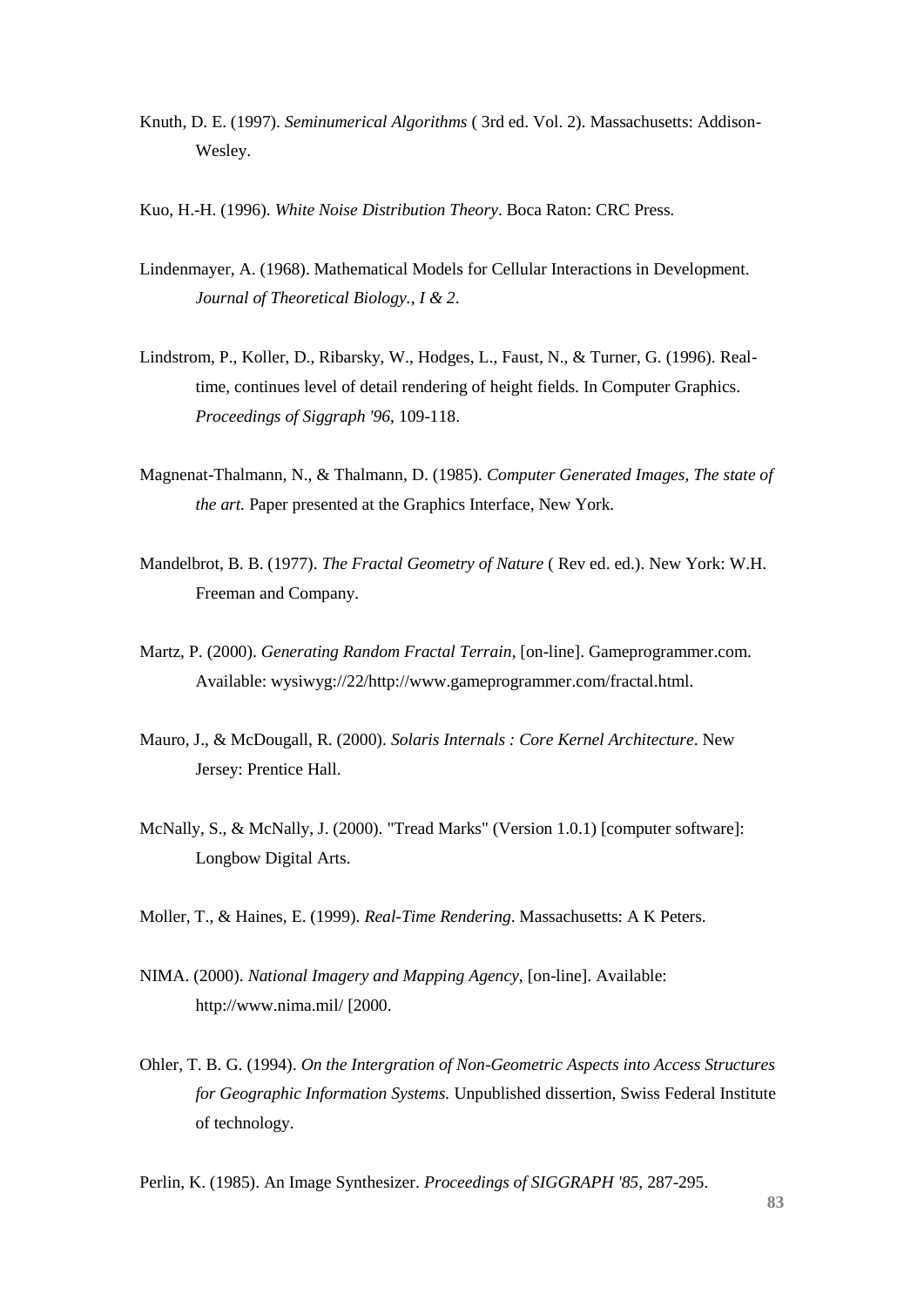- *Plants Database*(2000)., [Data Base]. Natural Resources Conservation Service. Available: http://plants.usda.gov/.
- Press, W. H., Flannery, B. P., Teukolsky, S. A., & Vetterling, W. t. (1986). *Numerical Recipes the art of Scientific Computing*. Cambridge: Cambridge University Press.
- Prusinkiewicz, P., Lindenmayer, A., & Hanan, J. (1988). Developmental Models of Herbaceous Plants for Computer Imagery Purposes. *Siggraph, 22*(4), 141-150.
- Reffe, P. d., Edelin, C., Francon, J., Jaeger, M., & Puech, C. (1988). Plant Models Faithful to Botanical Structure and Development. *Siggraph, 22*(4), 151-158.
- Root, M., & Boer, J. (1999). *DirectX Complete*. New York: McGraw-Hill.
- Rottger, S., Heidrich, W., Slusallek, P., & Seidel, H.-P. (1998). Real-Time Generation of Continuous Levels of Detail for Height Fields.
- Savchenko, S. (2000). *3D Graphics Programming Games and Beyond*. Indianapolis: Sams Publishing.
- Smith, R. (2000, August). *"Drakan: Order of the Flame"* [Review of the computer software Drakan, Order of the Flame]. PC Gamer California: Imagine Media
- Ulrich, T. (2000). Continuous LOD Terrain Meshing Using Adaptive Quadtrees. *Gamasutra*(228).
- Ward, G. (1991). *A recursive Implementation of the Perlin Noise Function.*  GraphicGems(Vol. 2) , 396–401. New York: Ap Professional
- Watkins, C. D., & Sharp, L. (1992). *Programming in 3 Dimensions*. San Mateo: M&T Publishing, Inc.
- Watt, A. (2000). *3D Computer Graphics* ( 3 ed.). Essex: Addison-Wesley.
- Watt, A., & Watt, M. (1992). *Advanced Animation and Rendering Techniques*. New York: Addison-Wesley.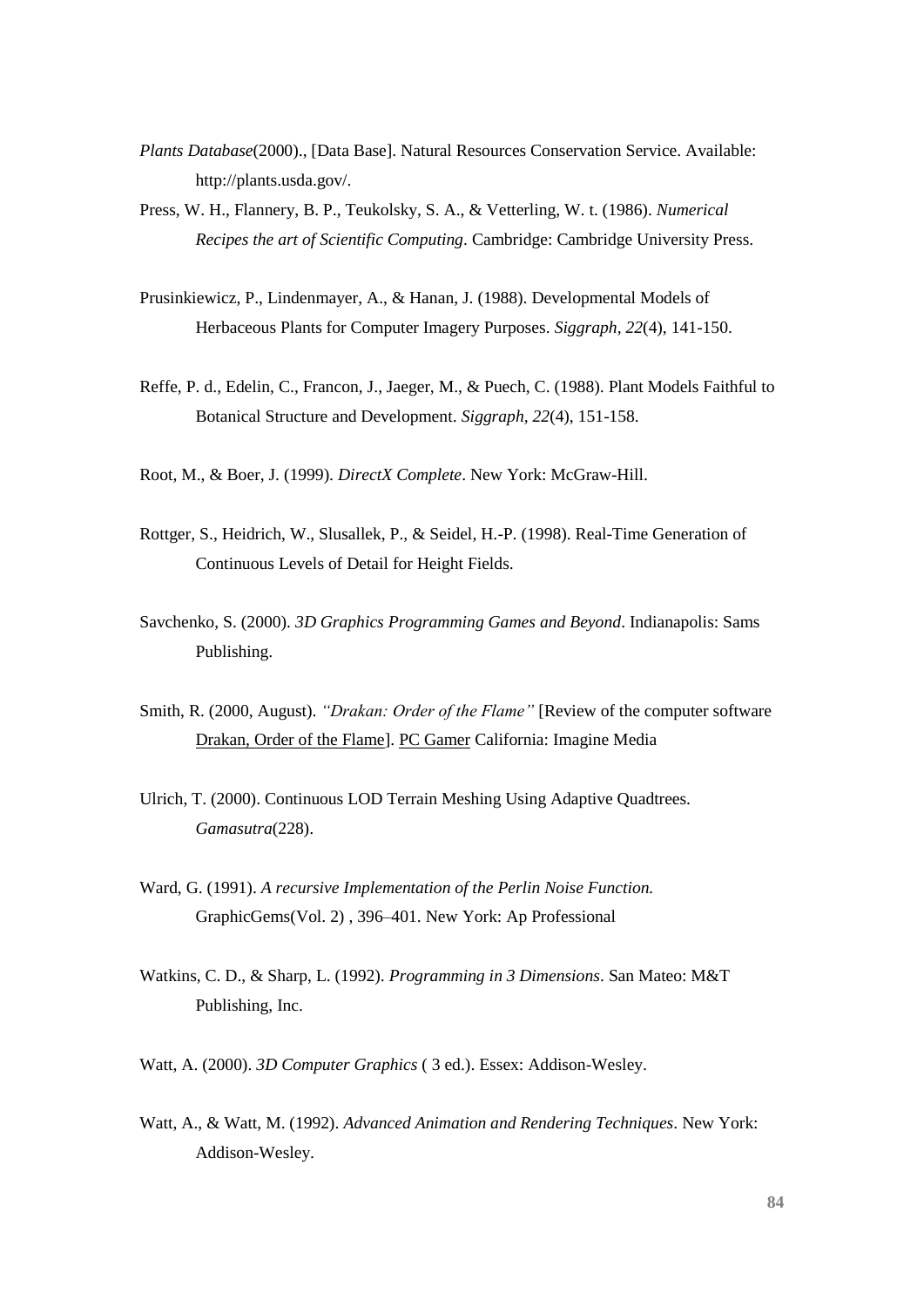- Wernecke, J. (1994). *The Inventor Mentor Programming Object-Oriented 3D graphics with Open Inventor* ( 2nd ed.). Massachusetts: Addison-Wesley.
- Williams, R. (1979). *The Geometrical Foundation of Natural Structure, A source book of design*. New York: Dover Publications, INC.
- Woo, M., Neider, J., Davis, T., & Shreiner, D. (2000). *OpenGL Programming Guide* ( Third ed.). Massachusetts: Addison-Wesley.
- Wright, R. S., Jr., & Sweet, M. (1999). *OpenGL Super Bible* ( 2nd ed.). Indianapolis: Waite Group Press.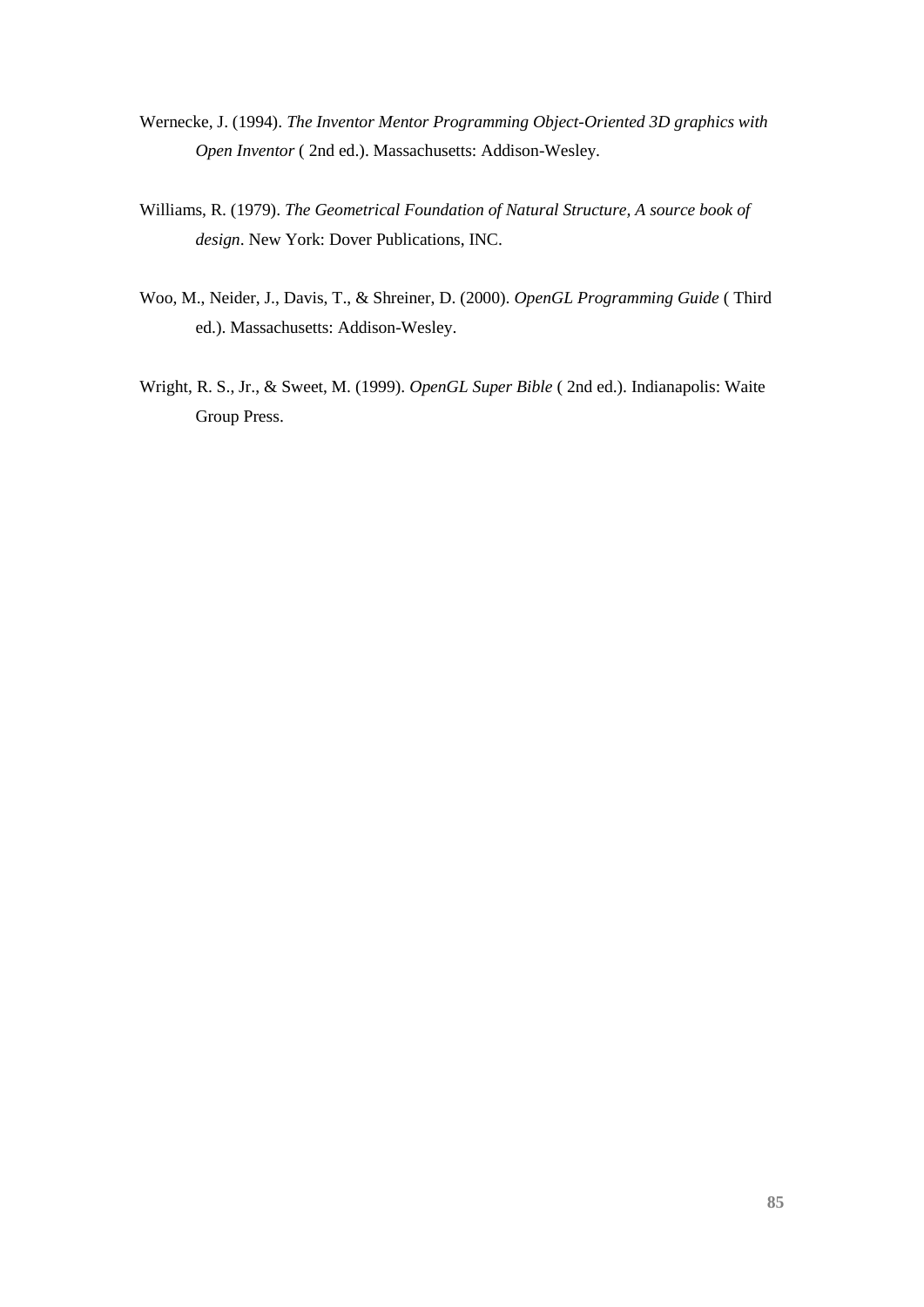# **GLOSSARY**

| <b>Artefact</b>               | Undesirable effect unintentionally present in a computer rendered<br>scene.                                             |
|-------------------------------|-------------------------------------------------------------------------------------------------------------------------|
| <b>Bifurcate, Bifurcation</b> | To split in two, as in a lake becoming two lakes, typically involving a<br>"Y' junction.                                |
| <b>Billboard</b>              | A flat textured rectangle used to create the illusion of a 3D object.                                                   |
| <b>CLOD</b> (mesh)            | A mesh that can have its detail changed at any part its surface.                                                        |
| <b>Level Designer</b>         | A person who design's an environment for a computer game                                                                |
| LOD (mesh)                    | A mesh constructed with different levels of detail in different parts of<br>the mesh.                                   |
| <b>Mesh</b>                   | A collection of joined triangles that represent an object in three<br>dimensions.                                       |
| <b>Popping</b>                | A sudden noticeable object that appears as a scene's detail increases.<br>Regarded as an undesirable artefact.          |
| Quad-Tree                     | A data structure that recursively subdivides a 2 dimensional area into<br>quadrants.                                    |
| <b>Tearing</b>                | An artefact produced when three triangles join in a "T" Junction.                                                       |
| <b>Terraform</b>              | To shape a terrain. Specifically to alter a terrain/environment to<br>resemble the earths natural terrain/environment.  |
| <b>Terrain Mesh</b>           | A mesh used to define a terrain, typically with no overlapping segments                                                 |
| <b>Topology</b>               | The concept behind the organisation of a structure, this word has no<br>plural form recognised in the English language. |
| <b>Triangle Count</b>         | The number of triangles used to define a mesh or scene                                                                  |
| <b>Triangle Fan</b>           | A series of triangles sharing common edges and one common corner.                                                       |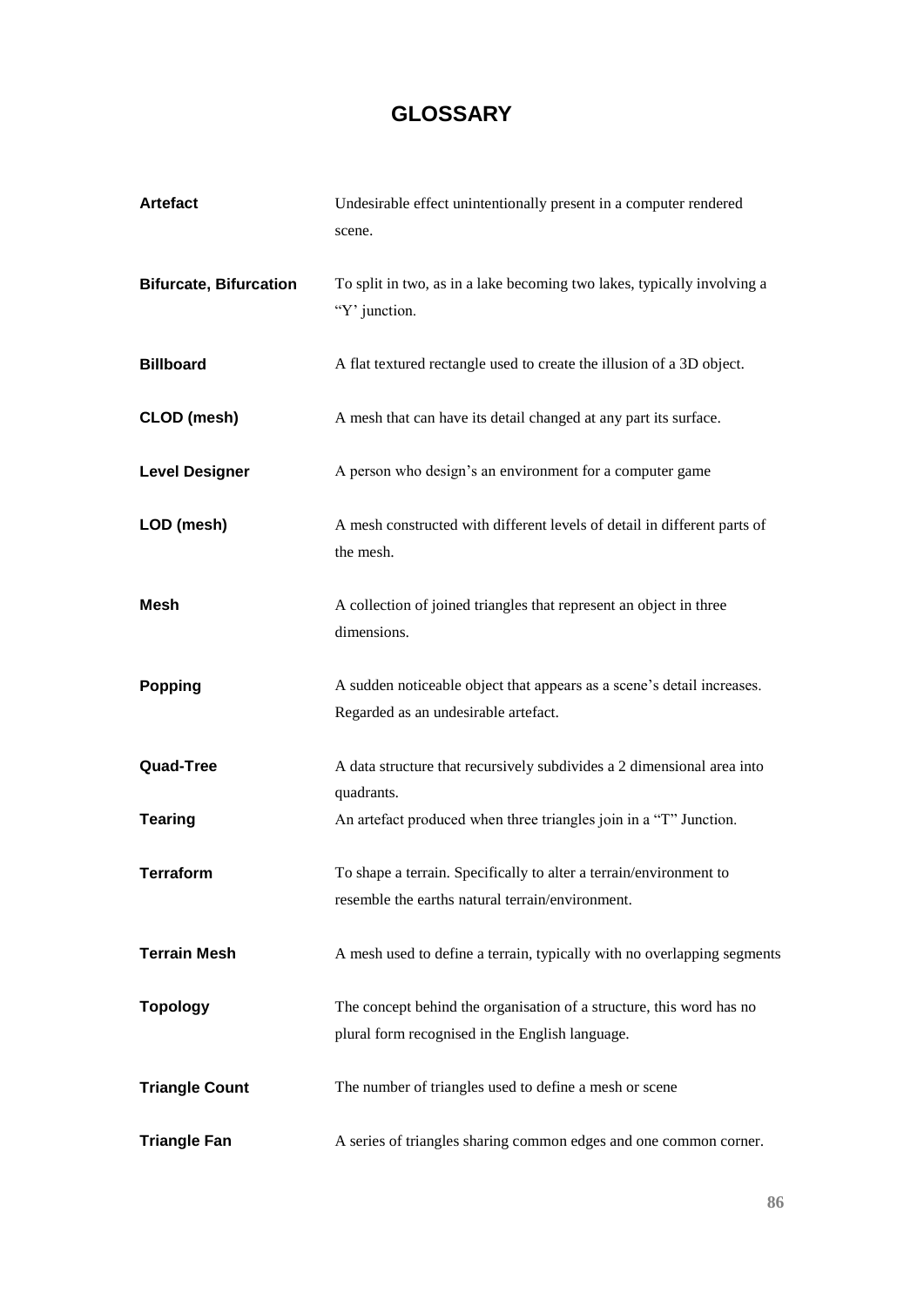# **INDEX**

#### **A**

Artefacts Tearing, 50 Artefacts Popping, 47

### **B**

Bifurcation, 60 Continued, 61 Brownian motion, 34, 35

# **C**

CLOD, 15, 16, 46 Continues Level of Detail Meshes, 15, 16

### **D**

Definable Terrain, 44 Dirty Pages, 45 Distance From Camera, 48

### **F**

Fertile Area, 59 fractal surface, 32, 36

### **G**

Gaussian distribution, 36 geomorphs, 47 Gnarl, 63

### **H**

height field, 47 Height Field, 31 Height Field Grid, 28, 30

### **L**

**Length Reduction**, 58 Level of Detail Control, 46 LOD, 16, 40, 46, 47

### **M**

midpoint displacement, 32 Midpoint displacement, 34 Midpoint displacement in three dimensions, 34 Multi-Fractals, 16 Multiple Branch nodes, 64

# **N**

Noise Brownian, 34 White, 44 Non-Terrain Landscape Elements, 24 normal distribution, 36

# **O**

Offset Spherical Approach to Page Management, 41 OpenGL, 51

### **P**

Page Management, 38 Page Management Techniques, 40 Phyllotaxy, 63 Plant Life, 53 Generation, 53 Topology, 54 Plant Synthesis, 17 Plant Topology Ramification Diffuse, 57 Rhythmic, 57 Plant Topology Ramification, 57